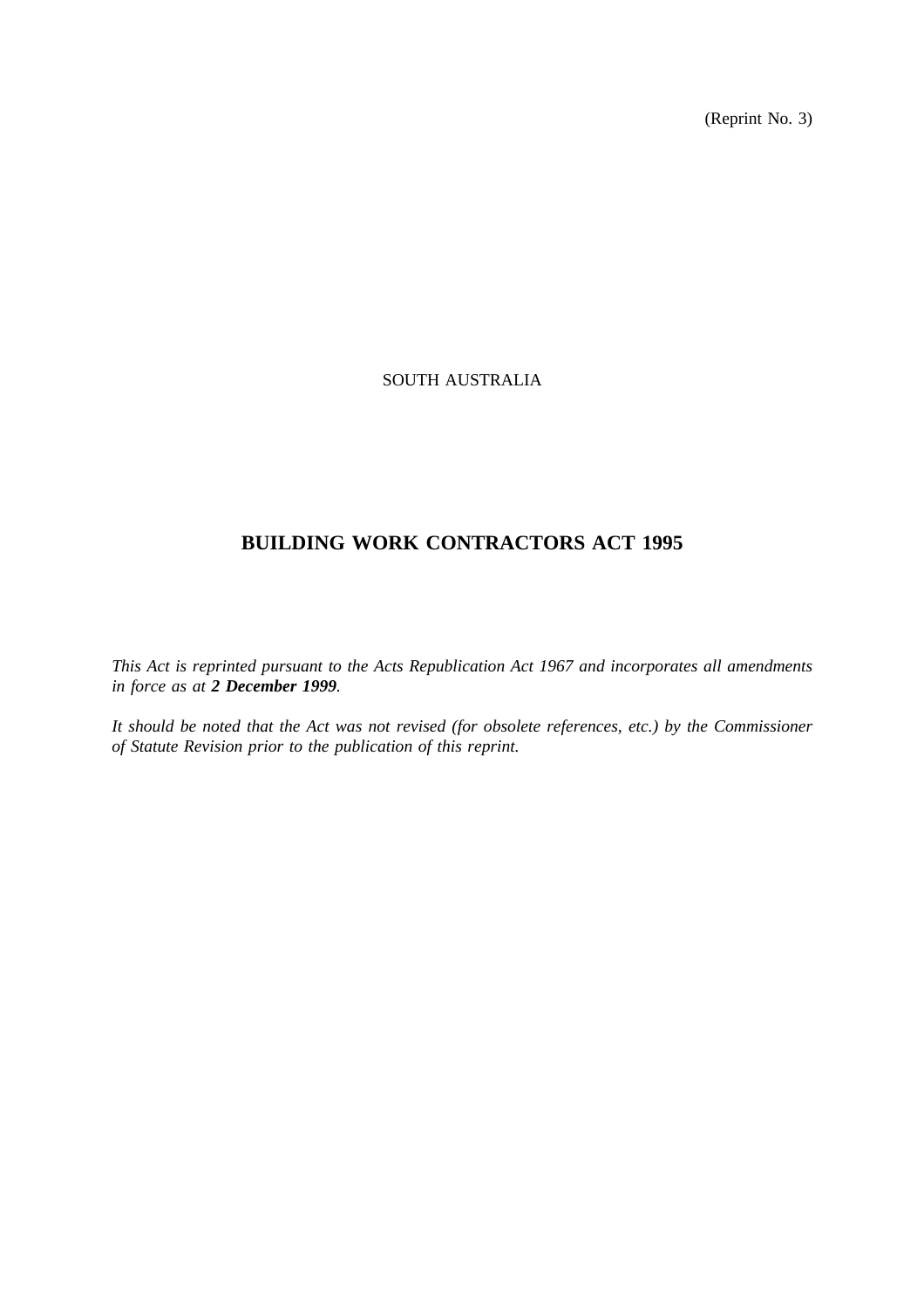# **SUMMARY OF PROVISIONS**

# **PART 1 PRELIMINARY**

- 1. Short title
- 2. Commencement
- 3. Interpretation
- 4. Non-derogation
- 5. Commissioner responsible for administration of Act

#### **PART 2**

### **LICENSING OF BUILDING WORK CONTRACTORS**

- 6. Obligation of building work contractors to be licensed
- 7. Classes of licences
- 8. Application for licence
- 9. Entitlement to be licensed<br>10. Appeals
- Appeals
- 11. Duration of licence and fee and return

#### **PART 3**

# **REGISTRATION OF BUILDING WORK SUPERVISORS**

- 12. Building work must be supervised by registered and approved supervisors 13.
- 13. Classes of registration<br>14 Registered architect to
- 14. Registered architect to be taken to hold registration<br>15. Application for registration
- Application for registration
- 16. Entitlement to be registered<br>17. Anneals
- Appeals
- 18. Duration of registration and fee and return
- 19. Approval as building work supervisor in relation to licensed building work contractor's business

#### **PART 4**

#### **DISCIPLINE OF BUILDING WORK CONTRACTORS, SUPERVISORS AND BUILDING CONSULTANTS**

- 20. Interpretation of Part
- 21. Cause for disciplinary action
- 22. Complaints
- 23. Hearing by District Court
- 24. Participation of assessors in disciplinary proceedings
- 25. Disciplinary action<br>26. Contravention of our
- Contravention of orders

#### **PART 5**

#### **PROVISIONS WITH RESPECT TO DOMESTIC BUILDING WORK**

#### **DIVISION 1—REQUIREMENTS IN RELATION TO CERTAIN DOMESTIC BUILDING WORK CONTRACTS**

- 27. Application of Division<br>28. Formal requirements in
- 28. Formal requirements in relation to domestic building work contracts 29. Price and domestic building work contracts
- Price and domestic building work contracts
- 30. Payments under or in relation to domestic building work contracts
- 31. Exhibition houses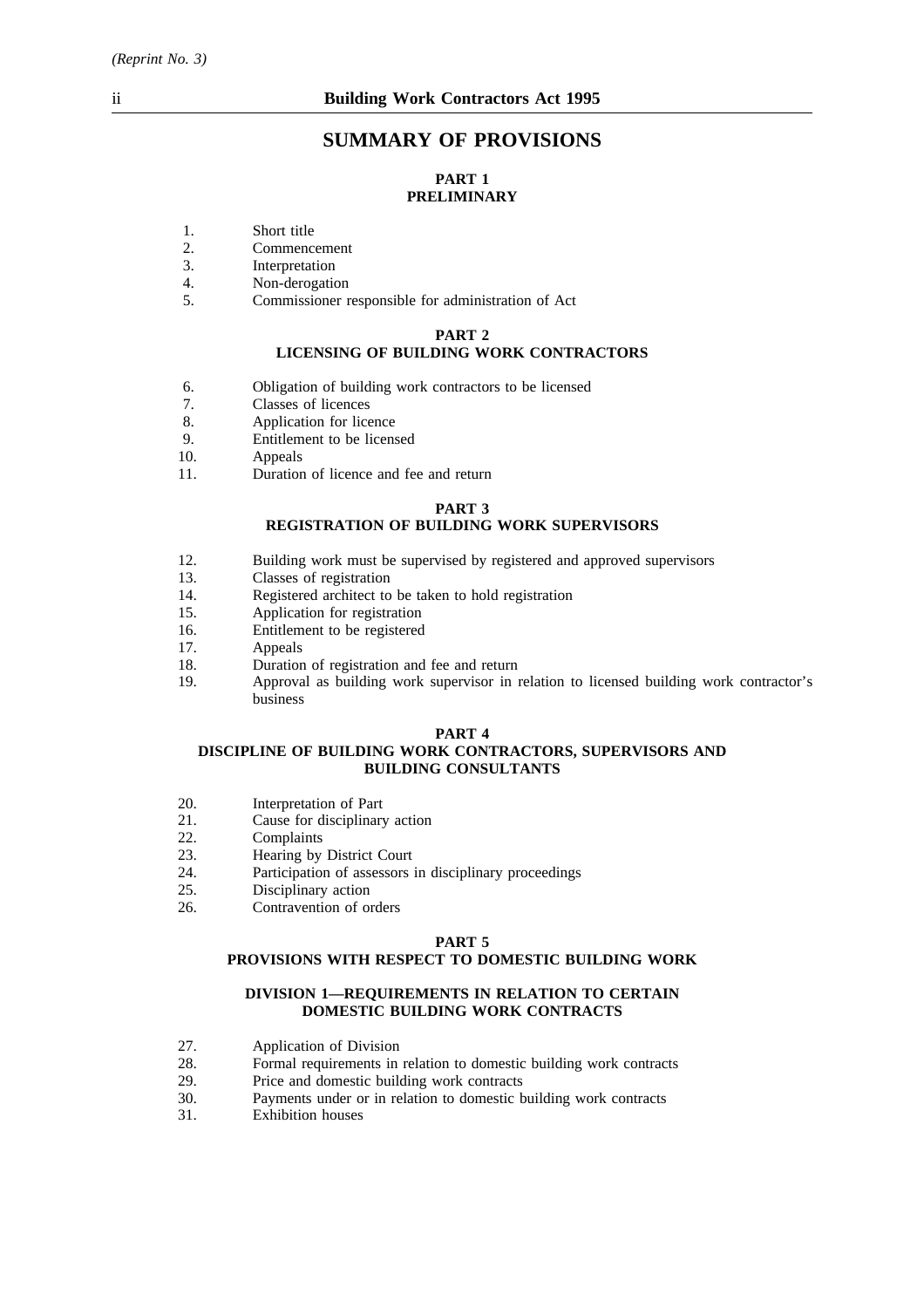#### **DIVISION 2—STATUTORY WARRANTIES**

32. Statutory warranties

#### **DIVISION 3—BUILDING INDEMNITY INSURANCE**

- 33. Application of Division
- 34. Requirements of insurance
- 35. Nature of the policy

#### **DIVISION 4—RIGHT TO TERMINATE CERTAIN DOMESTIC BUILDING WORK CONTRACTS**

36. Right to terminate certain domestic building work contracts

#### **DIVISION 5—POWERS OF COURT IN RELATION TO DOMESTIC BUILDING WORK**

37. Powers of court in relation to domestic building work

### **DIVISION 6—HARSH AND UNCONSCIONABLE TERMS**

38. Harsh and unconscionable terms

### **DIVISION 7—PARTICIPATION OF ASSESSORS IN PROCEEDINGS**

39. Participation of assessors in proceedings

### **DIVISION 8—MAGISTRATES COURT AND SUBSTANTIAL MONETARY CLAIMS**

40. Magistrates Court and substantial monetary claims

#### **PART 6 ADVISORY PANEL**

41. Advisory panel

#### **PART 7 MISCELLANEOUS**

- 42. No exclusion, etc., of rights, conditions or warranties
- 43. Delegations
- 44. Agreement with professional organisation
- 45. Exemptions
- 46. Registers
- 47. Commissioner and proceedings before District Court
- 48. False or misleading information
- 49. Name in which building work contractor may carry on business
- 50. Publication of advertisements
- 51. Licensed building work contractor to have sign showing name, etc., on each building site
- 52. Statutory declaration
- 53. Investigations
- 54. General defence
- 55. Liability for act or default of officer, employee or agent
- 56. Offences by bodies corporate
- 57. Continuing offence
- 58. Prosecutions
- 59. Evidence
- 60. Service of documents
- 61. Annual report
- 62. Regulations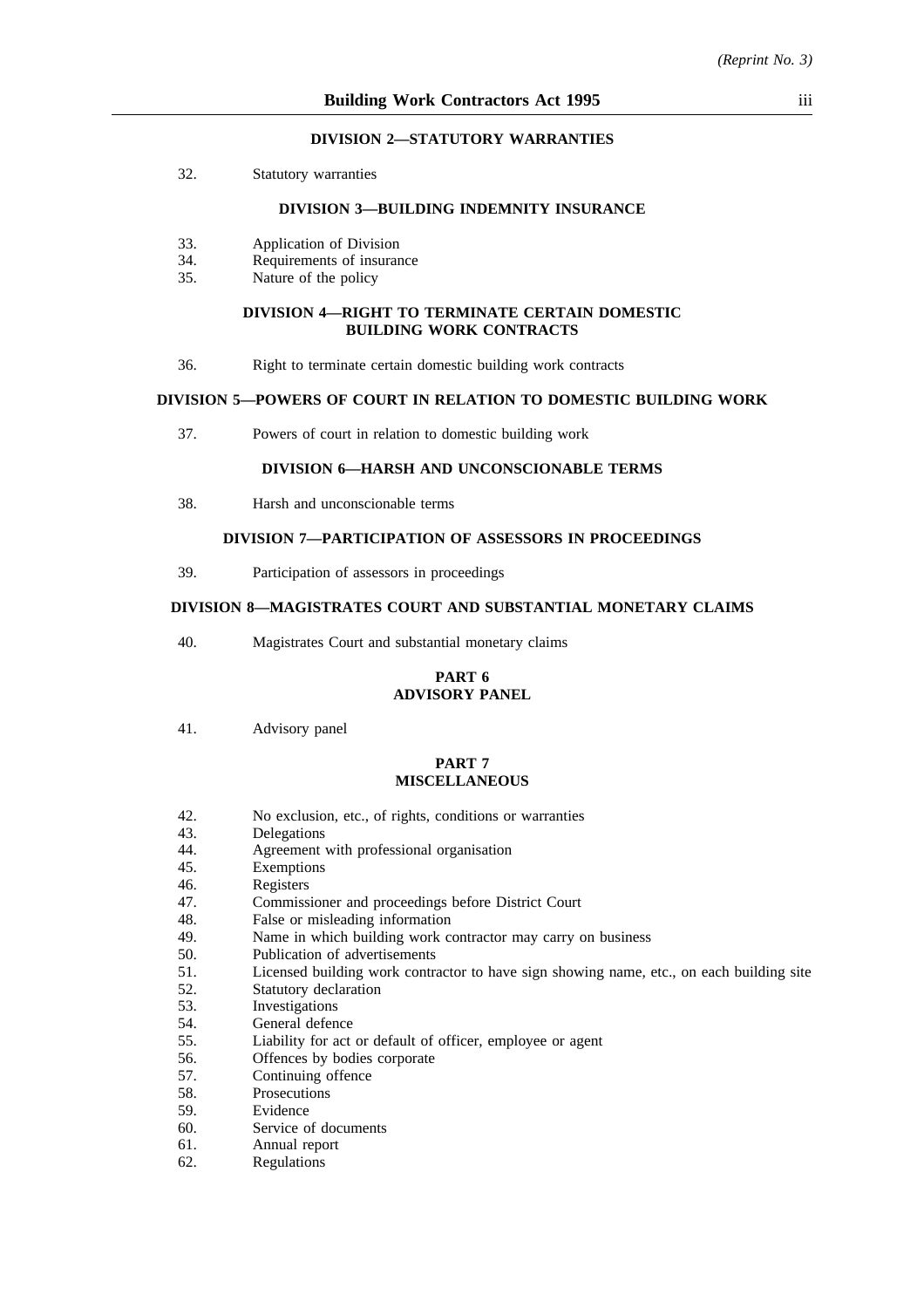*Appointment and Selection of Assessors for District Court Proceedings under Part 4*

# **SCHEDULE 2**

*Appointment and Selection of Assessors for Magistrates Court or District Court Proceedings under Part 5*

# **SCHEDULE 3**

*Repeal and Transitional Provisions*

#### **SCHEDULE 4**

*Consequential Amendments*

#### **APPENDIX LEGISLATIVE HISTORY**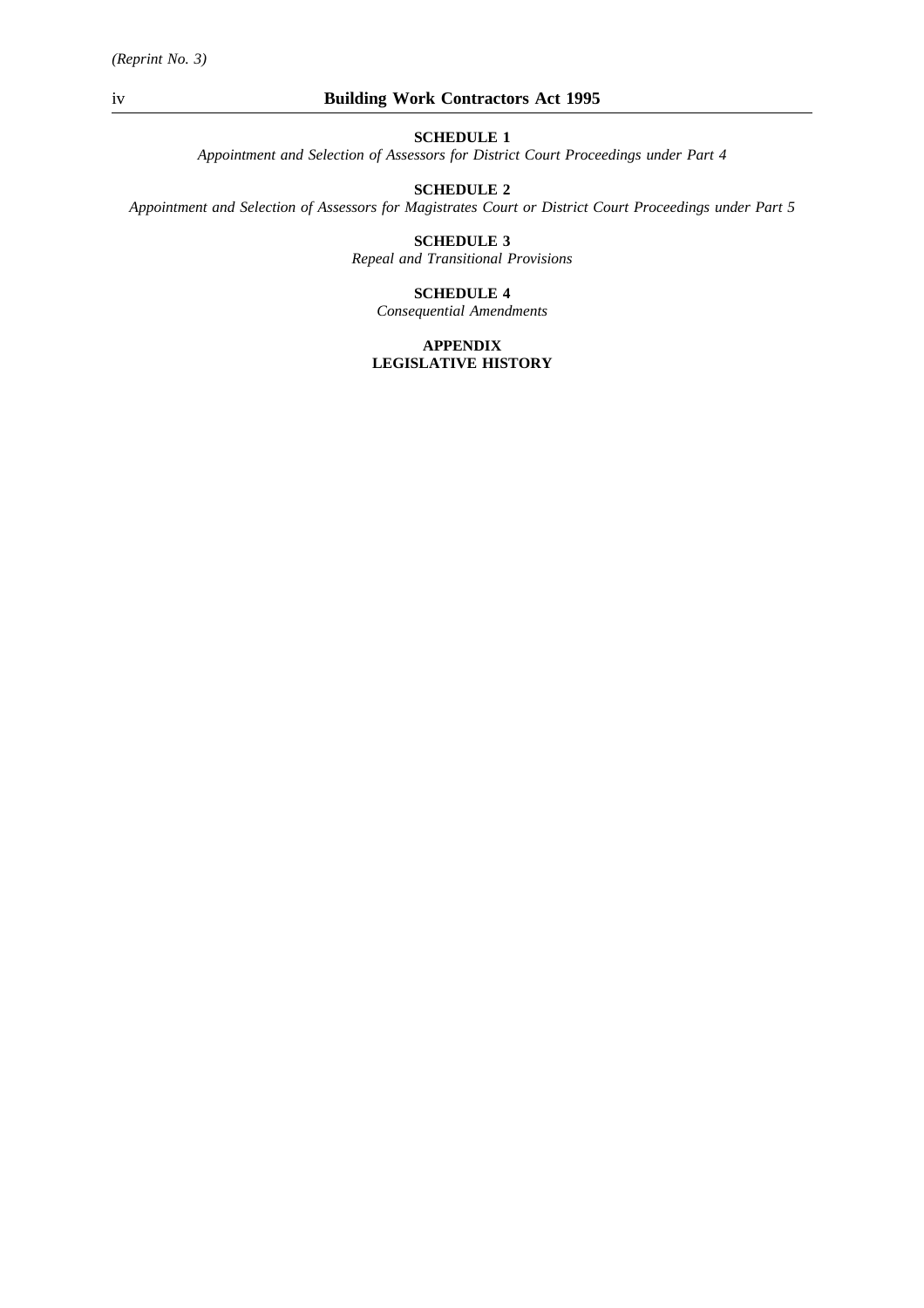# **BUILDING WORK CONTRACTORS ACT 1995**

being

Building Work Contractors Act 1995 No. 87 of 1995 [Assented to 7 December 1995]<sup>1</sup>

as amended by

Statutes Amendment and Repeal (Common Expiation Scheme) Act 1996 No. 34 of 1996 [Assented to 2 May  $1996$ <sup>2</sup>

Statutes Amendment (Consumer Affairs) Act 1998 No. 21 of 1998 [Assented to 2 April 1998]<sup>3</sup> (as amended by Statutes Amendment (Consumer Affairs) Amendment Act 1998 No. 22 of 1998 [Assented to 2 April 1998])

**Building Work Contractors (GST) Amendment Act 1999 No. 78 of 1999 [Assented to 2 December 1999]**

- <sup>1</sup> Came into operation 1 June 1996: *Gaz.* 23 May 1996, p. 2536.
- <sup>2</sup> Came into operation 3 February 1997: *Gaz*. 19 December 1996, p. 1923.<br><sup>3</sup> Part 2 (as 4.0) & Sabed same into operation 28 May 1908: *Car*, 28 May
- <sup>3</sup> Part 2 (ss. 4-9) & Sched. came into operation 28 May 1998: *Gaz*. 28 May 1998, p. 2292.

#### *NOTE:*

- *Asterisks indicate repeal or deletion of text.*
- *Entries appearing in bold type indicate the amendments incorporated since the last reprint.*
- *For the legislative history of the Act see Appendix.*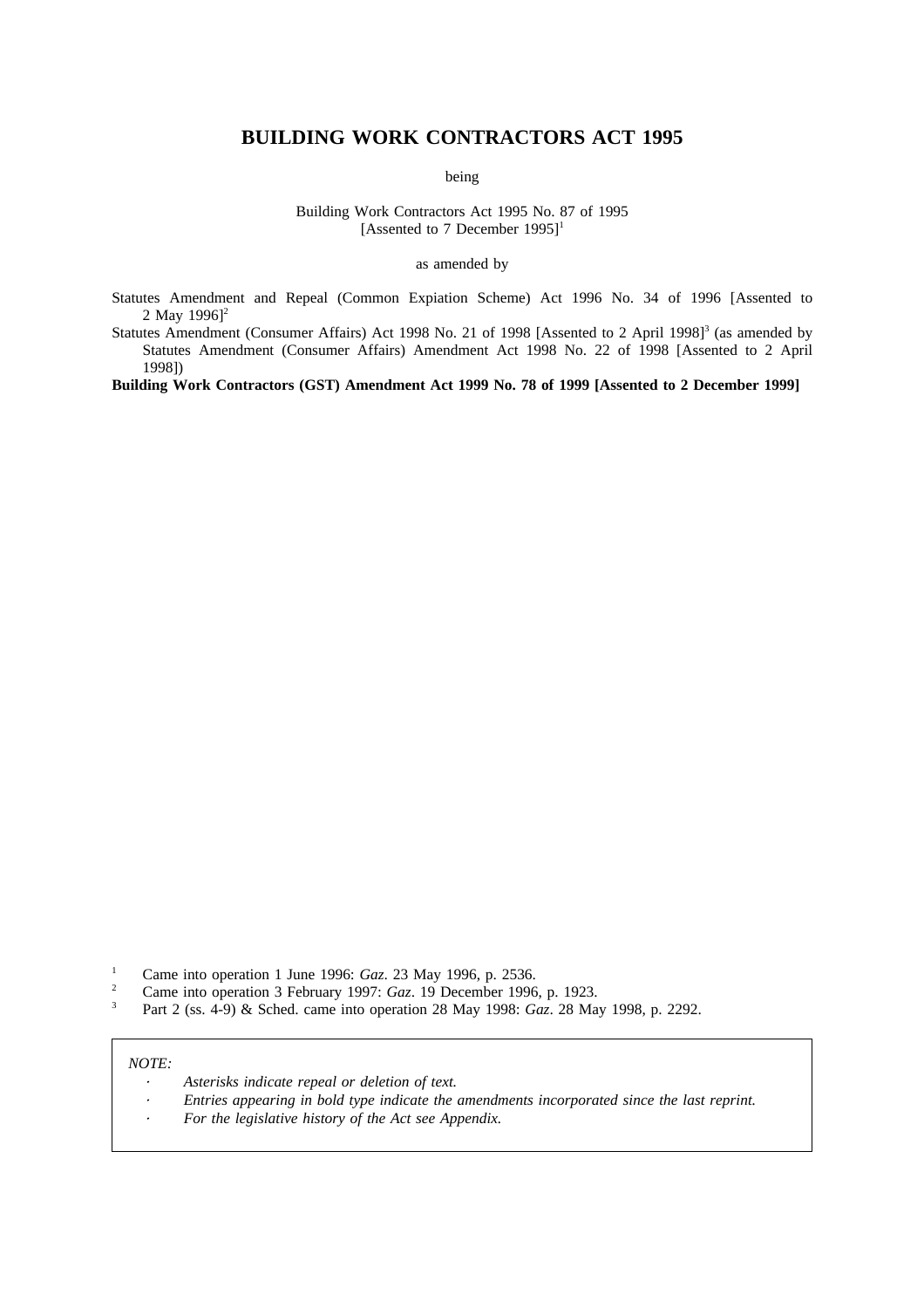**An Act to regulate building work contractors and the supervision of building work; to repeal the Builders Licensing Act 1986; to make consequential amendments to the District Court Act 1991 and the Magistrates Court Act 1991; and for other purposes.**

The Parliament of South Australia enacts as follows:

# **PART 1 PRELIMINARY**

### **Short title**

**1.** This Act may be cited as the *Building Work Contractors Act 1995*.

# **Commencement**

**2.** This Act will come into operation on a day to be fixed by proclamation.

#### **Interpretation**

**3.** (1) In this Act, unless the contrary intention appears—

"**building work contractor**" means—

- *(a)* a person who carries on the business of performing building work for others; or
- *(b)* a person who carries on the business of performing building work with a view to the sale or letting (whether by lease, licence or other agreement) of land or buildings improved as a result of the building work;

"**building**" includes a structure and part of a building or structure;

"**building owner**", in relation to a domestic building work contract, means the person for whom domestic building work is or is to be performed under the contract;

#### "**building work**" means—

- *(a)* the whole or part of the work of constructing, erecting, underpinning, altering, repairing, improving, adding to or demolishing a building; or
- *(b)* the whole or part of the work of excavating or filling a site for work referred to in paragraph *(a)*; or
- *(c)* work of a class prescribed by regulation;

"**Commissioner**" means the Commissioner for Consumer Affairs;

"**director**" of a body corporate includes—

- *(a)* a person occupying or acting in the position of director or member of the governing body of the body corporate, by whatever name called and whether or not validly appointed to occupy or duly authorised to act in the position; and
- *(b)* any person in accordance with whose directions or instructions the directors or members of the governing body of the body corporate are accustomed to act;

"**District Court**" means the Administrative and Disciplinary Division of the District Court;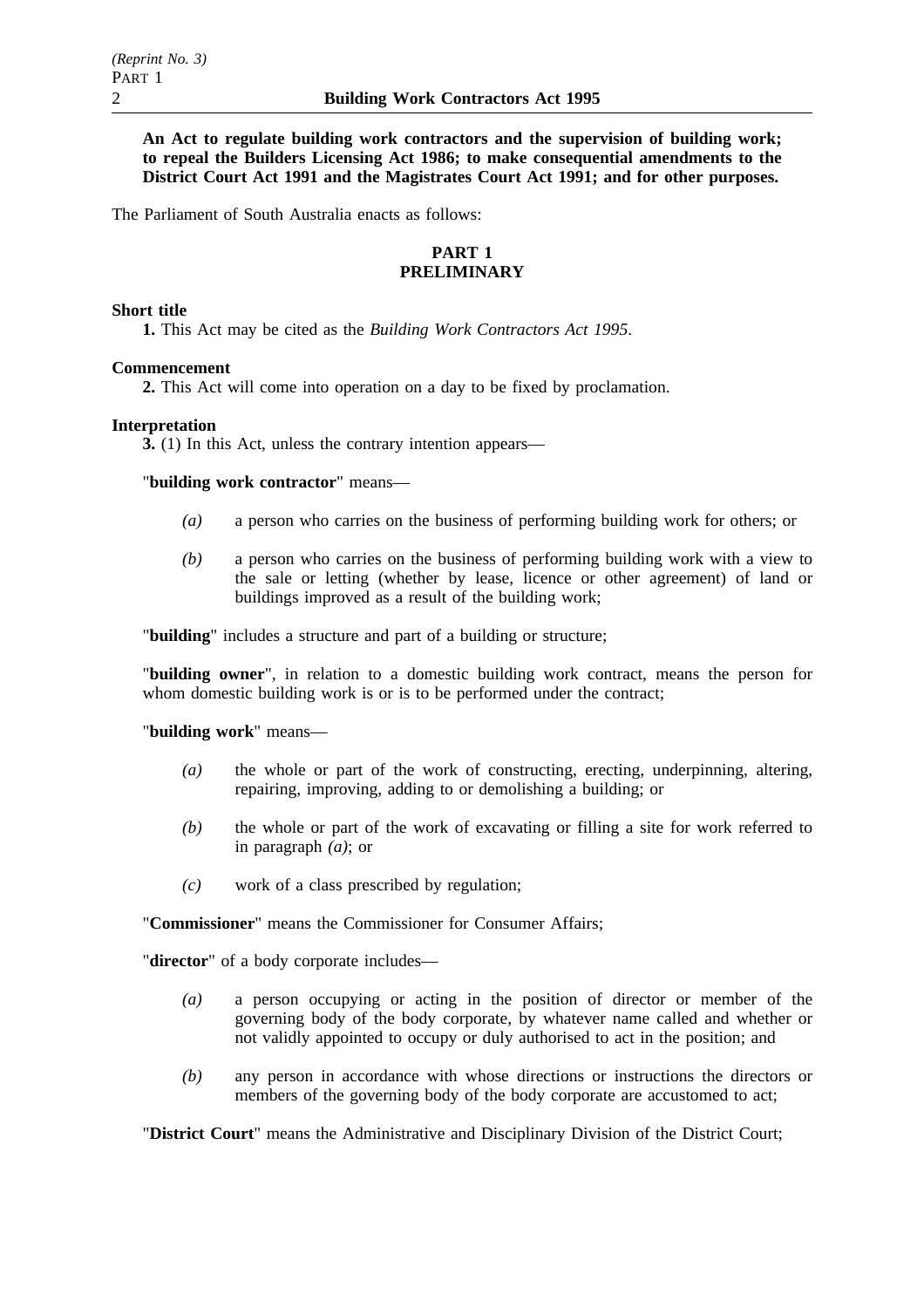*(Reprint No. 3)* PART 1

"**domestic building work**" means—

- *(a)* the whole or part of the work of constructing, erecting, underpinning, altering, repairing, improving, adding to or demolishing a house; or
- *(b)* the whole or part of the work of excavating or filling a site for work referred to in paragraph *(a)*; or
- *(c)* work of a class prescribed by regulation;

"**domestic building work contract**" means a contract between a building work contractor and another person for the performance by the contractor of domestic building work (including any variation of such a contract), but does not include a subcontract for the performance of domestic building work;

"**GST**" means the tax payable under the GST law;

"**GST law**" means—

- *(a) A New Tax System (Goods and Services Tax) Act 1999* (Cwth); and
- *(b)* the related legislation of the Commonwealth dealing with the imposition of a tax on the supply of goods and services;

"**house**" means a building intended for occupation as a place of residence but does not include a building of a class prescribed by regulation;

"**licence**" means a licence under Part 2; and "**licensed**" has a corresponding meaning;

"**licence number**", in relation to a licensed building work contractor, means the number assigned to the person's licence by the Commissioner;

"**Magistrates Court**" means the Civil (Consumer and Business) Division of the Magistrates Court;

"**material**", in relation to building work, includes goods to be supplied and fitted or installed in the course of the building work;

"**minor domestic building work**" means—

- *(a)* domestic building work performed or to be performed under a domestic building work contract at a cost to the building owner that is less than the sum prescribed by regulation; or
- *(b)* domestic building work performed or to be performed by a building work contractor on the contractor's own behalf where the cost of the work would, if it were performed under contract, be less than the sum prescribed by regulation;

"**perform**", in relation to building work, includes—

- *(a)* cause building work to be performed; or
- *(b)* organise or arrange for the performance of building work;

"**registration**" means registration under Part 3; and "**registered**" has a corresponding meaning;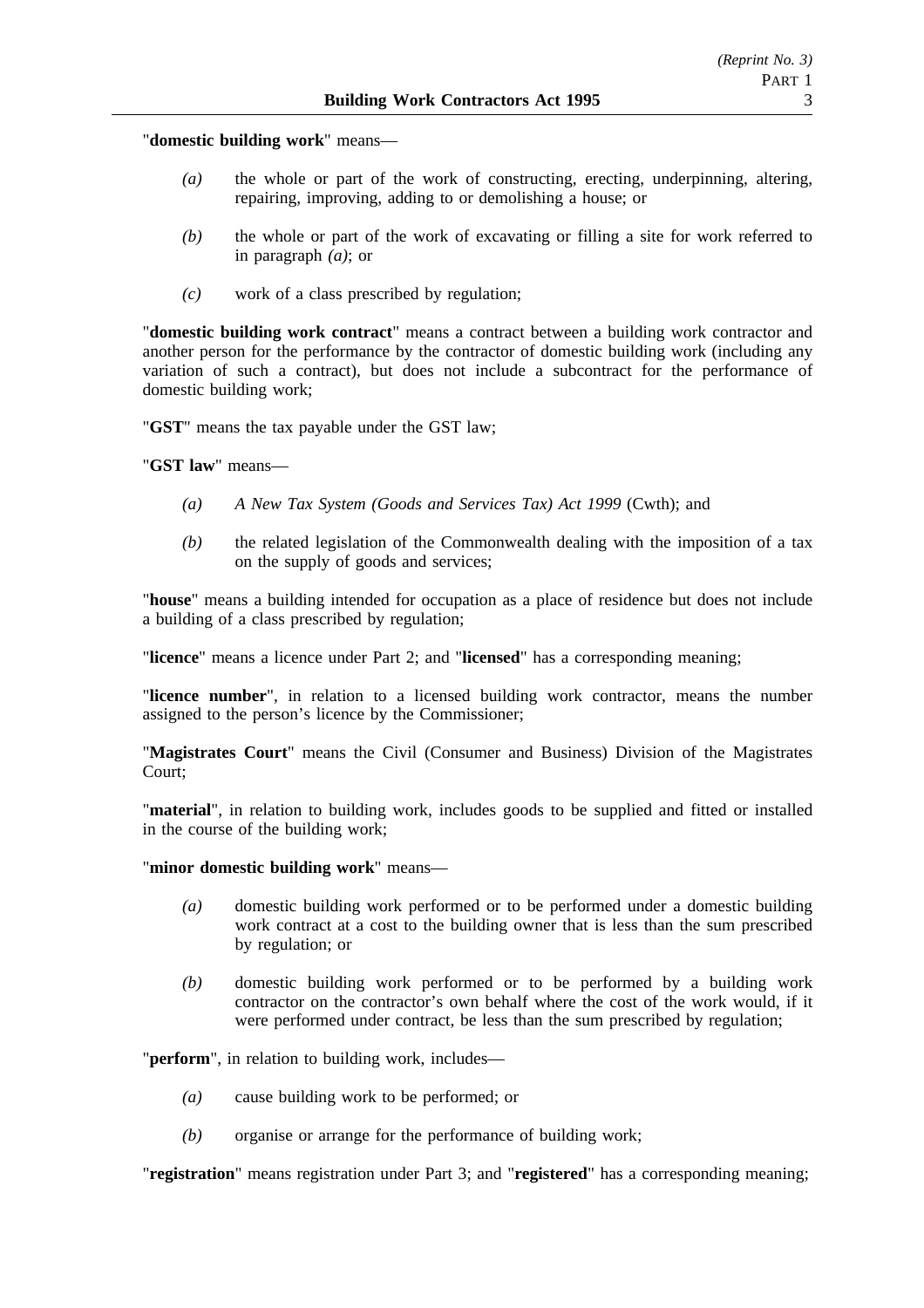"**repealed Act**" means the *Builders Licensing Act 1986* repealed by schedule 3;

"**statutory warranty**" means a warranty arising under Division 2 of Part 5;

"**subcontract**" for the performance of domestic building work means a contract for the performance of domestic building work for a building work contractor who is in turn obliged to perform the work under another contract.

(2) For the purposes of Part 5, if a building work contractor and a person make an arrangement under which domestic building work at a site is to be performed in stages by the contractor under separate contracts, the contracts to which the arrangement relates will be taken to be a single domestic building work contract.

### **Non-derogation**

**4.** The provisions of this Act are in addition to and do not derogate from the provisions of any other Act.

## **Commissioner responsible for administration of Act**

**5.** The Commissioner is responsible, subject to the control and directions of the Minister, for the administration of this Act.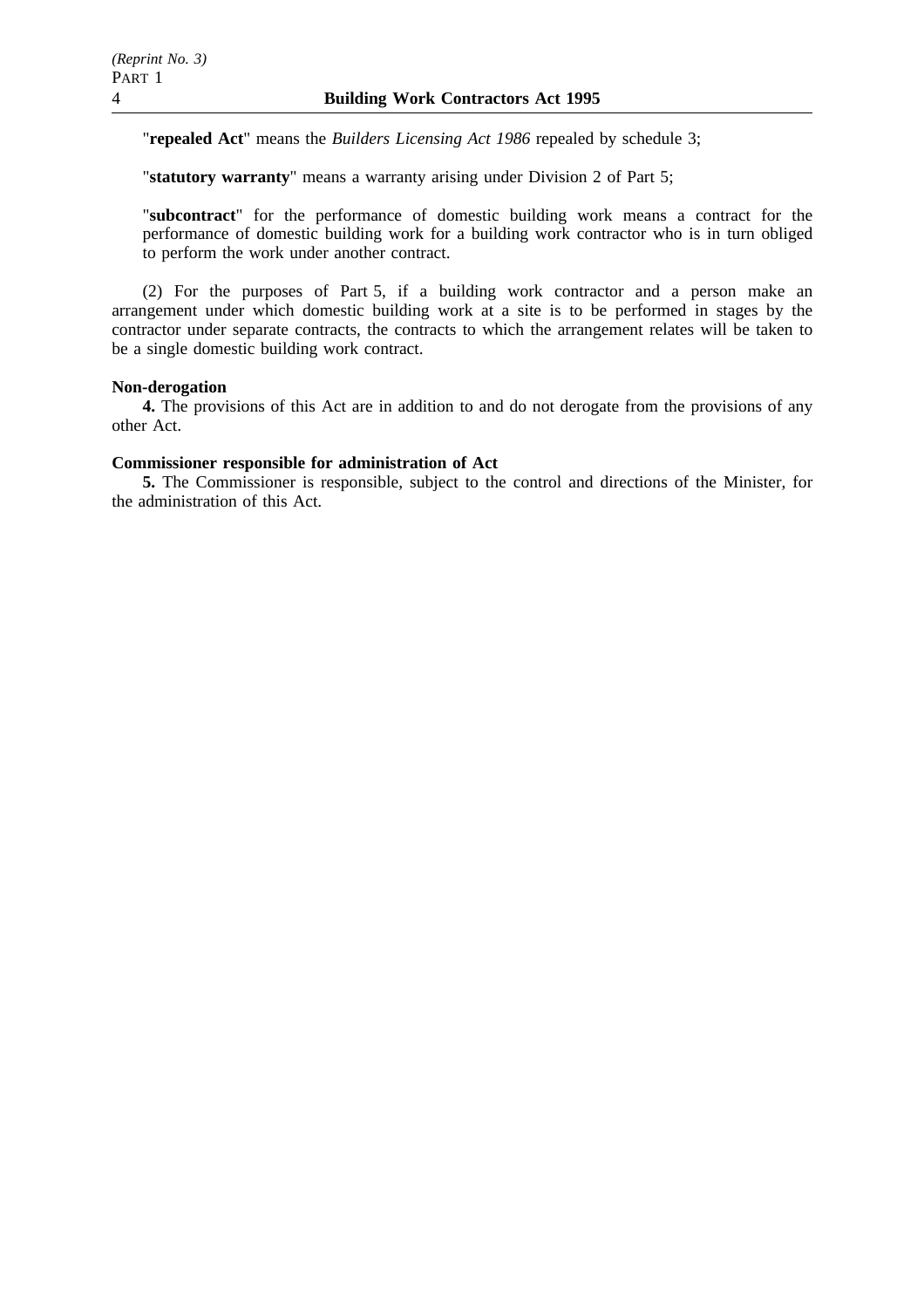# **PART 2 LICENSING OF BUILDING WORK CONTRACTORS**

#### **Obligation of building work contractors to be licensed**

**6.** (1) A person must not—

- *(a)* carry on business as a building work contractor except as authorised by a licence under this Part; or
- *(b)* advertise or otherwise hold himself or herself out as being entitled to carry on business as a building work contractor unless authorised to carry on business as such a contractor by a licence under this Part.

### Maximum penalty: \$20 000.

(2) A person required by this Act to be licensed as a building work contractor is not entitled to any fee, other consideration or compensation under or in relation to a contract with another on whose behalf the person performed work as a building work contractor unless—

- *(a)* the person was authorised to perform the work under a licence; or
- *(b)* a court hearing proceedings for recovery of the fee, other consideration or compensation is satisfied that the person's failure to be so authorised resulted from inadvertence only.

#### **Classes of licences**

**7.** (1) There are the following classes of licences for the purposes of this Act:

- *(a) building work contractors licence*—a licence authorising a person to carry on business as a building work contractor;
- *(b) building work contractors licence with conditions*—a licence authorising a person to carry on business as a building work contractor subject to conditions limiting the work that may be performed under the authority of the licence.
- (2) Conditions limiting the work that may be performed under the authority of a licence—
- *(a)* may be imposed by the Commissioner on the grant of the licence; and
- *(b)* may be varied or revoked by the Commissioner at any time on application by the licensed building work contractor.

### **Application for licence**

**8.** (1) An application for a licence must—

- *(a)* be made to the Commissioner in the manner and form approved by the Commissioner; and
- *(b)* be accompanied by the fee fixed by regulation.

(2) An applicant for a licence must provide the Commissioner with any information required by the Commissioner for the purposes of determining the application.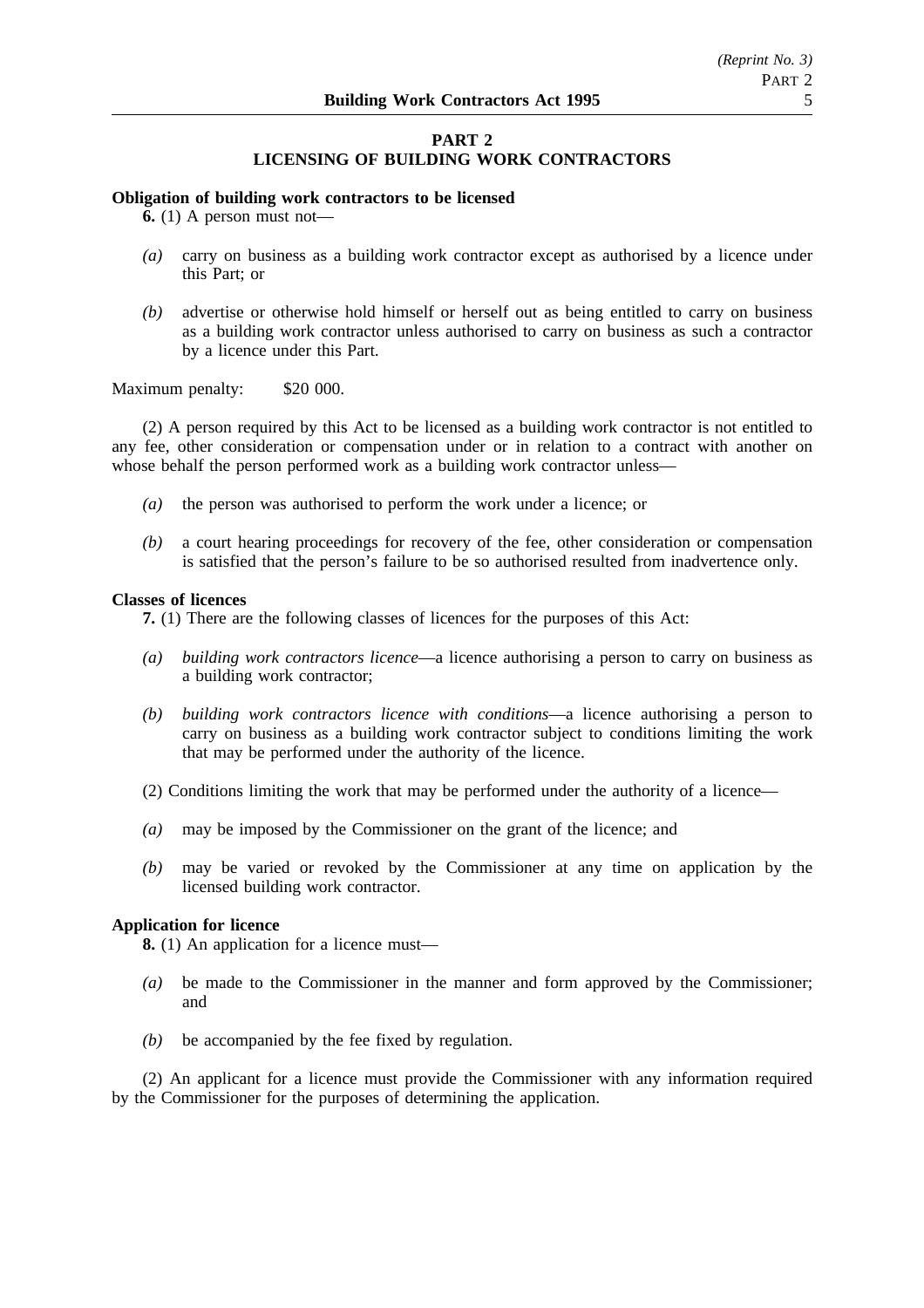### **Entitlement to be licensed**

**9.** (1) A natural person is entitled to be granted a licence if the person—

- *(a)* has—
	- (i) the qualifications and experience required by regulation for the kind of work authorised by the licence; or
	- (ii) subject to the regulations, qualifications and experience that the Commissioner considers appropriate having regard to the kind of work authorised by the licence; and
- *(b)* is not suspended or disqualified from practising or carrying on an occupation, trade or business under a law of this State, the Commonwealth, another State or a Territory of the Commonwealth; and
- *(c)* is not, and has not been, during the period of 10 years preceding the application for the licence, an undischarged bankrupt or subject to a composition or deed or scheme of arrangement with or for the benefit of creditors; and
- *(d)* has not been, during the period of 10 years preceding the application for the licence, a director of a body corporate wound up for the benefit of creditors—
	- (i) when the body corporate was being so wound up; or
	- (ii) within the period of 12 months preceding the commencement of the winding up; and
- *(e)* has sufficient business knowledge and experience and financial resources for the purpose of properly carrying on the business authorised by the licence; and
- *(f)* is a fit and proper person to be the holder of a licence.
- (2) A body corporate is entitled to be granted a licence if—
- *(a)* the body corporate—
	- (i) is not suspended or disqualified from practising or carrying on an occupation, trade or business under a law of this State, the Commonwealth, another State or a Territory of the Commonwealth; and
	- (ii) is not being wound up and is not under official management or in receivership; and
- *(b)* no director of the body corporate—
	- (i) is suspended or disqualified from practising or carrying on an occupation, trade or business under a law of this State, the Commonwealth, another State or a Territory of the Commonwealth; or
	- (ii) is, or has been, during the period of 10 years preceding the application for the licence, an undischarged bankrupt or subject to a composition or deed or scheme of arrangement with or for the benefit of creditors; or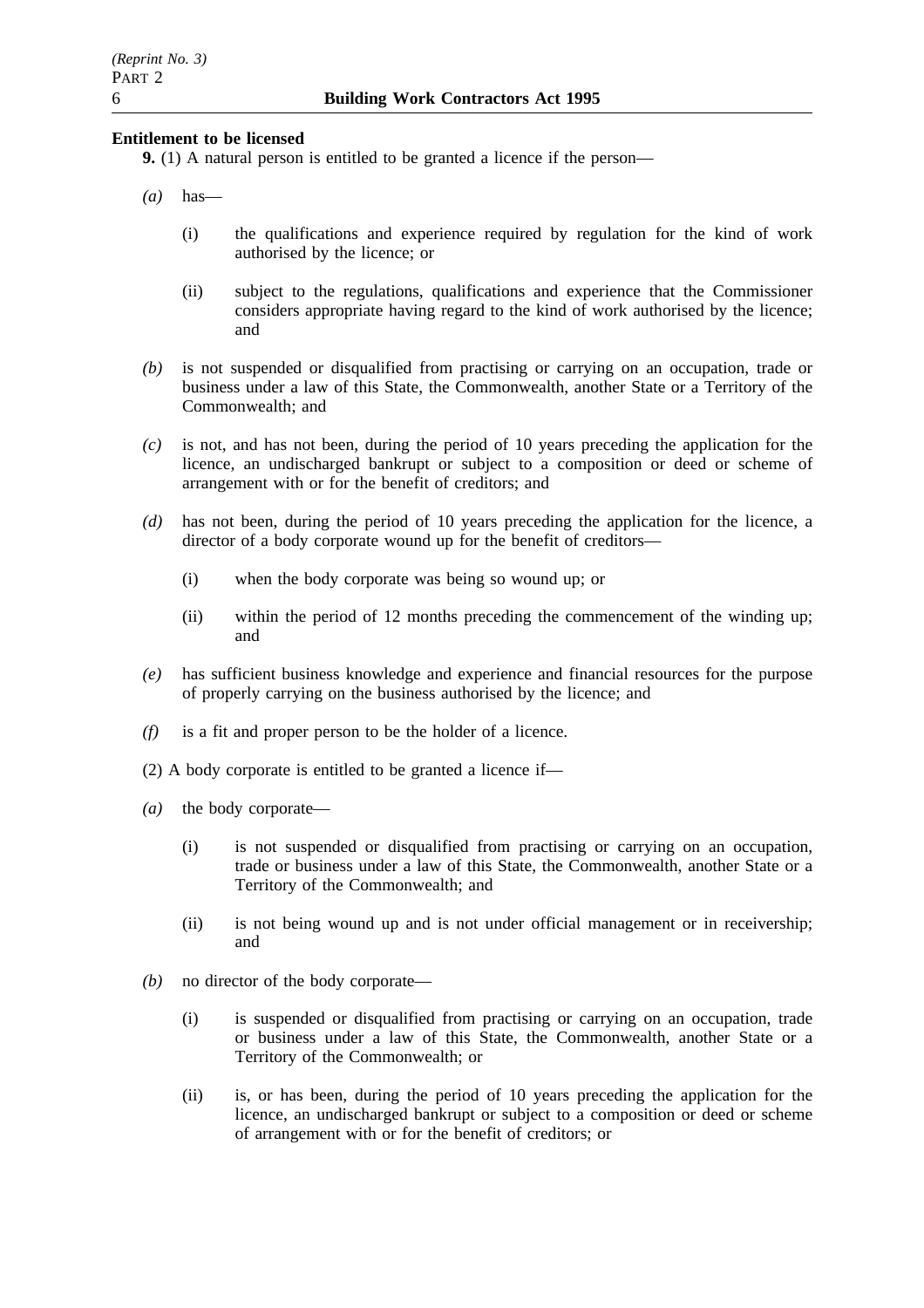- (iii) has been, during the period of 10 years preceding the application for the licence, a director of a body corporate wound up for the benefit of creditors—
	- (A) when the body corporate was being so wound up; or
	- (B) within the period of 12 months preceding the commencement of the winding up; and
- *(c)* the directors of the body corporate together have sufficient business knowledge and experience for the purpose of properly directing the business authorised by the licence; and
- *(d)* the body corporate has sufficient financial resources for the purpose of properly carrying on the business authorised by the licence; and
- *(e)* each director of the body corporate is a fit and proper person to be the director of a body corporate that is the holder of a licence.
- (3) If, on an application for a licence, the Commissioner—
- *(a)* is not satisfied that the applicant meets requirements as to qualifications, business knowledge, experience or financial resources; but
- *(b)* is satisfied that the applicant proposes to carry on business as a building work contractor in partnership with a person who does meet those requirements,

the Commissioner may, subject to the other provisions of this section, grant a licence to the applicant subject to the condition that the applicant not carry on business under the licence except in partnership with that person or some other person approved by the Commissioner.

### **Appeals**

**10.** (1) An applicant for a licence may appeal to the District Court against a decision of the Commissioner refusing the application.

(2) Subject to subsection (4), an appeal must be instituted within one month of the making of the decision appealed against or such longer period as the District Court may allow.

(3) The Commissioner must, if so required by the applicant, state in writing the reasons for the Commissioner's decision to refuse the application.

(4) If the reasons of the Commissioner are not given in writing at the time of making the decision and the applicant (within one month of the making of the decision) requires the Commissioner to state the reasons in writing, the time for instituting an appeal runs from the time at which the applicant receives the written statement of those reasons.

(5) Except as determined by the District Court, an appeal is to be conducted by way of a fresh hearing and for that purpose the Court may receive evidence given orally or, if the Court determines, by affidavit.

- (6) The District Court may, on the hearing of an appeal—
- *(a)* affirm the decision appealed against or rescind the decision and substitute a decision that the Court thinks appropriate; and
- *(b)* make any other order that the case requires (including an order for costs).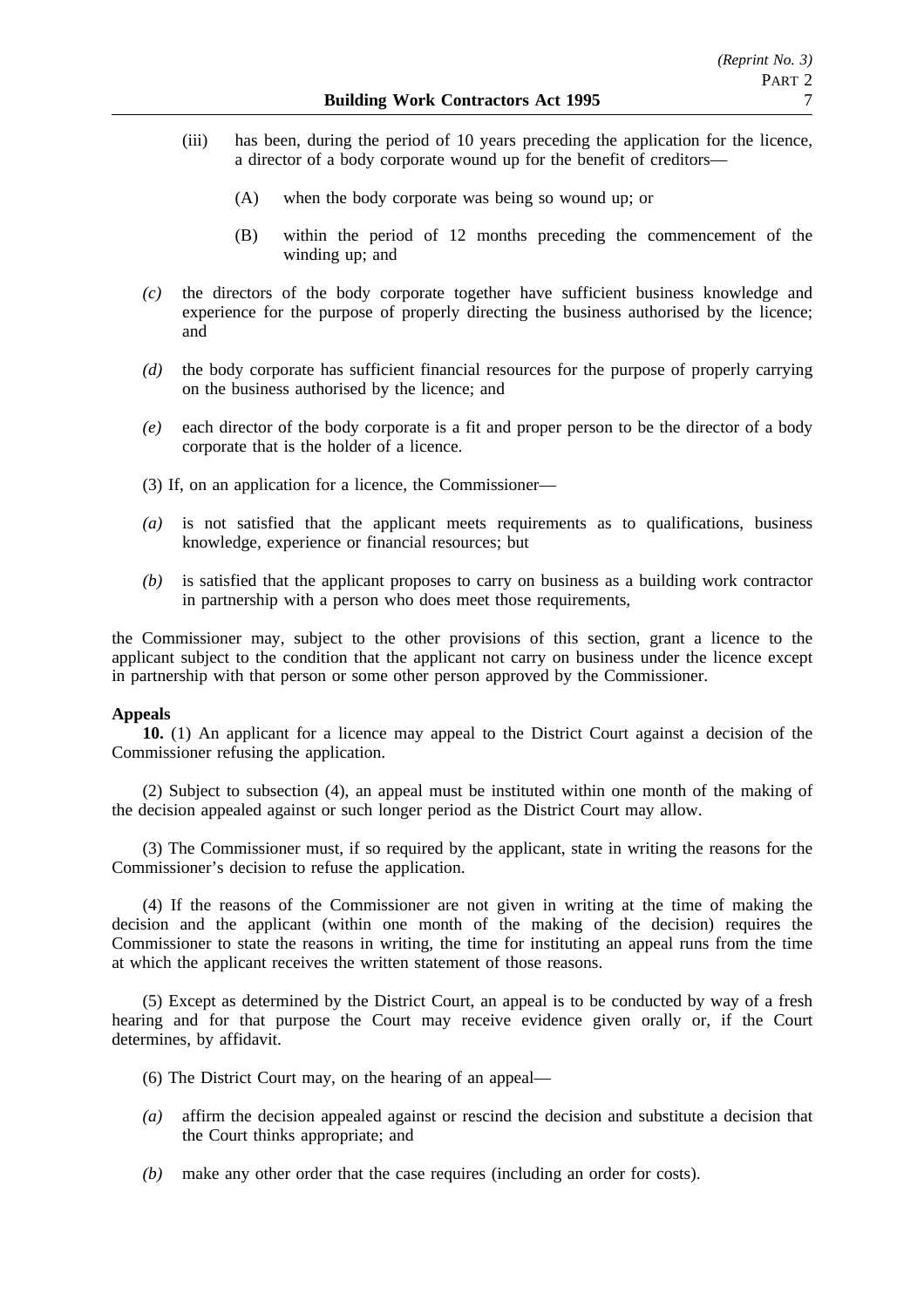#### **Duration of licence and fee and return**

- **11.** (1) A licence remains in force (except for any period for which it is suspended) until—
- *(a)* the licence is surrendered or cancelled; or
- *(b)* the licensed building work contractor dies or, in the case of a licensed body corporate, is dissolved.
- (2) A licensed building work contractor must, at intervals fixed by regulation—
- *(a)* pay to the Commissioner the fee fixed by regulation; and
- *(b)* lodge with the Commissioner a return in the manner and form required by the Commissioner.

(3) If a licensed building work contractor fails to pay the fee or lodge the return in accordance with subsection (2), the Commissioner may, by notice in writing, require the contractor to make good the default and, in addition, to pay to the Commissioner the amount fixed by regulation as a penalty for default.

(4) If the licensed building work contractor fails to comply with the notice within 28 days after service of the notice, the contractor's licence is cancelled.

(5) The Commissioner must notify the building work contractor in writing of the cancellation of the contractor's licence.

(6) A licensed building work contractor may surrender the licence.

(7) In this section—

"**licensed building work contractor**" includes a licensed building work contractor whose licence has been suspended.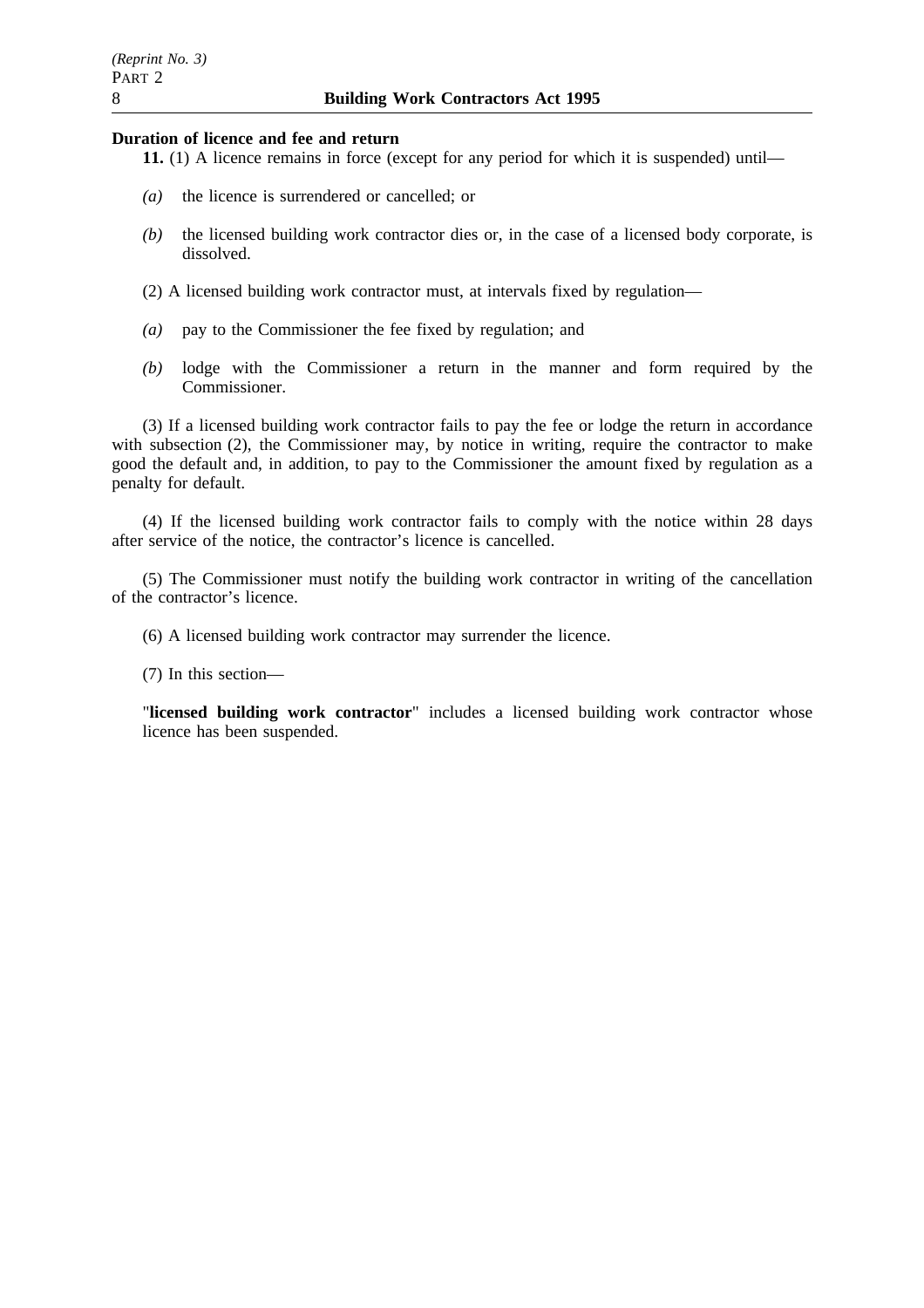# **PART 3 REGISTRATION OF BUILDING WORK SUPERVISORS**

### **Building work must be supervised by registered and approved supervisors**

**12.** (1) A licensed building work contractor must ensure—

- *(a)* that there is a registered building work supervisor approved by the Commissioner under this Act as a building work supervisor in relation to the contractor's business at all times during the currency of the licence; and
- *(b)* that building work of any kind performed under the authority of the licence is properly supervised by a registered building work supervisor—
	- (i) who is so approved in relation to the contractor's business; and
	- (ii) whose registration authorises the supervision of building work of that kind.

(2) Subsection  $(1)(b)$  does not apply in relation to building work that is properly supervised by a registered architect.

- (3) If for a period exceeding 28 days—
- *(a)* there is not a registered building work supervisor approved in relation to a licensed building work contractor's business as required by subsection (1); or
- *(b)* building work performed under the authority of a licence is not supervised as required by that subsection,

the licence is suspended until the contractor complies with the requirements of subsection (1).

(4) The Commissioner may, on application by a licensed building work contractor, exempt the contractor from compliance with subsection (1) for a period and subject to conditions determined by the Commissioner if the Commissioner is satisfied that the contractor has made suitable arrangements for all building work performed under the authority of the licence to be properly supervised by a person who is, in the opinion of the Commissioner, competent to perform that function.

(5) The Commissioner may, of the Commissioner's own initiative or on application by a licensed building work contractor, if satisfied that there is proper cause to do so—

- *(a)* vary the period of an exemption under this section; or
- *(b)* vary or revoke the conditions of the exemption or impose a further condition; or
- *(c)* revoke the exemption.

### **Classes of registration**

**13.** (1) There are the following classes of registration for the purposes of this Act:

- *(a) building work supervisors registration*—registration authorising a person to supervise building work of any kind;
- *(b) building work supervisors registration with conditions*—registration as a building work supervisor subject to conditions limiting the work that may be supervised under the authority of the registration.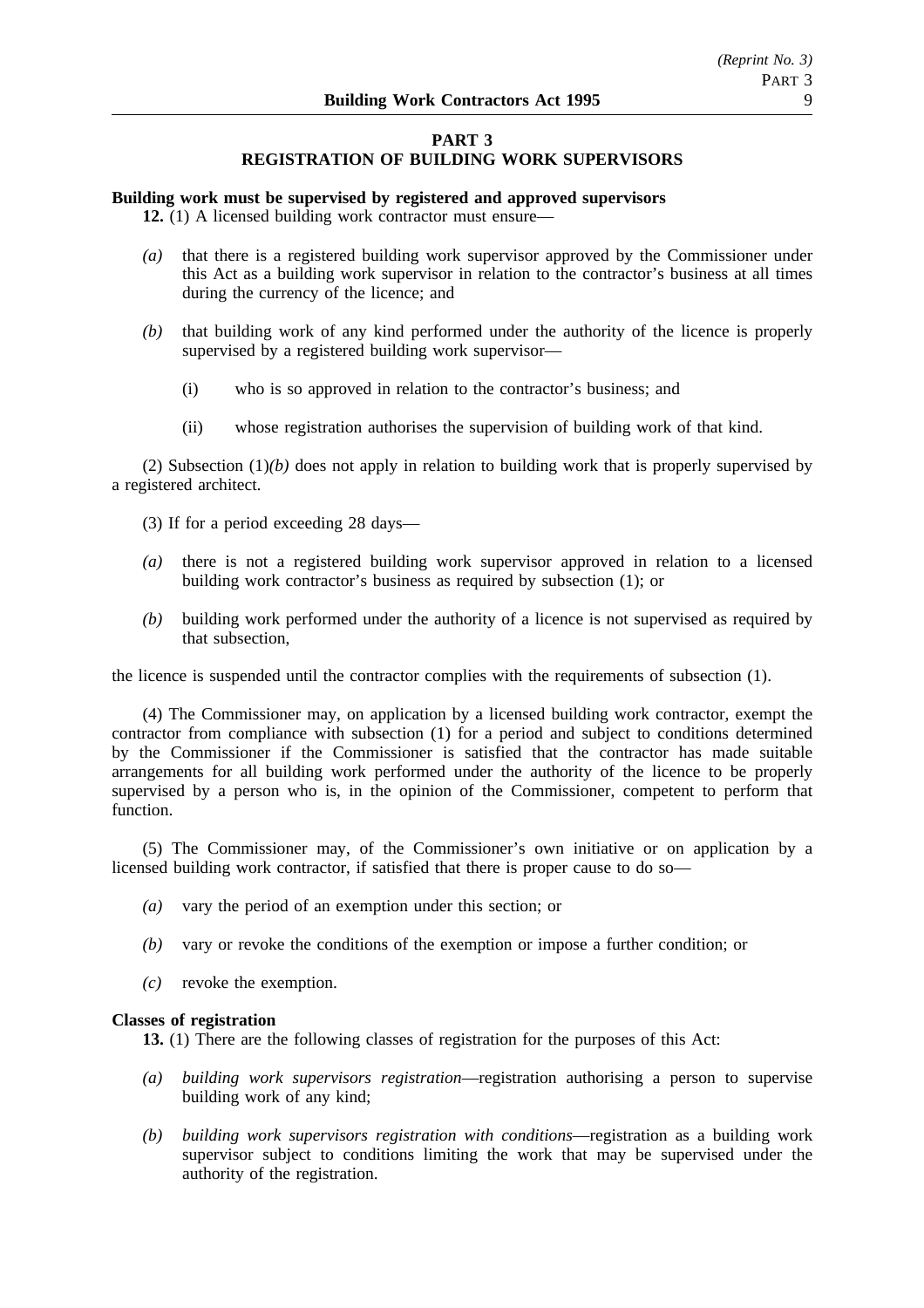- (2) Conditions limiting the work that may be supervised under the authority of registration—
- *(a)* may be imposed by the Commissioner on the grant of the registration; and
- *(b)* may be varied or revoked by the Commissioner at any time on application by the registered building work supervisor.

### **Registered architect to be taken to hold registration**

**14.** For the purposes of this Part, a registered architect is to be taken to hold building work supervisors registration.

### **Application for registration**

**15.** An application for registration must—

- *(a)* be made to the Commissioner in the manner and form approved by the Commissioner; and
- *(b)* except where the applicant is a licensed building work contractor—be accompanied by the fee fixed by regulation.

### **Entitlement to be registered**

**16.** A natural person is entitled to be registered if the person has—

- *(a)* the qualifications and experience required by regulation for the kind of work that the person would be authorised to supervise by the registration; or
- *(b)* subject to the regulations, qualifications and experience that the Commissioner considers appropriate having regard to the kind of work that the person would be authorised to supervise by the registration.

### **Appeals**

**17.** (1) An applicant for registration may appeal to the District Court against a decision of the Commissioner refusing the application.

(2) Subject to subsection (4), an appeal must be instituted within one month of the making of the decision appealed against or such longer period as the District Court may allow.

(3) The Commissioner must, if so required by the applicant, state in writing the reasons for the Commissioner's decision to refuse the application.

(4) If the reasons of the Commissioner are not given in writing at the time of making the decision and the applicant (within one month of the making of the decision) requires the Commissioner to state the reasons in writing, the time for instituting an appeal runs from the time at which the applicant receives the written statement of those reasons.

(5) Except as determined by the District Court, an appeal is to be conducted by way of a fresh hearing and for that purpose the Court may receive evidence given orally or, if the Court determines, by affidavit.

- (6) The District Court may, on the hearing of an appeal—
- *(a)* affirm the decision appealed against or rescind the decision and substitute a decision that the Court thinks appropriate; and
- *(b)* make any other order that the case requires (including an order for costs).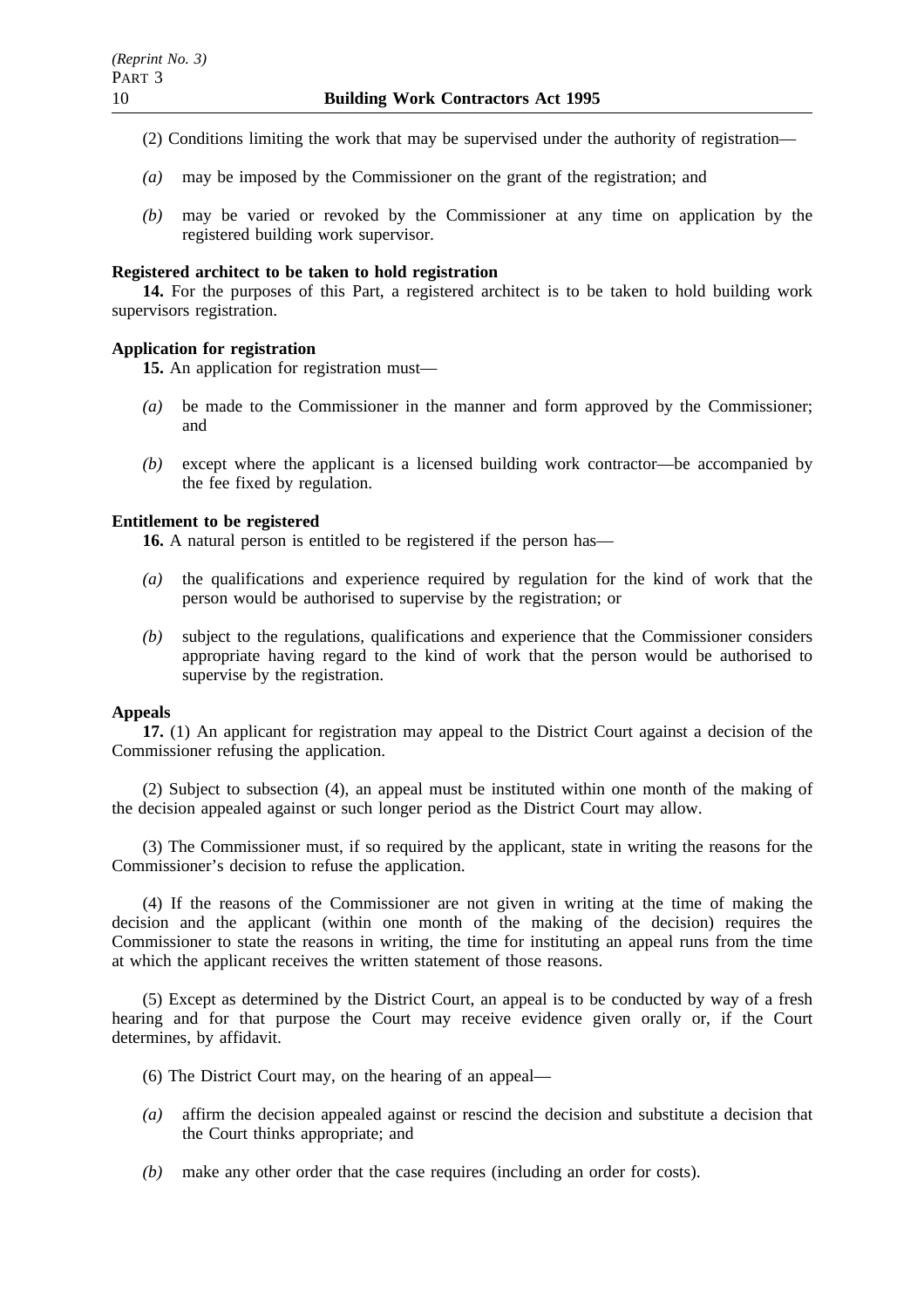#### **Duration of registration and fee and return**

**18.** (1) Registration remains in force (except for any period for which it is suspended) until—

- *(a)* the registration is surrendered or cancelled; or
- *(b)* the registered building work supervisor dies.
- (2) A registered building work supervisor must, at intervals fixed by regulation—
- *(a)* pay to the Commissioner the fee fixed by regulation; and
- *(b)* lodge with the Commissioner a return in the manner and form required by the Commissioner.

(3) If a registered building work supervisor fails to pay the fee or lodge the return in accordance with subsection (2), the Commissioner may, by notice in writing, require the supervisor to make good the default and, in addition, to pay to the Commissioner the amount fixed by regulation as a penalty for default.

(4) If the registered building work supervisor fails to comply with the notice within 28 days after service of the notice, his or her registration is cancelled.

(5) The Commissioner must notify the building work supervisor in writing of the cancellation of his or her registration.

(6) A registered building work supervisor may surrender his or her registration.

(7) In this section—

"**registered building work supervisor**" includes a registered building work supervisor whose registration has been suspended.

### **Approval as building work supervisor in relation to licensed building work contractor's business**

**19.** (1) Subject to this section, the Commissioner may, on application by a licensed building work contractor, approve a person as a building work supervisor in relation to the contractor's business.

(2) If a licensed building work contractor is a registered building work supervisor authorised to supervise building work of a kind not more limited than that which the contractor is authorised to perform under the licence, the contractor is to be taken to have been approved by the Commissioner under this section as a building work supervisor in relation to the contractor's business.

(3) An application for approval must—

- *(a)* be made to the Commissioner in the manner and form approved by the Commissioner; and
- *(b)* be accompanied by the fee fixed by regulation.

(4) A person is not eligible to be approved as a building work supervisor in relation to a licensed building work contractor's business unless—

*(a)* the person is a registered building work supervisor; and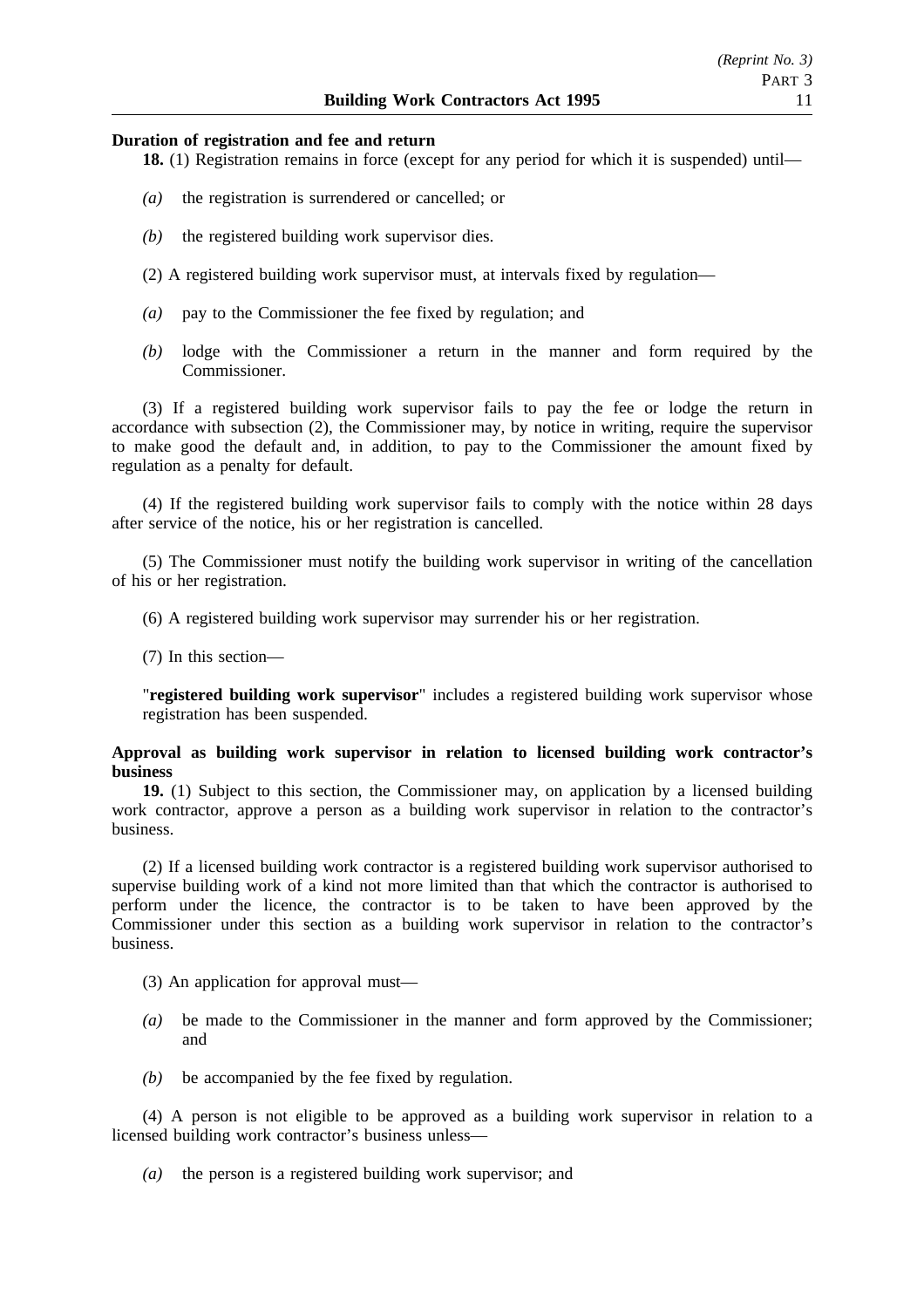- *(b)* the person is—
	- (i) if the building work contractor is a body corporate—a director of the body corporate; or
	- (ii) in any case—employed by the building work contractor under a contract of service.

(5) The Commissioner may refuse an application for approval of a person as a building work supervisor in relation to a licensed building work contractor's business—

- *(a)* if the person is not eligible to be so approved; or
- *(b)* if the person is already approved as a building work supervisor in relation to the business of a person other than the contractor.
- $(6)$  If—
- *(a)* a director of a body corporate that is a licensed building work contractor is approved as a building work supervisor in relation to the body's business; and
- *(b)* that person ceases to be a director of the body,

the body must ensure that, within 14 days after the person ceases to be a director, the Commissioner is notified in writing of that fact.

Maximum penalty: \$2 500. Expiation fee: \$80.

 $(7)$  If—

- *(a)* a licensed building work contractor carries on business in partnership with other persons licensed under this Act; and
- *(b)* the composition of the partnership changes or the partnership is dissolved,

the contractor must ensure that, within 14 days after the change in composition of the partnership or dissolution of the partnership, the Commissioner is notified in writing of that fact.

| Maximum penalty: | \$2 500. |
|------------------|----------|
| Expiation fee:   | \$80.    |

 $(8)$  If—

- *(a)* a person approved as a building work supervisor in relation to a licensed building work contractor's business has been employed by the contractor for the purpose of performing that function; and
- *(b)* the person ceases to be so employed by the contractor,

the contractor must ensure that, within 14 days after the cessation of that employment, the Commissioner is notified in writing of that fact.

Maximum penalty: \$2 500. Expiation fee: \$80.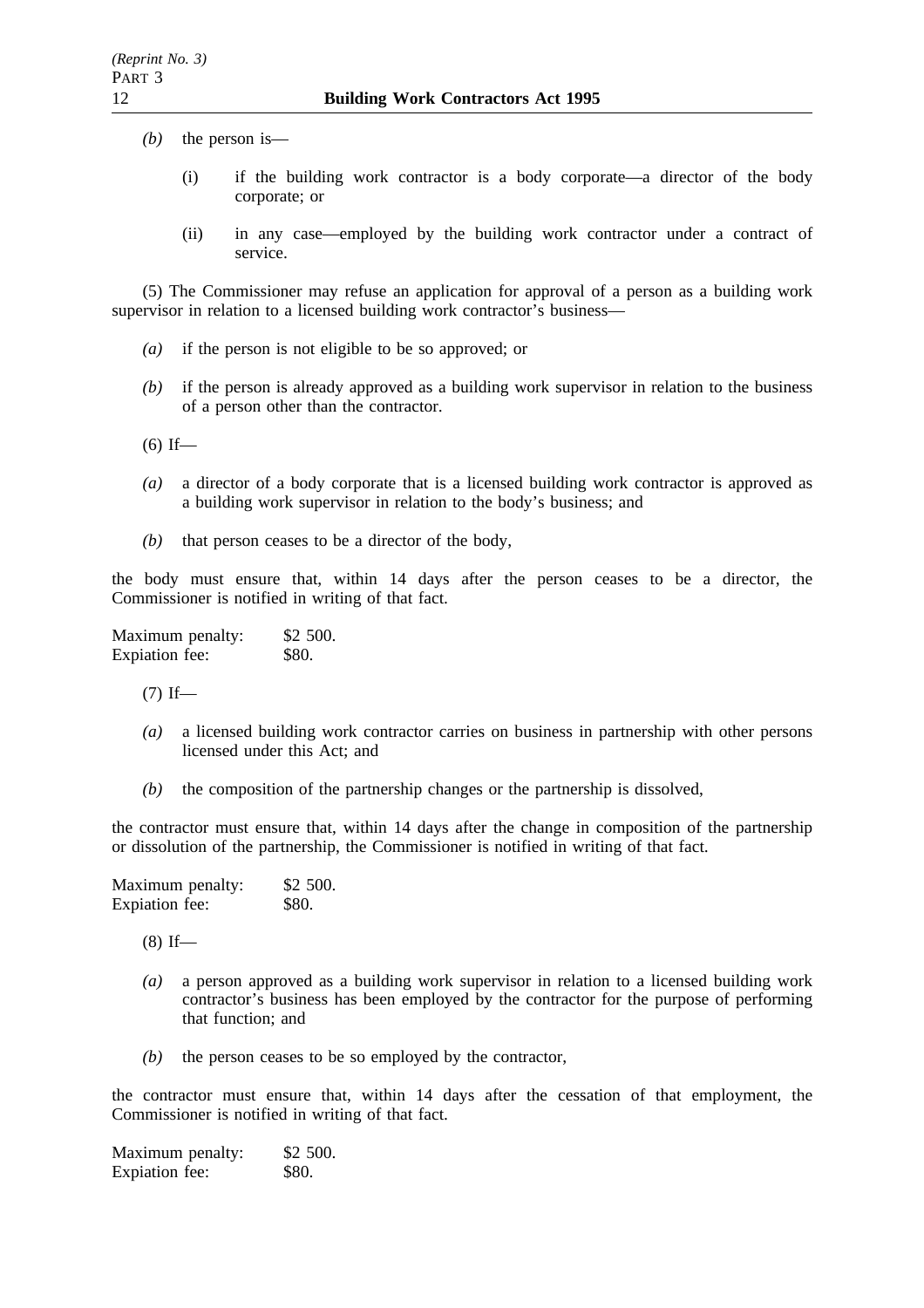(9) If the Commissioner is satisfied that a person approved as a building work supervisor in relation to a licensed building work contractor's business is no longer eligible to be so approved, the Commissioner must cancel the approval.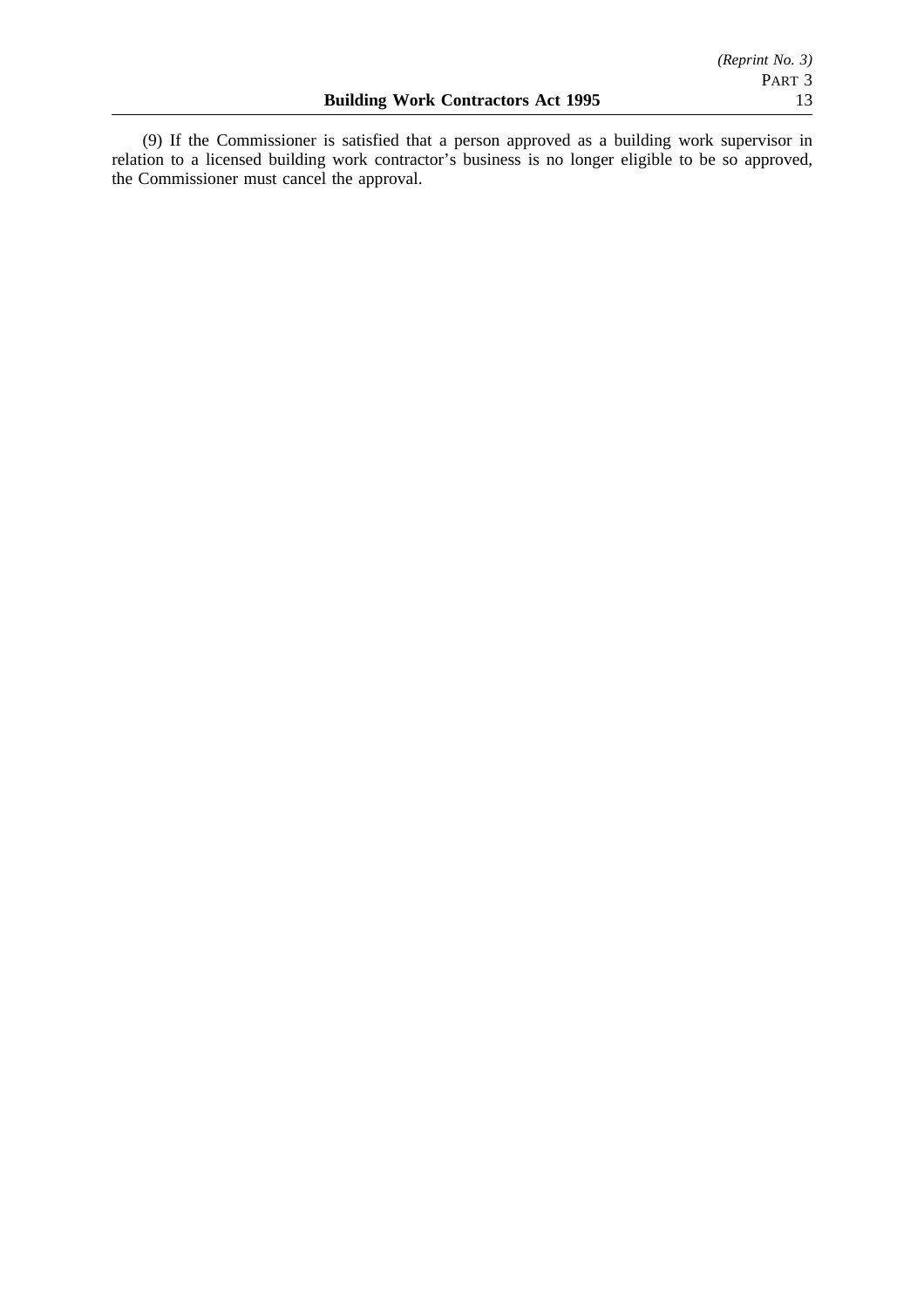# **PART 4**

# **DISCIPLINE OF BUILDING WORK CONTRACTORS, SUPERVISORS AND BUILDING CONSULTANTS**

# **Interpretation of Part**

**20.** In this Part—

## "**building work contractor**" includes—

- *(a)* a former building work contractor; and
- *(b)* a person licensed as a building work contractor, whether or not carrying on business as a building work contractor; and
- *(c)* a person formerly licensed as a building work contractor under this Act or as a builder under the repealed Act;

"**building consultant**" means a person (other than a registered architect) who carries on the business of giving advice or furnishing reports in respect of domestic building work (whether being work already performed, work in progress or work that may be required in the future), and includes a former building consultant;

"**building work supervisor**" includes—

- *(a)* a former building work supervisor; and
- *(b)* a person registered as a building work supervisor whether or not acting as a building work supervisor; and
- *(c)* a person formerly registered as a building work supervisor under this Act or the repealed Act;

"**director**" of a body corporate includes a former director of a body corporate.

### **Cause for disciplinary action**

**21.** (1) There is proper cause for disciplinary action against a building work contractor if—

- *(a)* licensing of the contractor was improperly obtained; or
- *(b)* the contractor has acted contrary to an assurance accepted by the Commissioner under the *Fair Trading Act 1987*; or
- *(c)* the contractor or another person has acted contrary to this Act or otherwise unlawfully, or improperly, negligently or unfairly, in the course of conducting, or being employed or otherwise engaged in, the business of the contractor; or
- *(d)* the contractor has failed to comply with an order made by a court under Part 5; or
- *(e)* events have occurred such that the contractor would not be entitled to be licensed as a building work contractor if the contractor were to apply for a licence.
- (2) There is proper cause for disciplinary action against a building work supervisor if—
- *(a)* registration of the supervisor was improperly obtained; or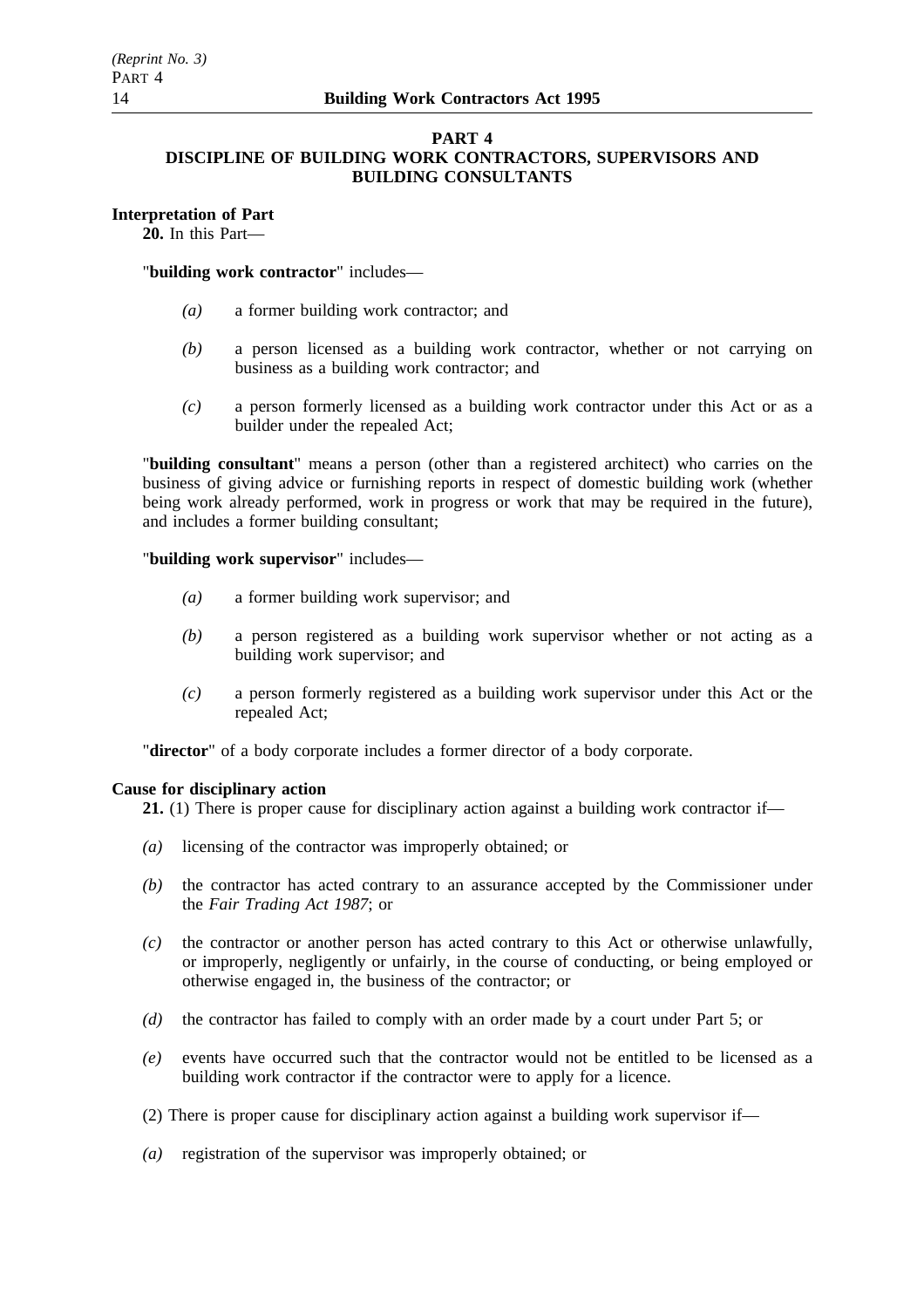- *(b)* the supervisor has acted unlawfully, improperly, negligently or unfairly in the course of acting as a building work supervisor.
- (3) There is proper cause for disciplinary action against a building consultant if—
- *(a)* the consultant has acted contrary to an assurance accepted by the Commissioner under the *Fair Trading Act 1987*; or
- *(b)* the consultant has acted unlawfully, improperly, negligently or unfairly in the course of acting as a building consultant.

(4) Disciplinary action may be taken against each director of a body corporate that is a building work contractor or building consultant if there is proper cause for disciplinary action against the body corporate.

(5) Disciplinary action may not be taken against a person in relation to the act or default of another if that person could not reasonably be expected to have prevented the act or default.

(6) This section applies in relation to conduct occurring before or after the commencement of this section.

### **Complaints**

**22.** The Commissioner or any other person may lodge with the District Court a complaint setting out matters that are alleged to constitute grounds for disciplinary action under this Part.

### **Hearing by District Court**

**23.** (1) On the lodging of a complaint, the District Court may conduct a hearing for the purpose of determining whether the matters alleged in the complaint constitute grounds for disciplinary action under this Part.

(2) Without limiting the usual powers of the District Court, the Court may during the hearing—

- *(a)* allow an adjournment to enable the Commissioner to investigate or further investigate matters to which the complaint relates; and
- *(b)* allow the modification of the complaint or additional allegations to be included in the complaint subject to any conditions as to adjournment and notice to parties and other conditions that the Court may think fit to impose.

### **Participation of assessors in disciplinary proceedings**

24. In any proceedings under this Part, the District Court will, if a Judge of the Court so determines, sit with assessors selected in accordance with schedule 1.

### **Disciplinary action**

**25.** (1) On the hearing of a complaint, the District Court may, if it is satisfied on the balance of probabilities that there is proper cause for taking disciplinary action against the person to whom the complaint relates, by an order or orders do one or more of the following:

- *(a)* reprimand the person;
- *(b)* impose a fine not exceeding \$20 000 on the person;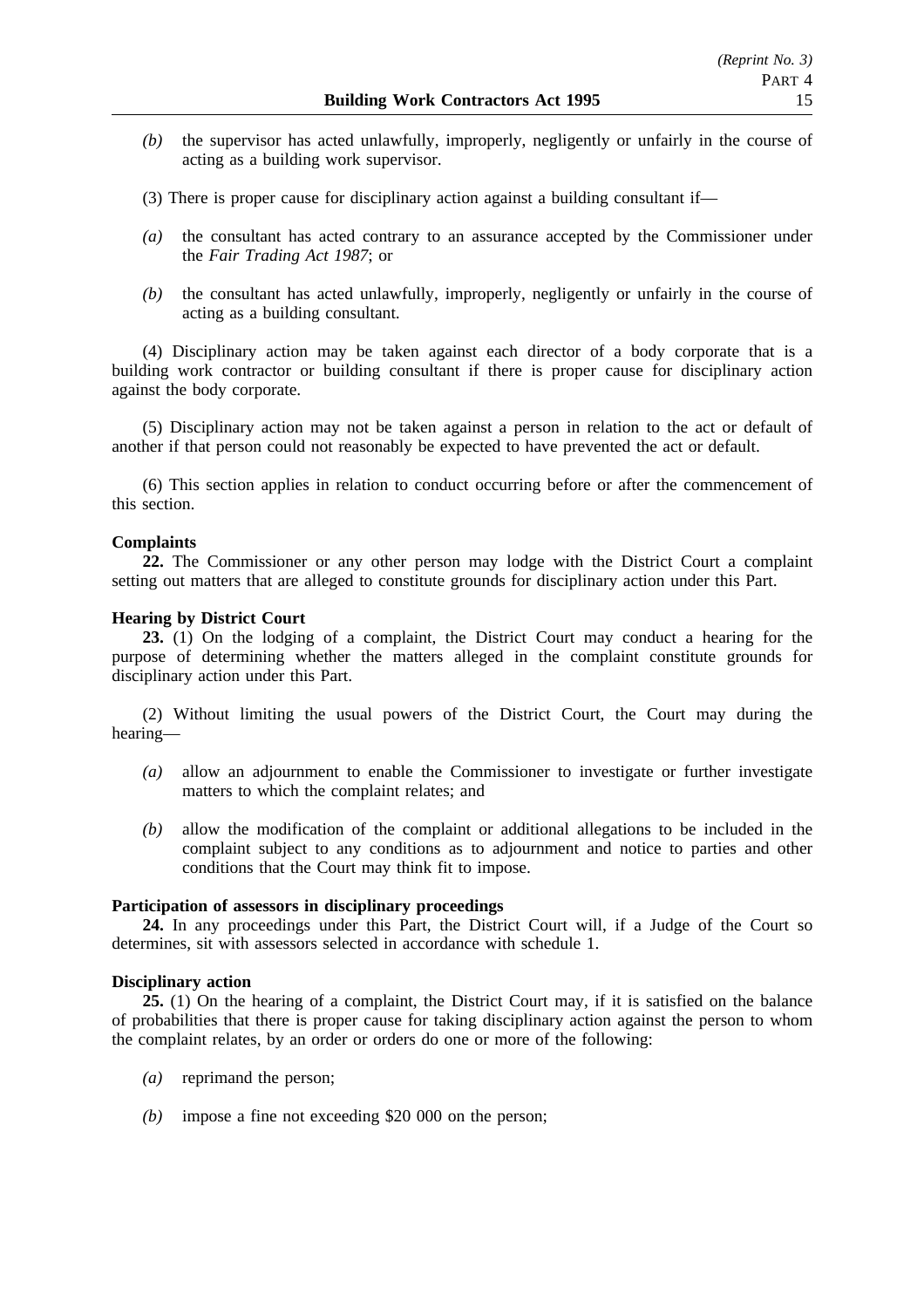- *(c)* in the case of a person who is licensed as a building work contractor or registered as a building work supervisor—
	- (i) impose conditions or further conditions on the licence or registration;
	- (ii) suspend the licence or registration for a specified period or until the fulfilment of stipulated conditions or until further order;
	- (iii) cancel the licence or registration;
- *(d)* disqualify the person from being licensed or registered under this Act;
- *(e)* prohibit the person from being employed or otherwise engaged in the business of a building work contractor;
- *(f)* prohibit the person from being a director of a body corporate that is a building work contractor;
- *(g)* prohibit the person from carrying on business as a building consultant;
- *(h)* prohibit the person from being employed or otherwise engaged in the business of a building consultant;
- *(i)* prohibit the person from being a director of a body corporate that is a building consultant.
- (2) The District Court may—
- *(a)* stipulate that a disqualification or prohibition is to apply—
	- (i) permanently; or
	- (ii) for a specified period; or
	- (iii) until the fulfilment of stipulated conditions; or
	- (iv) until further order;
- *(b)* stipulate that an order relating to a person is to have effect at a specified future time.
- $(3)$  If—
- *(a)* a person has been found guilty of an offence; and
- *(b)* the circumstances of the offence form, in whole or in part, the subject matter of the complaint,

the person is not liable to a fine under this section in respect of conduct giving rise to the offence.

### **Contravention of orders**

**26.** If a person—

*(a)* is employed or otherwise engages in the business of a building work contractor or building consultant; or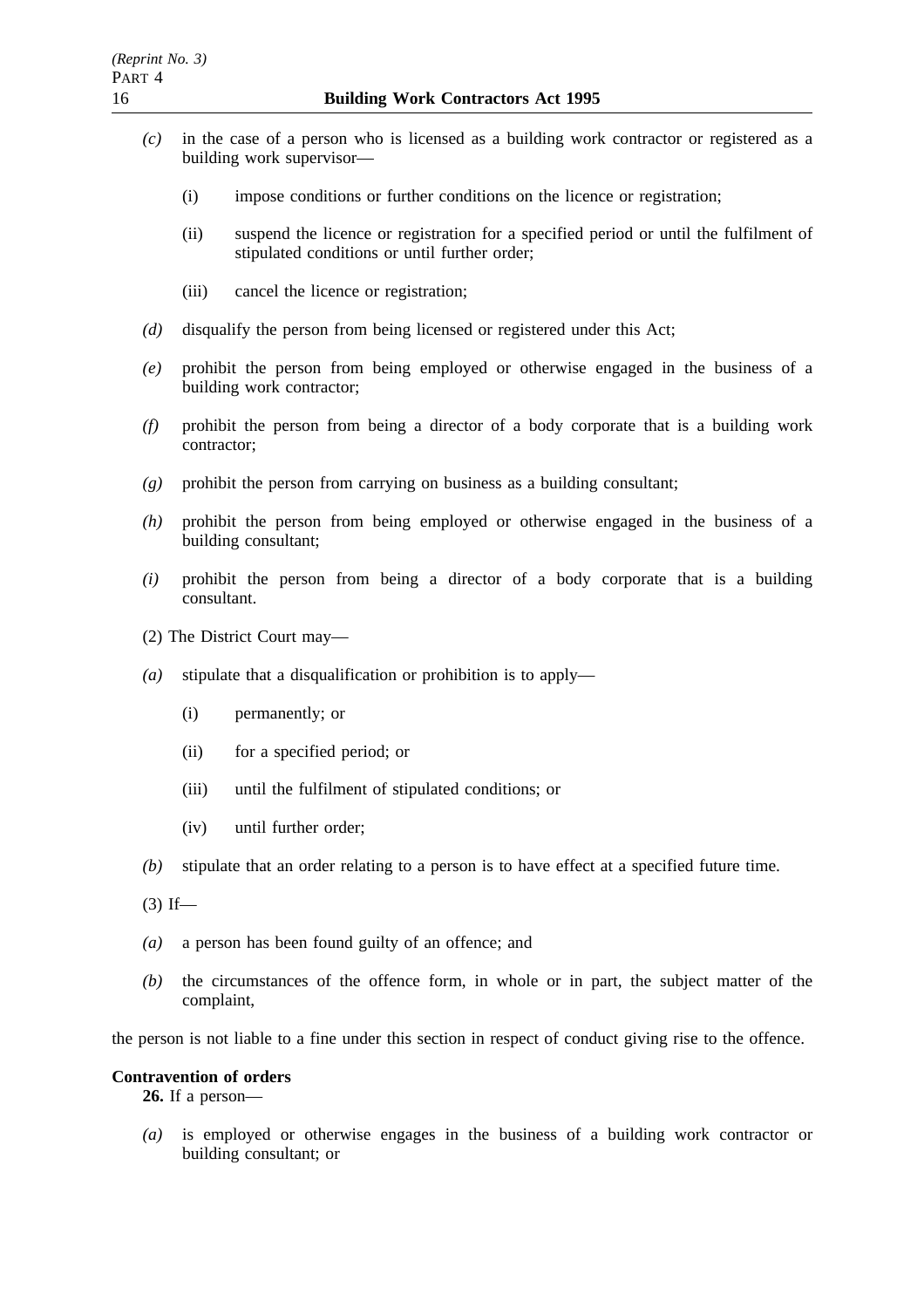- *(b)* becomes a director of a body corporate that is a building work contractor or building consultant; or
- *(c)* carries on business as a building consultant,

in contravention of an order of the District Court, that person and the building work contractor or building consultant are each guilty of an offence.

Maximum penalty: \$35 000 or imprisonment for 6 months.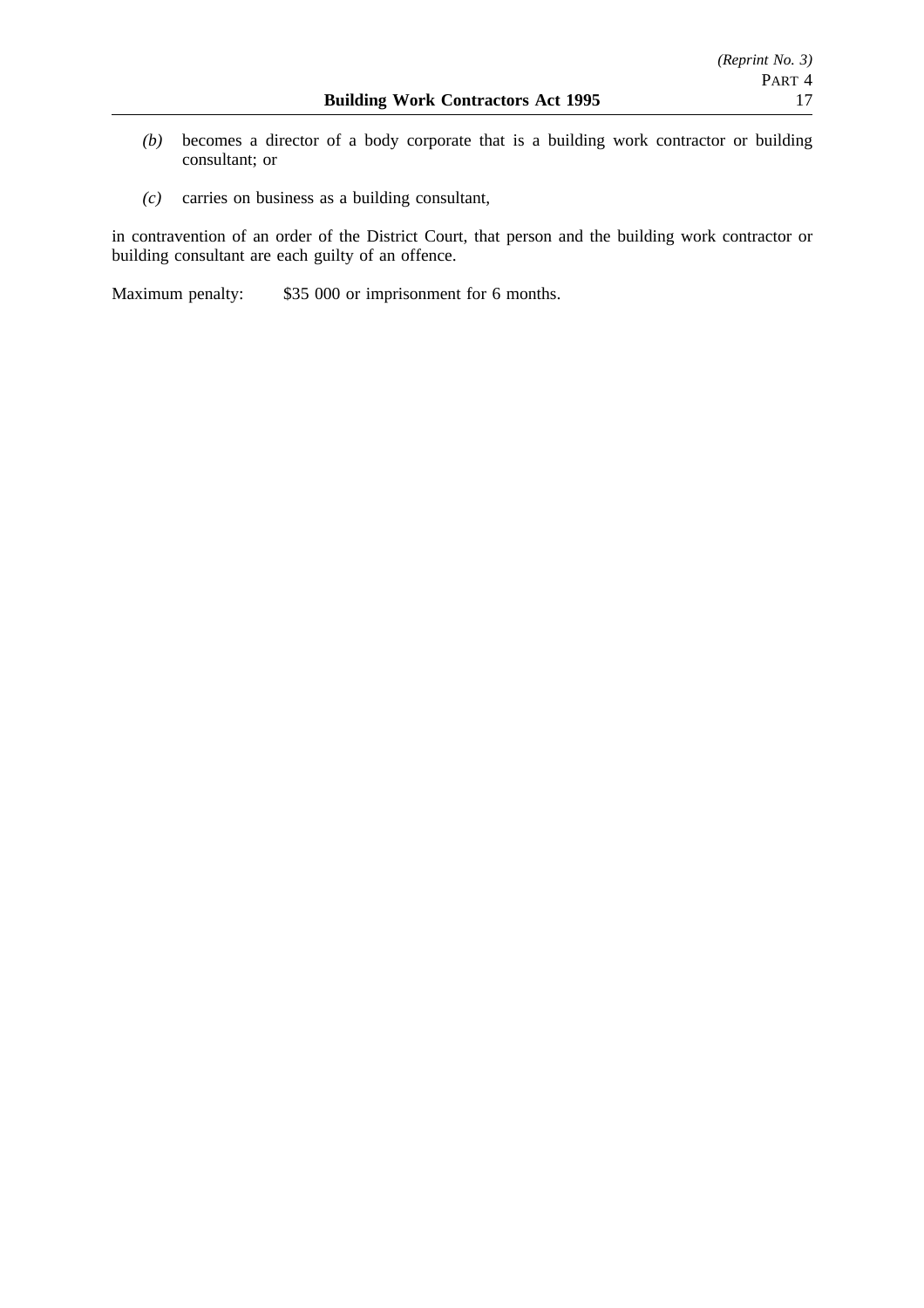# **PART 5**

# **PROVISIONS WITH RESPECT TO DOMESTIC BUILDING WORK**

# **DIVISION 1—REQUIREMENTS IN RELATION TO CERTAIN DOMESTIC BUILDING WORK CONTRACTS**

#### **Application of Division**

27. (1) This Division applies to a contract entered into on or after 1 May 1987<sup>1</sup>.

(2) This Division does not apply to a contract for the performance of minor domestic building work.

(3) The requirement that the terms of payment be included in a domestic building work contract applies only to a contract entered into on or after the commencement of this Division.

<sup>1.</sup> 1 May 1987 was the date of commencement of the corresponding Division of the repealed *Builders Licensing Act 1986*.

#### **Formal requirements in relation to domestic building work contracts**

**28.** (1) The following requirements must be complied with in relation to a domestic building work contract:

- *(a)* the contract must be in writing;
- *(b)* the contract must set out in full all the contractual terms;
- *(c)* the contract must set out the name in which the building work contractor carries on business under the contractor's licence, the contractor's licence number and the names and licence numbers of any other persons with whom the contractor carries on business as a building work contractor in partnership;
- *(d)* the contract must comply with any requirements of the regulations as to the contents of domestic building work contracts;
- *(e)* the contract must be signed by the building work contractor and the building owner personally or through an agent authorised to act on behalf of the contractor or building owner;
- *(f)* the building owner must be given a copy of the signed contract as soon as reasonably practicable after it has been signed by both parties together with a notice in the prescribed form containing the prescribed information;
- *(g)* the copy of the contract and the notice given to the building owner must (apart from signatures or initials) be readily legible.

(2) If any of the requirements of subsection (1) is not complied with, the building work contractor is guilty of an offence.

Maximum penalty: \$5 000.

#### **Price and domestic building work contracts**

**29.** (1) Subject to this Division, a domestic building work contract must stipulate a specific price for the performance of the building work specified in the contract, being a price that is fixed and not subject to change, and the terms of payment.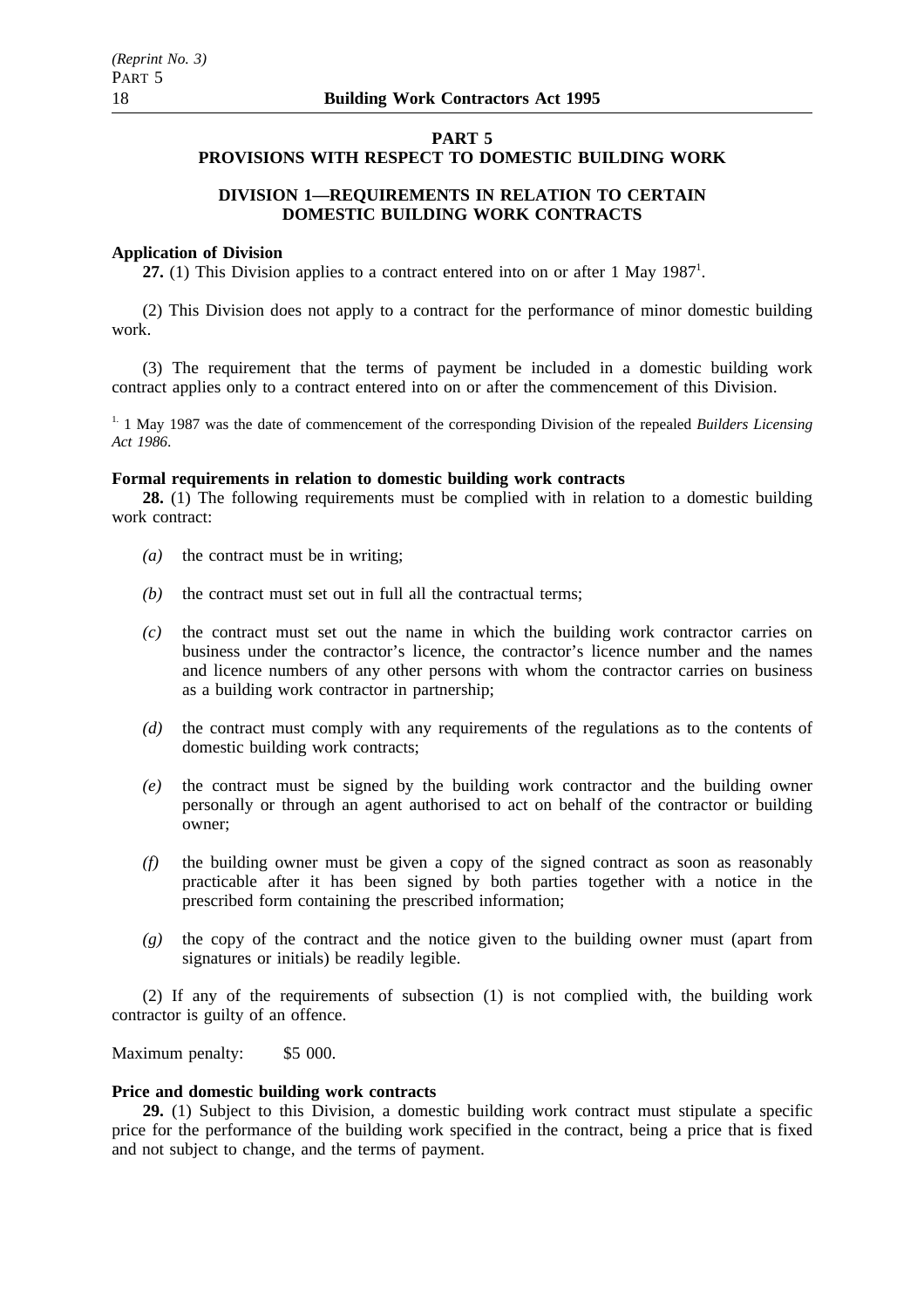(2) If a domestic building work contract stipulates that building work is to be completed within a specified period, it is lawful to include a rise-and-fall clause in the contract.

(3) A building work contractor is not entitled to the benefit of a rise-and-fall clause in relation to any part of the building work performed after the end of the period stipulated for completion of the building work.

(4) However, a building work contractor is entitled to the benefit of a rise-and-fall clause in respect of a part of the building work performed after the end of the period stipulated for completion of the building work if—

- *(a)* the contract provides for extension of the stipulated period; and
- *(b)* the delay in completing the building work was the fault of the building owner or due to some cause beyond the control of the contractor that the contractor could not reasonably be expected to have foreseen at the time the contract was made; and
- *(c)* the contractor, as soon as reasonably practicable after becoming aware of the likelihood of delay in the completion of the building work, gave notice in writing to the building owner or an agent authorised to act on behalf of the building owner extending the period for completion and specifying the cause of the delay; and
- *(d)* the building work was completed as soon as reasonably practicable in the circumstances.

(5) Despite the preceding provisions of this section, it is lawful to include in a domestic building work contract a provision entitling the building work contractor to recover—

- *(a)* the actual cost to be incurred—
	- (i) in acquiring materials specified in the contract;
	- (ii) in performing work specified in the contract,

together with an additional amount not exceeding 10 per cent, or such other percentage as may be prescribed, of that cost; and

*(b)* other amounts, unliquidated at the time of the contract, of a kind stipulated by the regulations.

- *(a)* a domestic building work contract includes a rise-and-fall clause or a provision referred to in subsection (5); and
- *(b)* as a result the price specified in the contract for the building work or part of the building work or for any labour or materials may change or is an estimate only,

the contract must contain the statement "This Price May Change" or "Estimate Only" (as the case may require) set out in the contract immediately alongside or below the price to which it relates.

(7) If more than one price of a kind referred to in subsection (6) is specified in a domestic building work contract, the prices must be set out in a single list in the contract.

(8) A price specified in a domestic building work contract that is an estimate only must be a fair and reasonable estimate.

 $(6)$  If—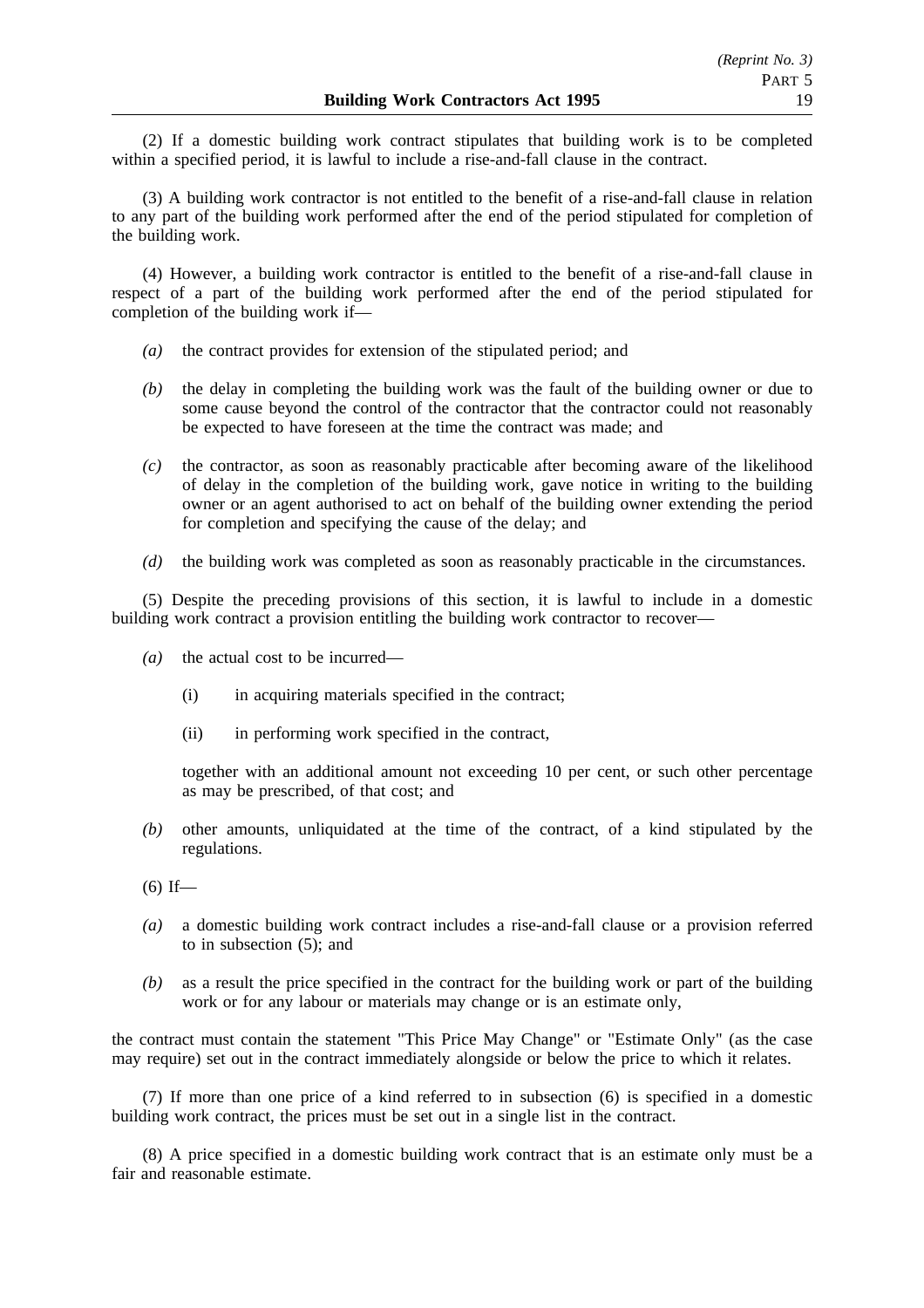(8a) Despite the preceding provisions of this section (but subject to any other relevant law), it is lawful to include in a domestic building work contract (other than a fixed price contract made on or after 1 July 2000) a provision (a **GST clause**) entitling the building work contractor to recover the GST paid or payable by the contractor on the supply of goods and services under the contract.

(8b) If a domestic building work contract contains a GST clause, the contract must contain a statement in prominent type or handwriting as follows:

- *(a)* if, at the date of the contract, it is possible but not likely that goods or services will be supplied under the contract after 1 July 2000—a statement to the effect that the contract price of the building work may increase to cover GST;
- *(b)* if the contract is made on or after 1 July 2000 or, at the date of the contract, it is likely that goods or services will be supplied under the contract after 1 July 2000—a statement to the effect that the contract price for the building work will increase to cover GST.

(8c) A domestic building work contract (other than a fixed price contract made on or after 1 July 2000) may contain both a cost-plus clause and a GST clause.

(9) If any of the requirements of this section is not complied with, the building work contractor is guilty of an offence.

Maximum penalty: \$5 000.

(10) In this section—

"**cost-plus clause**" means a contractual provision of the kind described in subsection (5);

"**fixed price contract**" means a domestic building work contract that contains neither a costplus clause nor a rise-and-fall clause;

"**GST clause**" means a contractual provision of the kind described in subsection (8a);

"**rise-and-fall clause**" means a contractual provision under which a price stipulated for performance of domestic building work may change to reflect changes in the costs of labour (including related overhead expenses) and materials to be incurred by the building work contractor.

### **Payments under or in relation to domestic building work contracts**

**30.** (1) A person must not demand or require that a payment be made under a domestic building work contract or preliminary work contract by the person for whom work is to be performed under the contract unless the payment—

- *(a)* constitutes a genuine progress payment in respect of work already performed; or
- *(b)* is of a kind authorised under the regulations.

#### Maximum penalty: \$5 000.

(2) If it is proved, in proceedings for an offence against subsection (1), that the defendant received a payment other than a payment referred to in paragraph *(a)* or *(b)*, it is to be presumed, in the absence of proof to the contrary, that the defendant demanded or required the payment.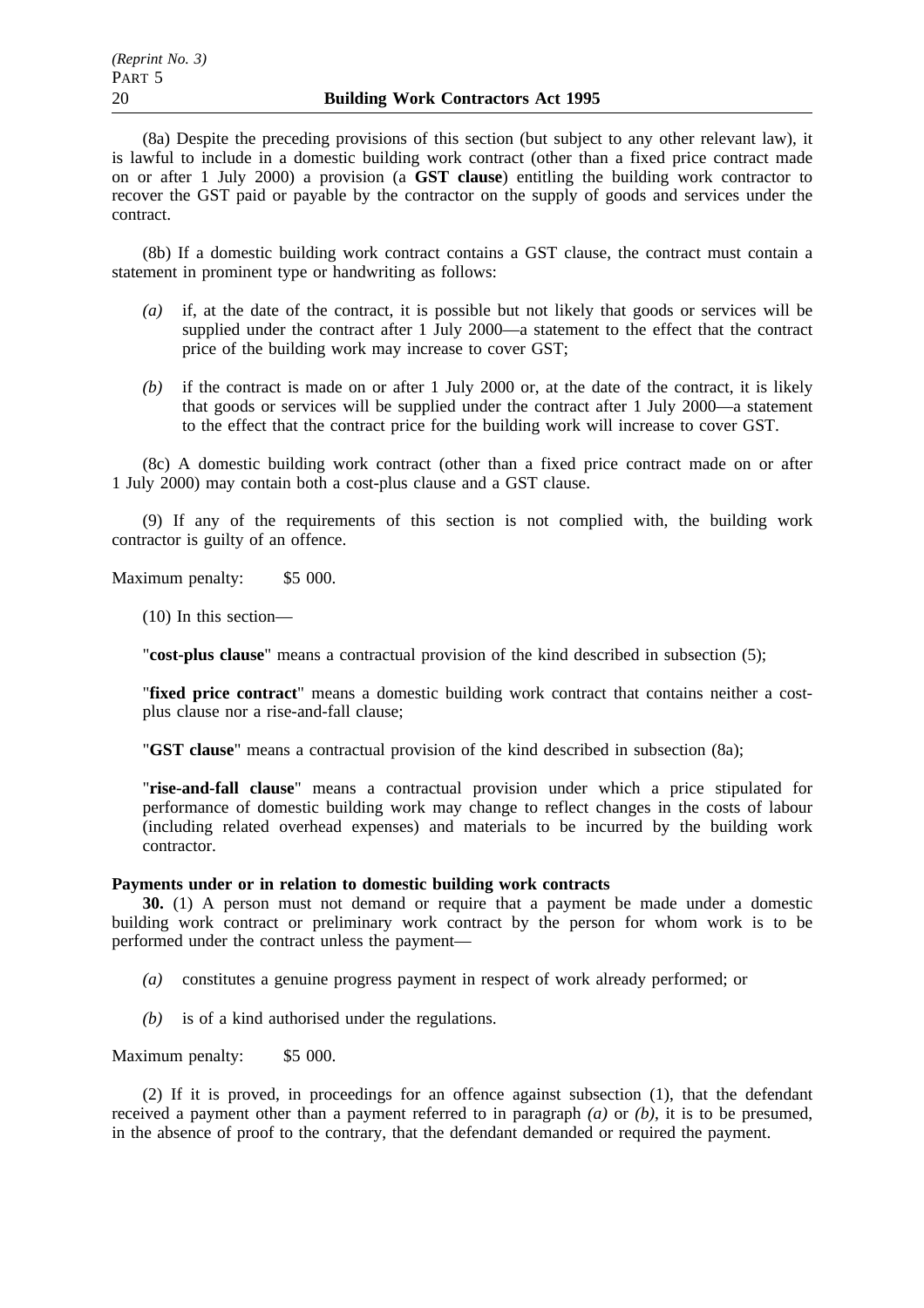(3) The building owner under a domestic building work contract is not obliged to make a progress payment in respect of building work performed under the contract unless the building work contractor has requested the payment by notice in writing given to the building owner or an agent authorised to act on behalf of the building owner.

(4) In this section—

"**preliminary work contract**" means a contract—

- *(a)* that is collateral to or otherwise related to an existing or contemplated domestic building work contract; and
- *(b)* that provides for the performance of work that is preliminary or ancillary to the domestic building work that is or would be required to be performed under such contract.

### **Exhibition houses**

**31.** (1) If a house is, or has been, made available for inspection by the public with a view to inducing persons to enter into contracts with a building work contractor for the construction of similar houses—

- *(a)* the contractor must, on request by a person inspecting the house, make copies of the plans and specifications of the house available for inspection by the person; and
- *(b)* a contract entered into with the contractor by a person who, to the knowledge of the contractor, inspected the house and sought the construction of a similar house is to be taken to contain a warranty that the house to be constructed by the contractor will be constructed according to the same plans and specifications and to the same standards of work and materials as those of the house inspected by the person (except to the extent that the contract specifically provides for any departure from those plans, specifications and standards).

(2) A building work contractor who fails to comply with the requirements of subsection (1)*(a)* is guilty of an offence.

| Maximum penalty: | \$5000. |
|------------------|---------|
| Expiation fee:   | \$160.  |

### **DIVISION 2—STATUTORY WARRANTIES**

### **Statutory warranties**

**32.** (1) This section applies to a contract entered into on or after 22 January 1987<sup>1</sup>.

(2) The following warranties on the part of the building work contractor are implied in every domestic building work contract:

- *(a)* a warranty that the building work will be performed in a proper manner to accepted trade standards and in accordance with the plans and specifications agreed to by the parties;
- *(b)* a warranty that all materials to be supplied by the contractor for use in the building work will be good and proper;
- *(c)* a warranty that the building work will be performed in accordance with all statutory requirements;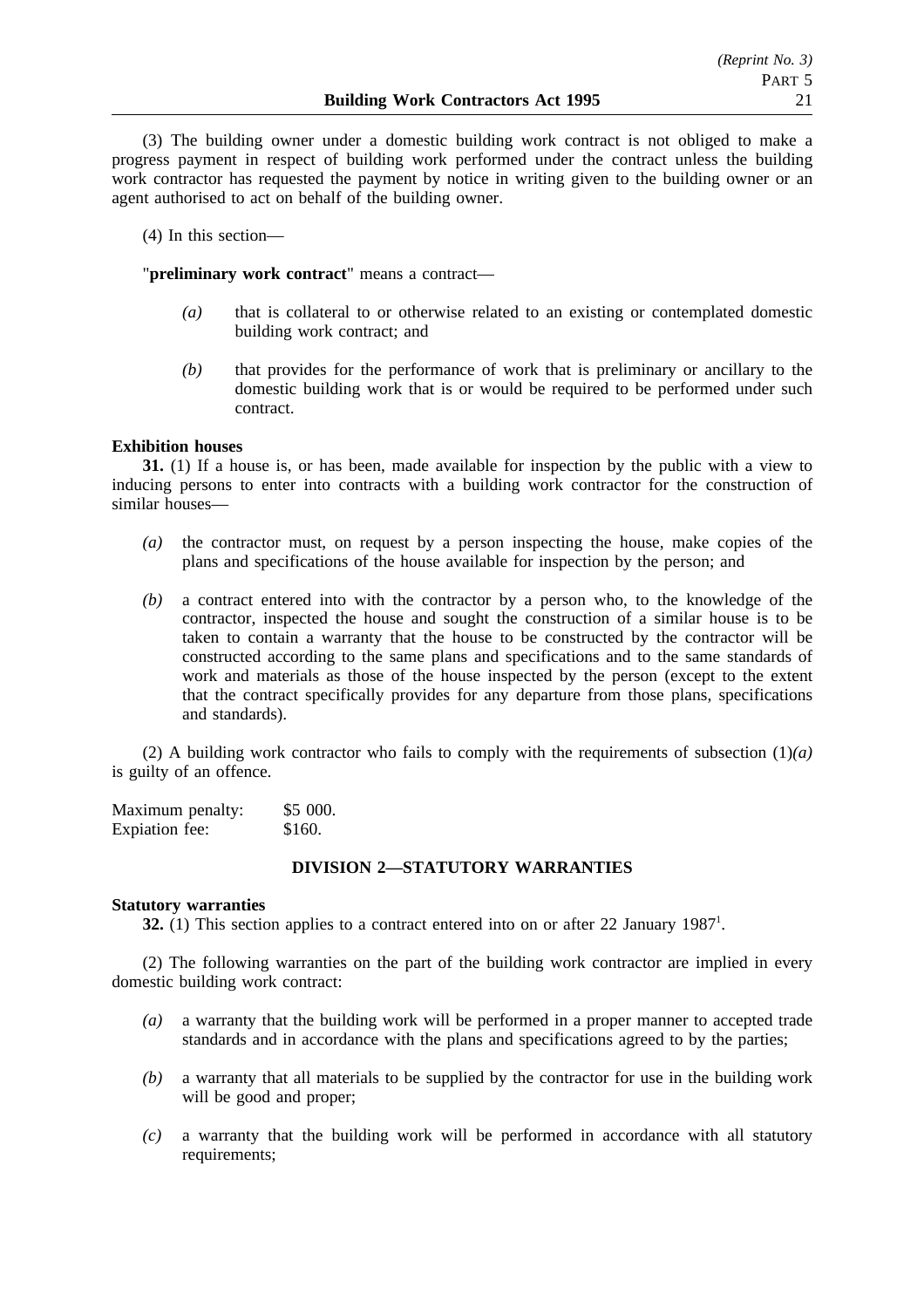- *(d)* if the contract does not stipulate a period within which the building work must be completed—a warranty that the building work will be performed with reasonable diligence;
- *(e)* if the building work consists of the construction of a house—a warranty that the house will be reasonably fit for human habitation;
- *(f)* if the building owner has expressly made known to the contractor, or an employee or agent of the contractor, the particular purpose for which the building work is required, or the result that the building owner desires the building work to achieve, so as to show that the building owner relies on the contractor's skill and judgment—a warranty that the building work and any materials used in performing the building work will be reasonably fit for that purpose or of such a nature and quality that they might reasonably be expected to achieve that result.

(3) A person who has purchased or otherwise acquired a house succeeds to the rights of the person's predecessor in title in respect of statutory warranties.

(4) If a person has purchased a house from a building work contractor who performed domestic building work in relation to the house, the purchaser has rights under statutory warranties as if the house had been purchased from a third party for whom the vendor had performed the building work under a contract subject to statutory warranties.

(5) Proceedings for breach of a statutory warranty must be commenced within five years after completion of the building work to which the proceedings relate.

(6) The period of limitation prescribed by subsection (5) may not be extended.

(7) In proceedings for breach of a statutory warranty, it is a defence for the defendant to prove that the deficiencies of which the plaintiff complains arose from instructions insisted on by the building owner contrary to the advice in writing of the defendant.

1. 22 January 1987 was the date of commencement of the corresponding section of the repealed *Builders Licensing Act 1986*.

# **DIVISION 3—BUILDING INDEMNITY INSURANCE**

# **Application of Division**

**33.** (1) This Division applies to domestic building work commenced on or after 1 May 1987<sup>1</sup> performed, or to be performed, by a building work contractor under a domestic building work contract or on the contractor's own behalf.

(2) This Division does not apply to—

- *(a)* domestic building work for which approval under the *Development Act 1993* or the repealed *Building Act 1971* is or was not required; or
- *(b)* minor domestic building work.

1. 1 May 1987 was the date of commencement of the corresponding Division of the repealed *Builders Licensing Act 1986*.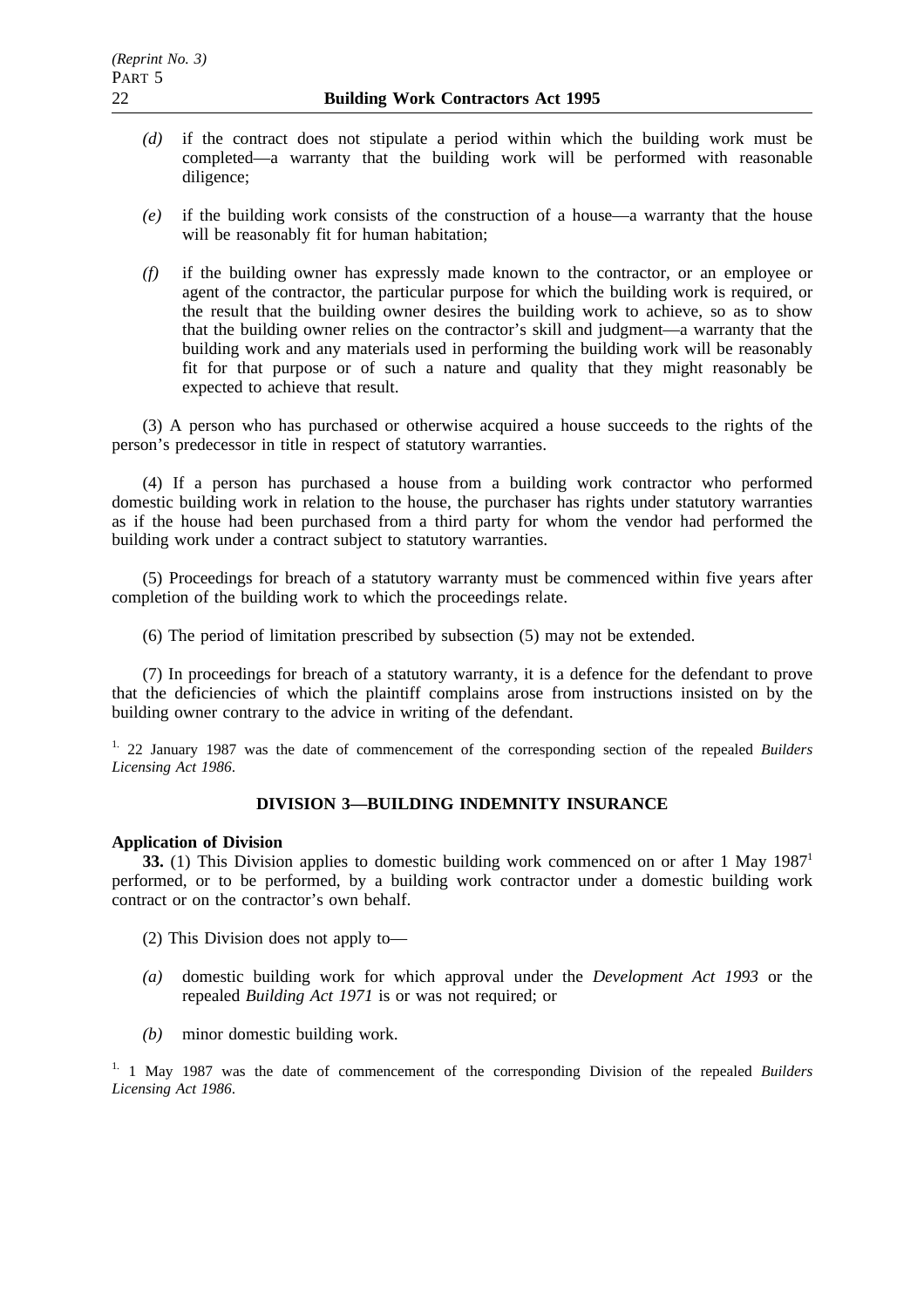### **Requirements of insurance**

**34.** A building work contractor must not perform building work to which this Division applies unless—

- *(a)* a policy of insurance that complies with this Division is in force in relation to that building work; and
- *(b)* in the case of building work to be performed by the contractor under a domestic building work contract—the building owner has been provided with a certificate that evidences the taking out of that policy of insurance and complies with the requirements of the regulations.

Maximum penalty: \$20 000.

#### **Nature of the policy**

**35.** (1) A policy of insurance in relation to building work complies with this Division if—

- *(a)* it insures each person who is, or may become, entitled to the benefit of a statutory warranty in respect of the building work against the risk of being unable to enforce or recover under the statutory warranty by reason of the insolvency, death or disappearance of the building work contractor; and
- *(b)* in the case of building work to be performed by the building work contractor on behalf of some other person—it insures that person against the risk of loss resulting from non-completion of the building work by reason of the insolvency, death or disappearance of the contractor; and
- *(c)* any limitations on the liability of the insurer under the policy conform with the regulations; and
- *(d)* it otherwise conforms with the requirements of the regulations.

(2) A person who is entitled to the benefit of a statutory warranty in respect of building work in relation to which a policy of insurance has been taken out under this Division (or under Part 5 of the repealed Act) is entitled to sue on the policy in his or her own right.

### **DIVISION 4—RIGHT TO TERMINATE CERTAIN DOMESTIC BUILDING WORK CONTRACTS**

# **Right to terminate certain domestic building work contracts**

**36.** (1) This section applies to a contract entered into on or after 1 May 1987.

(2) This section does not apply to a contract for the performance of minor domestic building work.

(3) A building owner under a domestic building work contract may, by instrument in writing signed by the building owner and served personally on the building work contractor, or posted by certified mail addressed to the contractor, before the prescribed time, give notice to the contractor of the building owner's intention not to be bound by the contract and the contract is to be taken to have been terminated at the time the notice is served or posted in accordance with this subsection.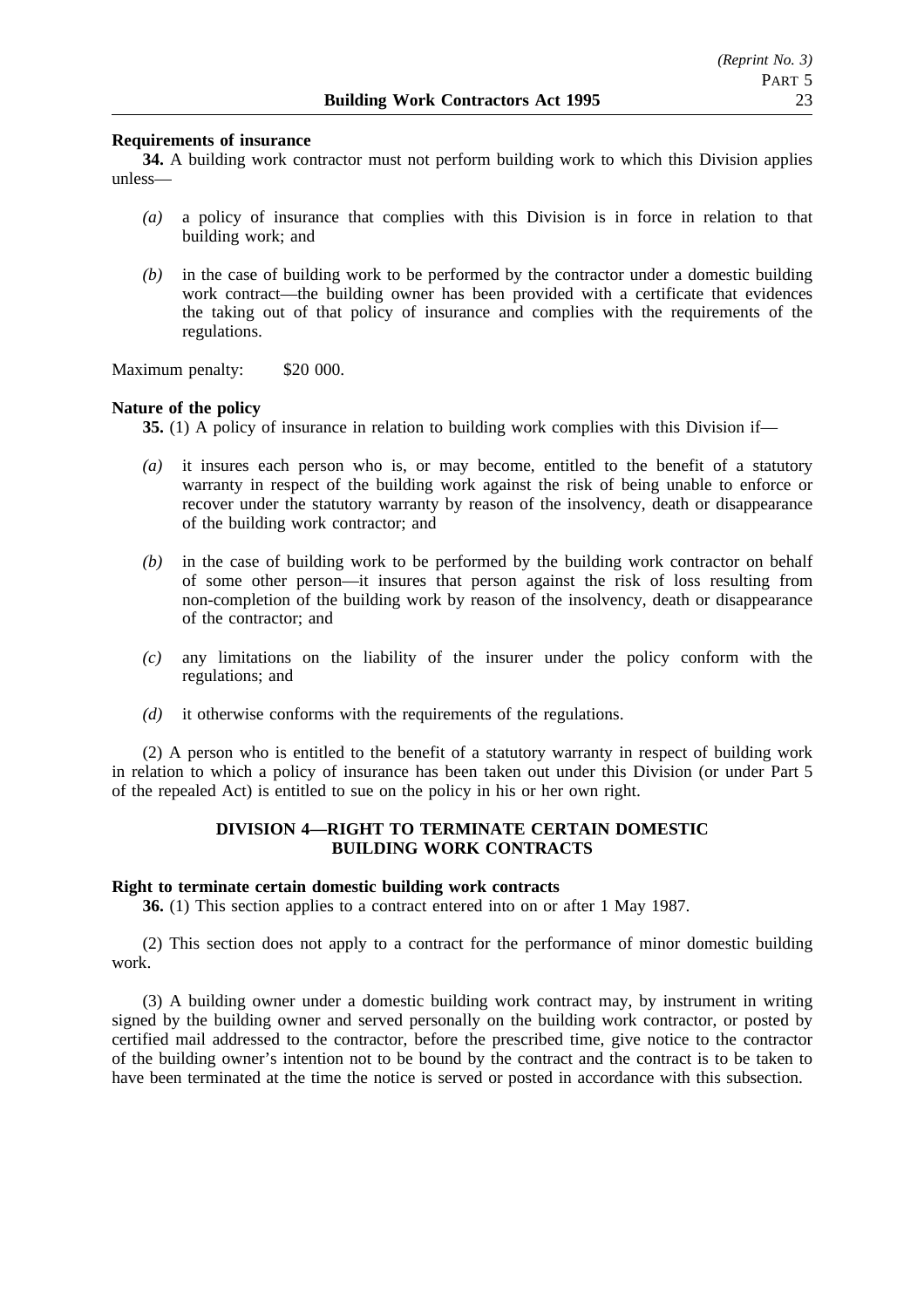(4) If a contract has been terminated under subsection (3) (or under Part 5 of the repealed Act), the Magistrates Court may, on application by the building owner or the building work contractor, make such orders as it thinks just—

- *(a)* providing for the return or repayment of the whole or part of any consideration, or the value of any consideration, given by the building owner under or in relation to the contract; or
- *(b)* providing for payment to the contractor in respect of any materials supplied, or any building work or other services performed, by the contractor under or in relation to the contract.
- (5) In this section—

"**business day**" means any day except a Saturday or a Sunday or other public holiday within the meaning of the *Holidays Act 1910*;

"**prescribed time**" means—

- *(a)* the end of five clear business days after the making of the domestic building work contract; or
- *(b)* if there has been a failure to comply with any of the requirements of Division 1 or 3 in relation to the domestic building work contract—the time of completion of the building work under the contract.

### **DIVISION 5—POWERS OF COURT IN RELATION TO DOMESTIC BUILDING WORK**

### **Powers of court in relation to domestic building work**

**37.** (1) This section applies to—

- *(a)* a domestic building work contract or subcontract for the performance of domestic building work (whether entered into before or after the commencement of this section); and
- *(b)* domestic building work (whether commenced before or after the commencement of this section).

(2) A party to a domestic building work contract or a person entitled to the benefit of a statutory warranty may apply to the Magistrates Court for the determination of a dispute arising out of the contract or the performance of the building work to which the warranty relates.

(3) An application may not be made under subsection (2) in respect of a dispute arising out of a domestic building work contract unless the dispute involves some question of whether building work has been performed in accordance with the contract.

(4) If an application is made under subsection (2) in respect of a dispute arising out of a domestic building work contract, application may be made to the Magistrates Court for the determination of a dispute arising out of a subcontract for the performance of any of the building work, but only if it involves some question of whether building work has been performed in accordance with the subcontract.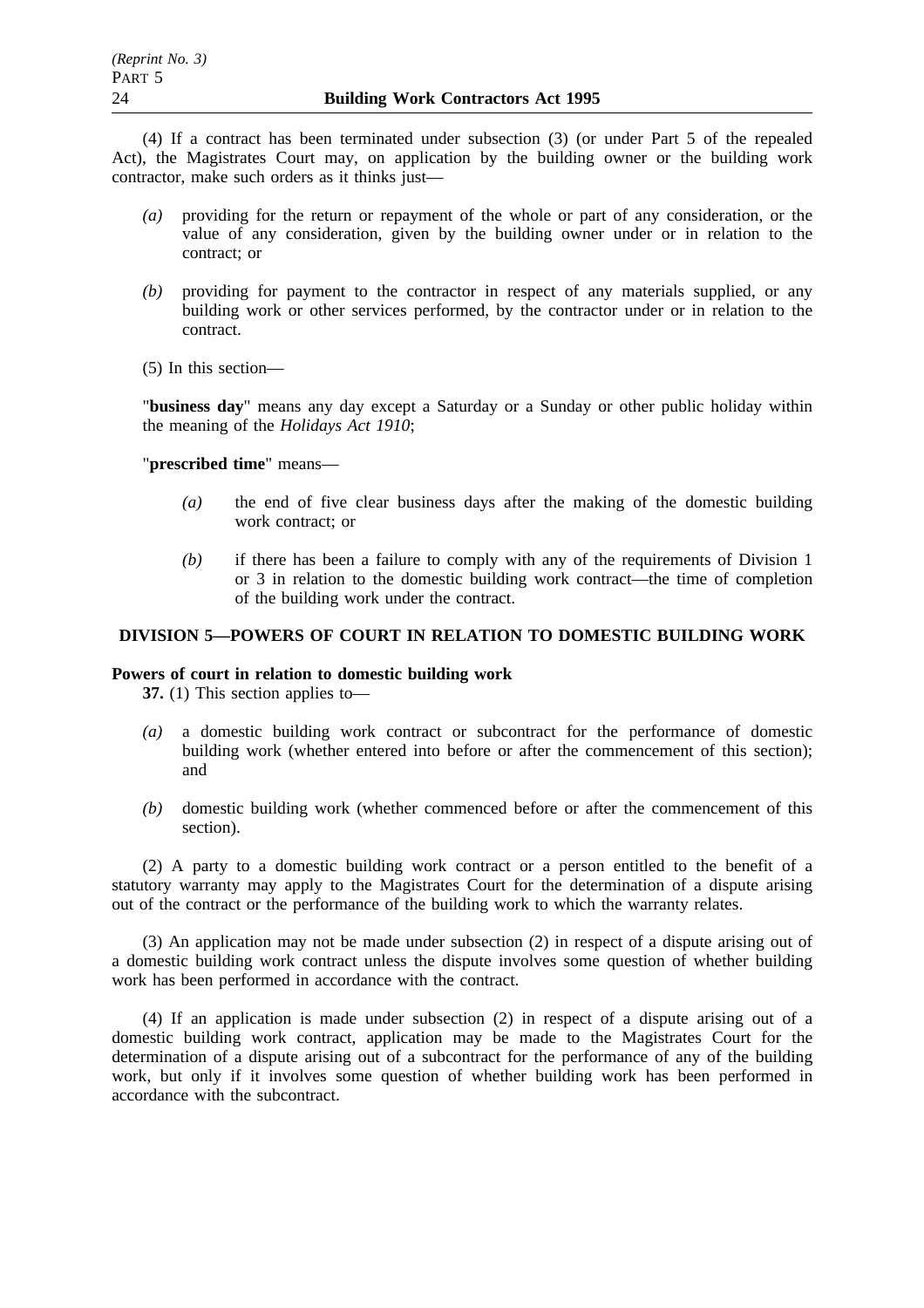(5) If the Magistrates Court joins proceedings on an application under subsection (4) with proceedings relating to the domestic building work contract, it must ensure that the hearing and determination of any question as to the performance of work under the domestic building work contract is not unduly delayed.

(6) If, on an application under this section, the Magistrates Court is satisfied that there has been any breach of, or failure to perform or fulfil, a contract or warranty to which the proceedings relate, the Court may, subject to this section, make one or more of the following orders:

- *(a)* to the extent to which it is satisfied that it is practicable for the breach or failure to be remedied by the performance of building work—an order requiring the performance of remedial work;
- *(b)* an order requiring the payment of an amount due under the contract or an order requiring the payment of an amount by way of compensation for the breach.
- (7) An order made against a person under subsection (6)*(a)* may—
- *(a)* require the person to perform remedial work specified in the order within the time specified; or
- *(b)* if the Magistrates Court is of the opinion that the person is not likely to perform the remedial work properly—require the person to employ at the person's own expense a licensed building work contractor to perform remedial work specified in the order within the time specified.

(8) If the Magistrates Court orders a person to perform remedial work, or to cause remedial work to be performed, it may further order the person to provide to the Court, within a specified time after completion of the work, a certificate of a person holding qualifications specified in the order certifying that the remedial work has been performed properly in accordance with the order.

(9) If a person fails to perform remedial work, or to cause remedial work to be performed, in accordance with an order of the Magistrates Court (or an order of the Commercial Tribunal under Part 5 of the repealed Act)—

- *(a)* the person is guilty of an offence and liable to a penalty not exceeding a fine of \$10,000; and
- *(b)* the Court may, on application, order the person to pay to the applicant such amount by way of compensation as the Court thinks just.
- (10) In this section—

"**statutory warranty**" means—

- *(a)* a warranty arising under this Act; or
- *(b)* a warranty arising under Part 3C of the repealed *Builders Licensing Act 1967*.

# **DIVISION 6—HARSH AND UNCONSCIONABLE TERMS**

#### **Harsh and unconscionable terms**

**38.** (1) This section applies to a contract entered into on or after 22 January 1987<sup>1</sup>.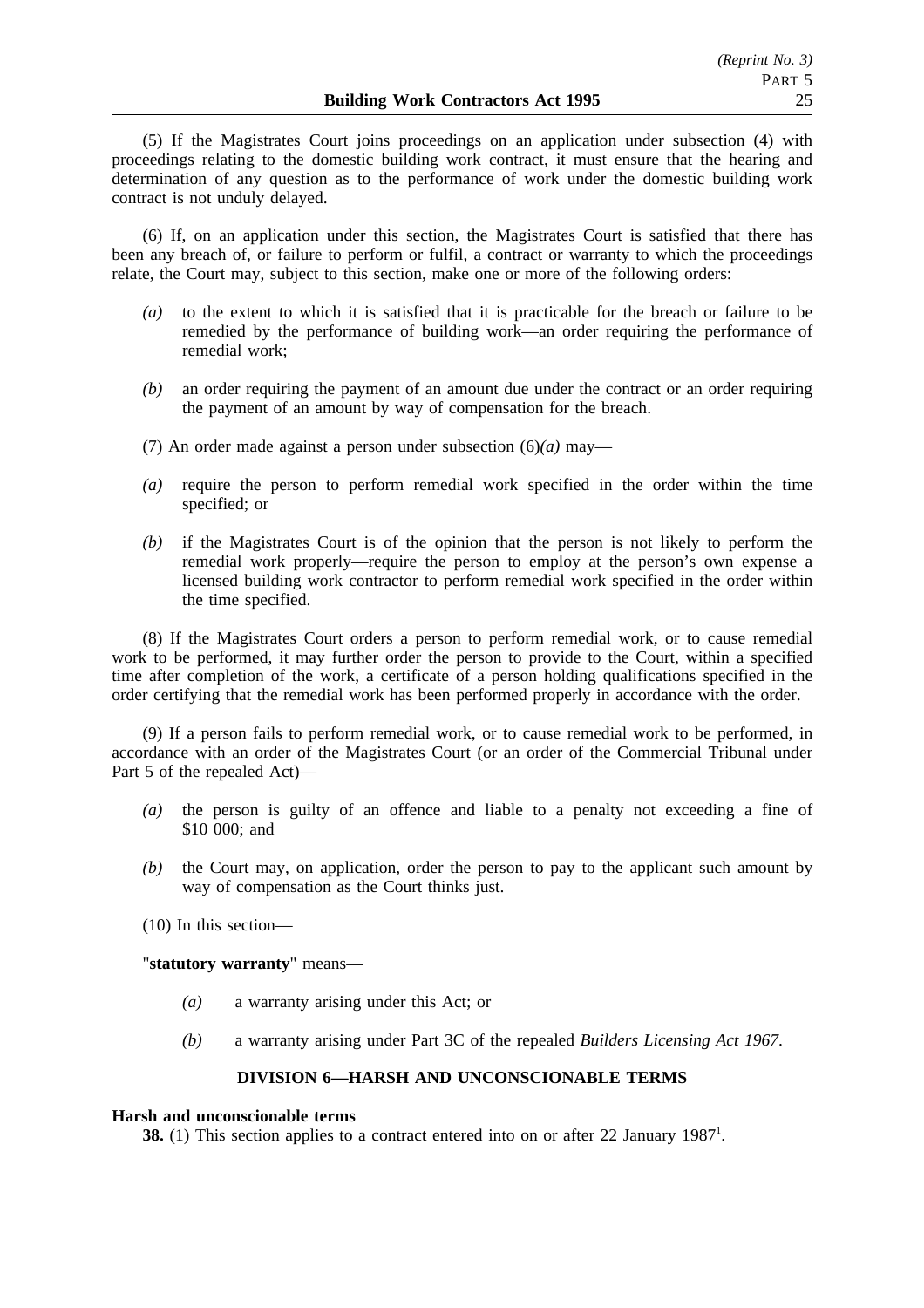(2) If a term or condition of a domestic building work contract is harsh or unconscionable or such that a court of Equity would give relief, a party to the contract may apply to the Magistrates Court for relief under this section.

(3) Relief may be granted under this section by the Magistrates Court in proceedings under subsection (2), or by any court in proceedings instituted before the court for the enforcement of a domestic building work contract or for the recovery of damages or other compensation for a breach of such a contract.

(4) The court may, in granting relief—

- *(a)* avoid *ab initio* a term or condition of the domestic building work contract against which relief is sought;
- *(b)* modify the terms or conditions of the contract in such manner as it considers just;
- *(c)* order the repayment to a building owner of an amount paid by the building owner under a term or condition that has been avoided or modified under this section.

(5) The powers conferred by this section are exercisable in relation to a contract despite the discharge of the contract.

(6) If it appears to the court that a person has, or may have, shared in the profits of, or has, or may have, a beneficial interest in, the transaction in question, the person may be joined as a party to the proceedings and the court may make such orders against, or in respect of, the person as it considers just.

(7) The court may make any other orders and directions that it considers necessary or expedient for the purposes of effectually carrying out this section.

1. 22 January 1987 was the date of commencement of the corresponding section under the repealed *Builders Licensing Act 1986*.

# **DIVISION 7—PARTICIPATION OF ASSESSORS IN PROCEEDINGS**

### **Participation of assessors in proceedings**

**39.** In any proceedings under this Part, the Magistrates Court will, if a judicial officer of the Court so determines, sit with assessors selected in accordance with schedule 2.

### **DIVISION 8—MAGISTRATES COURT AND SUBSTANTIAL MONETARY CLAIMS**

### **Magistrates Court and substantial monetary claims**

**40.** (1) If proceedings before the Magistrates Court involve—

- *(a)* a monetary claim for an amount exceeding \$30 000; or
- *(b)* a claim for relief in the nature of an order to carry out work where the value of the work exceeds \$30 000,

the Court must on the application of a party to the proceedings refer the proceedings into the Civil Division of the District Court.

(2) If proceedings are referred to the Civil Division of the District Court, this Part (including Division 7) applies in relation to the proceedings and parties to the proceedings as if a reference to the Magistrates Court were a reference to the Civil Division of the District Court.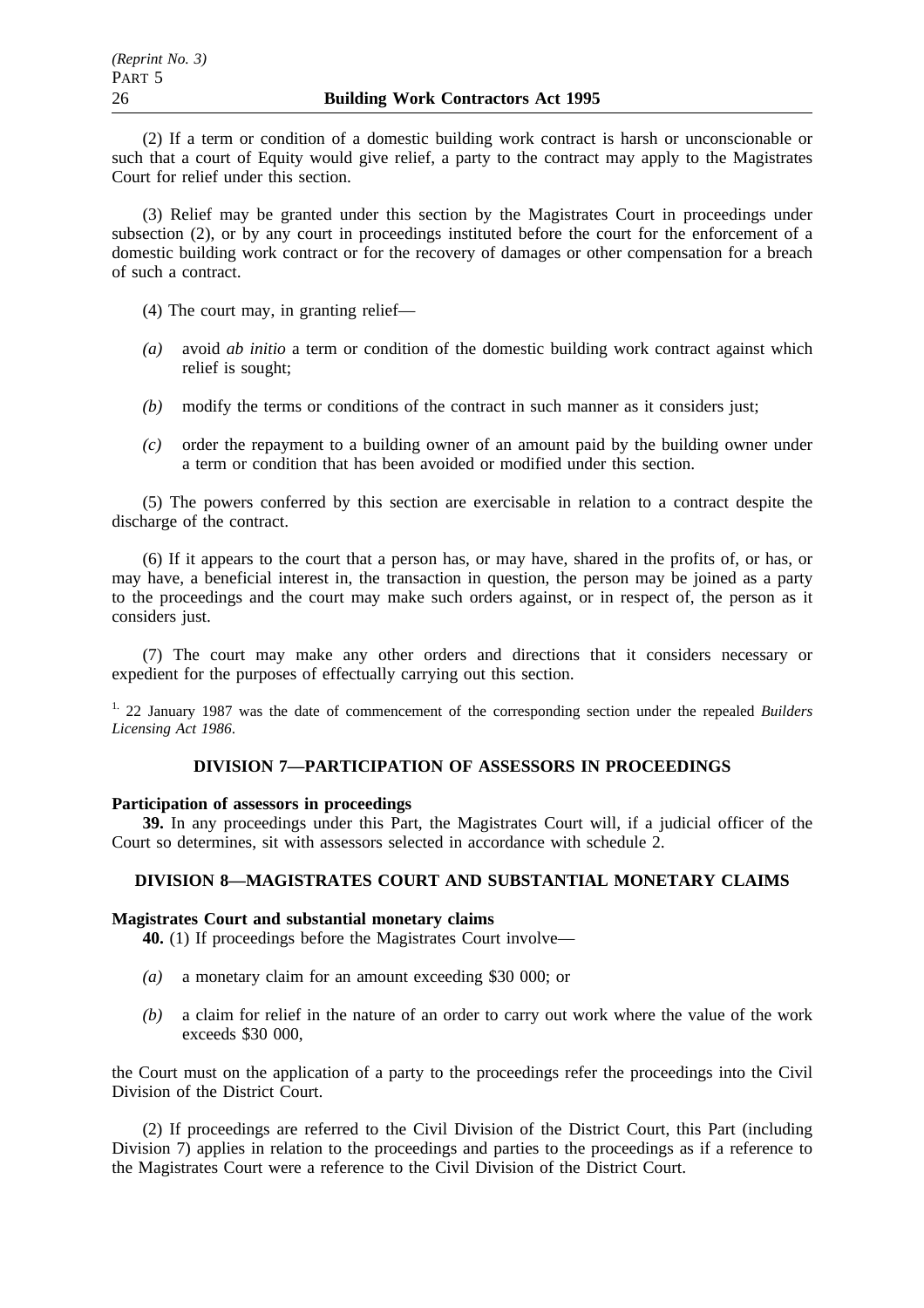# **PART 6 ADVISORY PANEL**

### **Advisory panel**

**41.** (1) The Minister must establish an advisory panel in accordance with the regulations.

- (2) The advisory panel will have the following functions:
- *(a)* to advise the Commissioner in respect of licensing and registration of building work contractors and building work supervisors;
- *(b)* to advise and assist the Commissioner with respect to competency within the building industry and the assessment of building work;
- *(c)* to enquire into and report to the Minister or the Commissioner on any other matter referred to it by the Minister or Commissioner relating to building work or the administration of this Act;
- *(d)* any function that the panel is requested or required to perform by an authority responsible for regulation of technical or safety aspects of the building industry;
- *(e)* any other functions prescribed by regulation or prescribed by or under any other Act.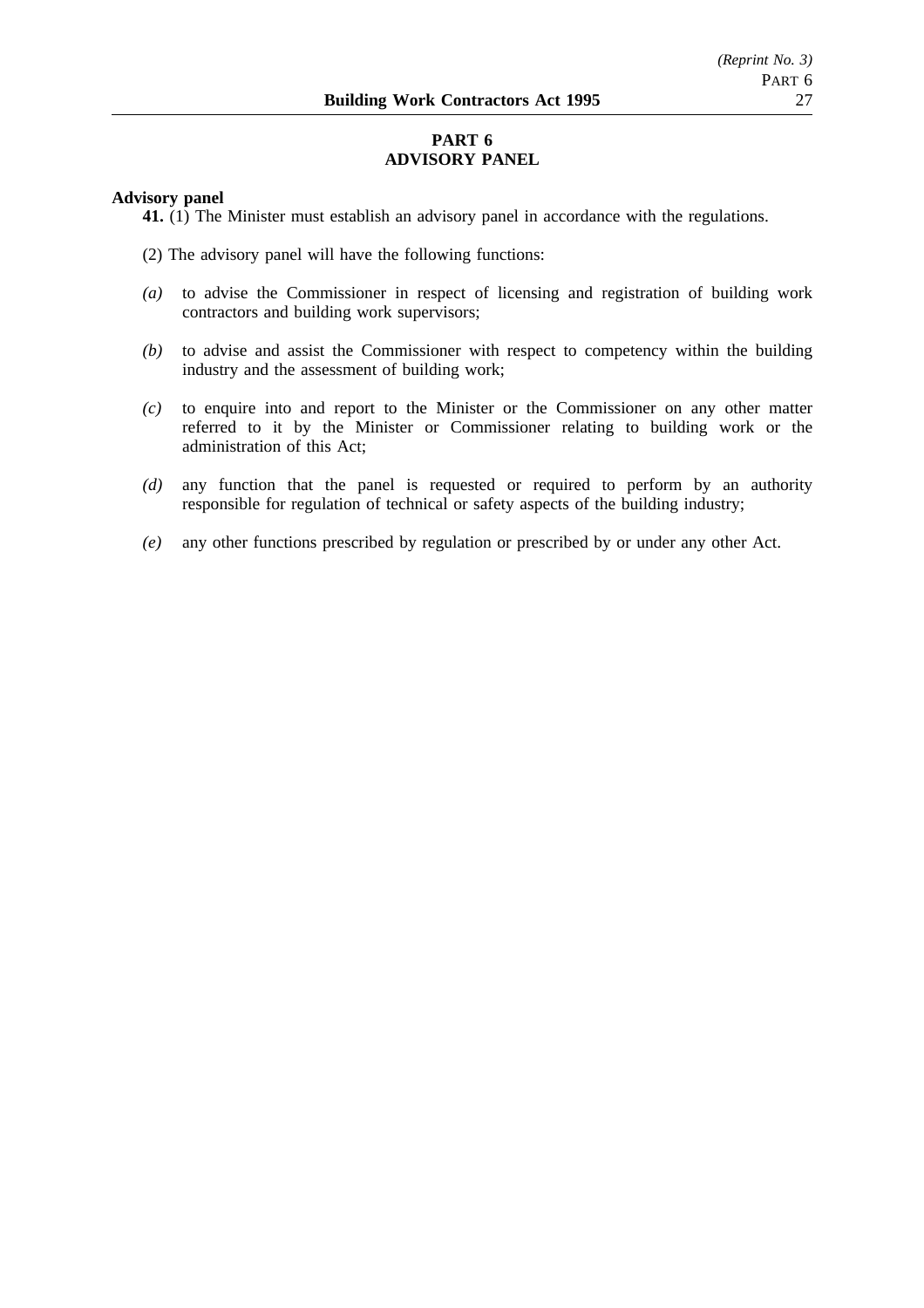# **PART 7 MISCELLANEOUS**

### **No exclusion, etc., of rights, conditions or warranties**

**42.** Any purported exclusion, limitation, modification or waiver of a right conferred, or contractual condition or warranty implied, by this Act is void.

#### **Delegations**

**43.** (1) The Commissioner may delegate any of the Commissioner's functions or powers under this Act—

- *(a)* to a person employed in the Public Service; or
- *(b)* to the person for the time being holding a specified position in the Public Service; or
- *(c)* to any other person under an agreement under this Act between the Commissioner and an organisation representing the interests of persons affected by this Act.

(2) The Minister may delegate any of the Minister's functions or powers under this Act (except the power to direct the Commissioner).

- (3) A delegation under this section—
- *(a)* must be in writing; and
- *(b)* may be conditional or unconditional; and
- *(c)* is revocable at will; and
- *(d)* does not prevent the delegator from acting in any matter.

#### **Agreement with professional organisation**

**44.** (1) The Commissioner may, with the approval of the Minister, make an agreement with an organisation representing the interests of persons affected by this Act under which the organisation undertakes a specified role in the administration or enforcement of this Act.

- (2) The agreement—
- *(a)* must be in writing and executed by the Commissioner and the organisation; and
- *(b)* may contain delegations by the Commissioner of functions or powers under this Act or the *Fair Trading Act 1987*; and
- *(c)* must set out any conditions governing the performance or exercise of functions or powers conferred on the organisation; and
- *(d)* must make provision for the variation and termination of the agreement by the Commissioner with the approval of the Minister or the organisation.

(3) The Commissioner may not delegate any of the following for the purposes of the agreement:

*(a)* functions or powers under Part 2 or 3;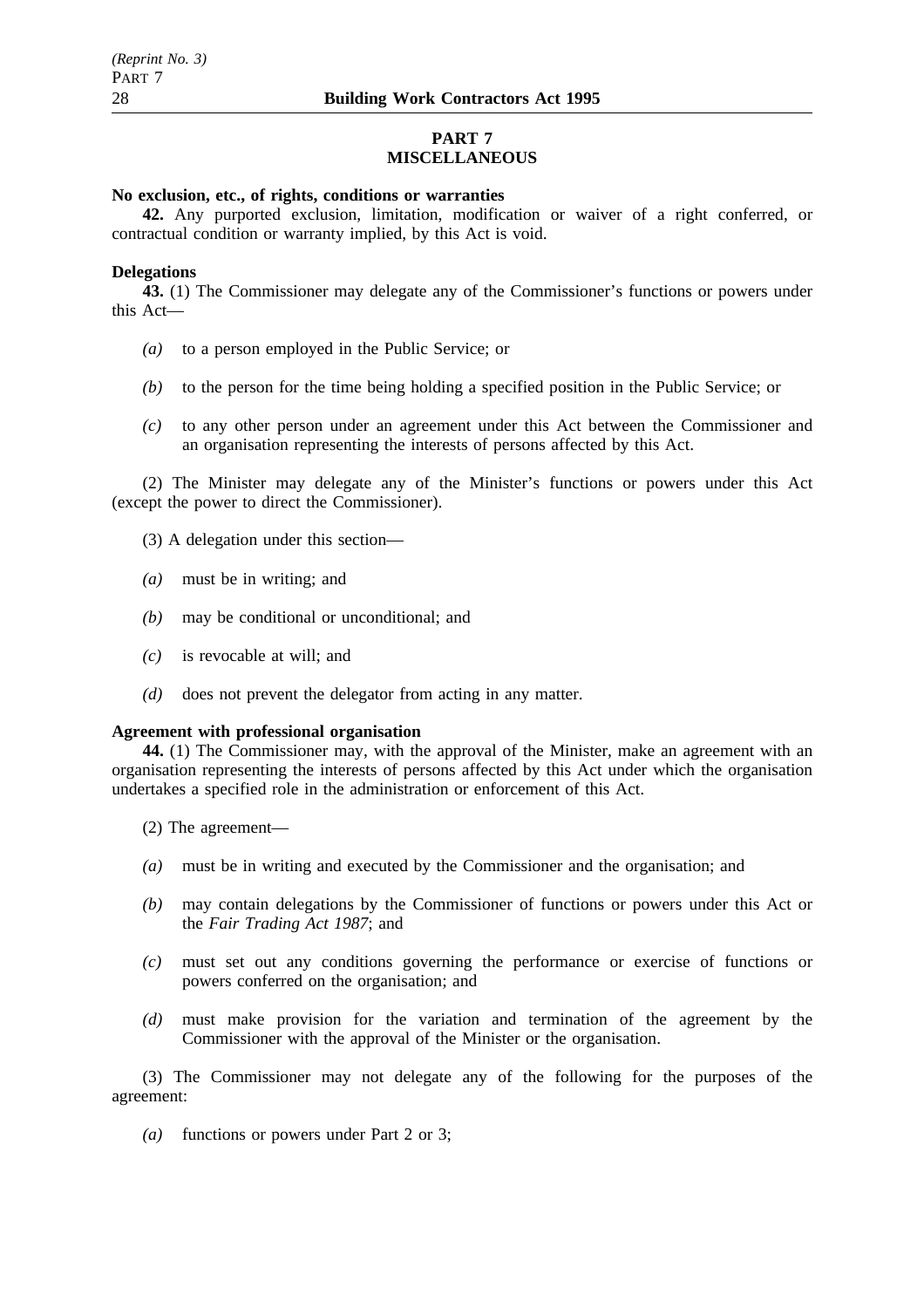- *(b)* power to request the Commissioner of Police to investigate and report on matters under this Part;
- *(c)* power to commence a prosecution for an offence against this Act.
- (4) A delegation by the Commissioner for the purposes of the agreement—
- *(a)* has effect subject to the conditions specified in the agreement; and
- *(b)* may be varied or revoked by the Commissioner in accordance with the terms of the agreement; and
- *(c)* does not prevent the Commissioner from acting in any matter.

(5) The Minister must, within six sitting days after the making of the agreement, cause a copy of the agreement to be laid before both Houses of Parliament.

#### **Exemptions**

**45.** (1) The Minister may, on application by a person, exempt the person from compliance with a specified provision of this Act (other than a provision in relation to which the Commissioner has a power of exemption specifically conferred by this Act).

(2) An exemption under this section is subject to the conditions (if any) imposed by the Minister.

(3) The Minister may, at his or her discretion, vary or revoke an exemption under this section.

(4) The grant or a variation or revocation of an exemption under this section must be notified in the *Gazette*.

#### **Registers**

**46.** (1) The Commissioner must keep—

- *(a)* a register of persons licensed as building work contractors; and
- *(b)* a register of persons registered as building work supervisors.
- (2) The Commissioner must record on the register—
- *(a)* disciplinary action taken against a person under this Act; and
- *(b)* a note of any assurance accepted by the Commissioner under the *Fair Trading Act 1987* in relation to a licensed building work contractor.
- (3) A person may inspect a register on payment of the fee fixed by regulation.

#### **Commissioner and proceedings before District Court**

**47.** (1) The Commissioner is entitled to be joined as a party to any proceedings of the District Court under Part 2, 3 or 4.

(2) The Commissioner may appear personally in any such proceedings or may be represented at the proceedings by counsel or a person employed in the Public Service.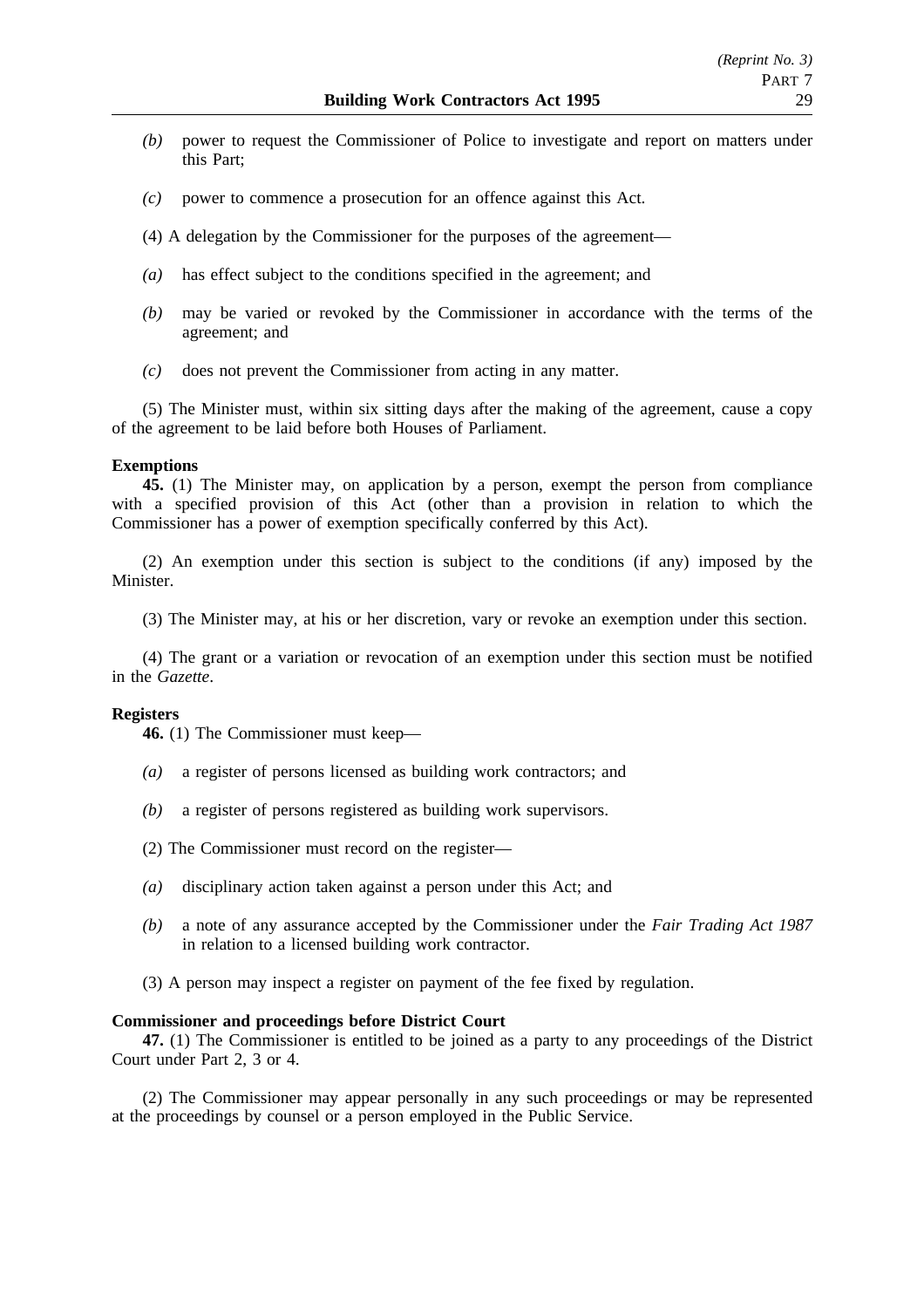#### **False or misleading information**

**48.** A person must not make a statement that is false or misleading in a material particular (whether by reason of the inclusion or omission of any particular) in any information provided, or record kept, under this Act.

Maximum penalty:

- *(a)* If the person made the statement knowing that it was false or misleading—\$10 000.
- *(b)* In any other case—\$2 500.

#### **Name in which building work contractor may carry on business**

**49.** A licensed building work contractor must not carry on business as a building work contractor except in the name in which the contractor is licensed or in a business name registered by the contractor under the *Business Names Act 1963* of which the Commissioner has been given prior notice in writing.

| Maximum penalty: | \$2 500. |
|------------------|----------|
| Expiation fee:   | \$80.    |

## **Publication of advertisements**

**50.** (1) A licensed building work contractor must not publish, or cause to be published, an advertisement relating to the business carried on under the authority of the licence unless the advertisement specifies—

- *(a)* the contractor's name as it appears in the licence or any registered business name in which the contractor carries on business as a building work contractor and of which the Commissioner has been given prior notice in writing; and
- *(b)* the contractor's licence number and, if the contractor carries on business as a building work contractor in partnership, the licence number of each partner.

| Maximum penalty: | \$2 500. |
|------------------|----------|
| Expiation fee:   | \$80.    |

(2) Subsection (1) does not apply in relation to an advertisement offering or seeking applications for employment or directed to other building work contractors.

### **Licensed building work contractor to have sign showing name, etc., on each building site**

**51.** (1) A licensed building work contractor must install or erect in a prominent position on the site of any building work performed by the contractor or on the outside of the place where the building work is being performed a sign showing in clearly legible characters—

- *(a)* the contractor's name as it appears in the licence or any registered business name in which the contractor carries on business as a building work contractor and of which the Commissioner has been given prior notice in writing; and
- *(b)* the contractor's licence number and, where the contractor carries on business as a building work contractor in partnership, the licence number of each partner.

| Maximum penalty: | \$2,500.     |
|------------------|--------------|
| Expiation fee:   | <b>\$80.</b> |

(2) If a licensed building work contractor is performing building work on a site for some other licensed building work contractor performing work on that site, it is sufficient compliance with subsection (1) if the provisions of that subsection are complied with only by that other contractor.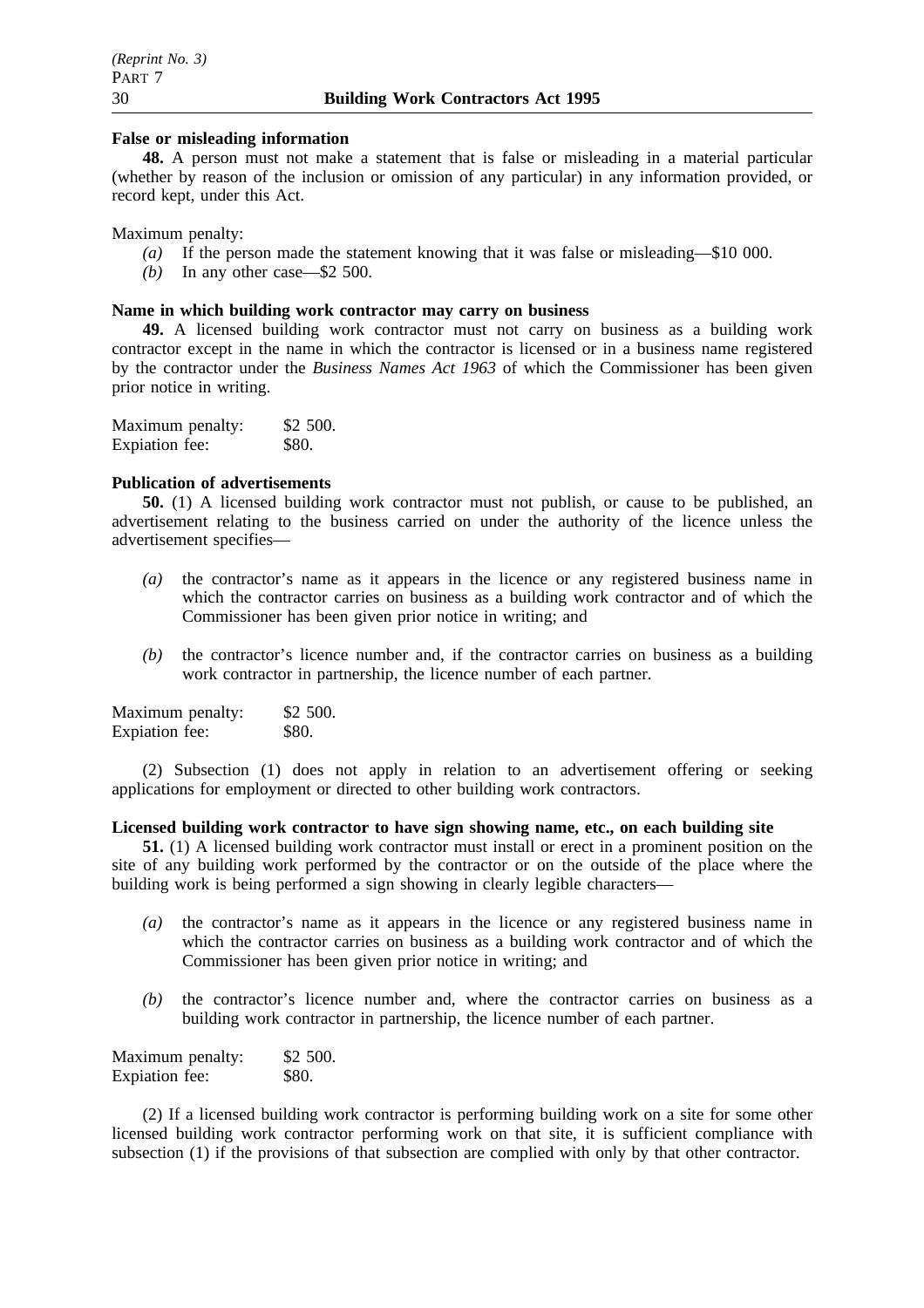### **Statutory declaration**

**52.** If a person is required to provide information to the Commissioner, the Commissioner may require the information to be verified by statutory declaration and, in that event, the person will not be taken to have provided the information as required unless it has been verified in accordance with the requirements of the Commissioner.

#### **Investigations**

**53.** The Commissioner of Police must, at the request of the Commissioner, investigate and report on any matter relevant to—

- *(a)* the determination of an application under this Act; or
- *(b)* a matter that might constitute proper cause for disciplinary action under this Act.

#### **General defence**

**54.** It is a defence to a charge of an offence against this Act if the defendant proves that the offence was not committed intentionally and did not result from any failure on the part of the defendant to take reasonable care to avoid the commission of the offence.

# **Liability for act or default of officer, employee or agent**

**55.** For the purposes of this Act, an act or default of an officer, employee or agent of a person carrying on a business will be taken to be an act or default of that person unless it is proved that the officer, employee or agent acted outside the scope of his or her actual, usual and ostensible authority.

#### **Offences by bodies corporate**

**56.** If a body corporate is guilty of an offence against this Act, each director of the body corporate is, subject to the general defence under this Part, guilty of an offence and liable to the same penalty as may be imposed for the principal offence.

#### **Continuing offence**

**57.** (1) A person convicted of an offence against a provision of this Act in respect of a continuing act or omission—

- *(a)* is liable, in addition to the penalty otherwise applicable to the offence, to a penalty for each day during which the act or omission continued of not more than one-tenth of the maximum penalty prescribed for that offence; and
- *(b)* is, if the act or omission continues after the conviction, guilty of a further offence against the provision and liable, in addition to the penalty otherwise applicable to the further offence, to a penalty for each day during which the act or omission continued after the conviction of not more than one-tenth of the maximum penalty prescribed for the offence.

(2) If an offence consists of an omission to do something that is required to be done, the omission will be taken to continue for as long as the thing required to be done remains undone after the end of the period for compliance with the requirement.

#### **Prosecutions**

**58.** (1) Proceedings for an offence against this Act must be commenced—

*(a)* in the case of an expiable offence—within the time limits prescribed for expiable offences by the *Summary Procedure Act 1921*;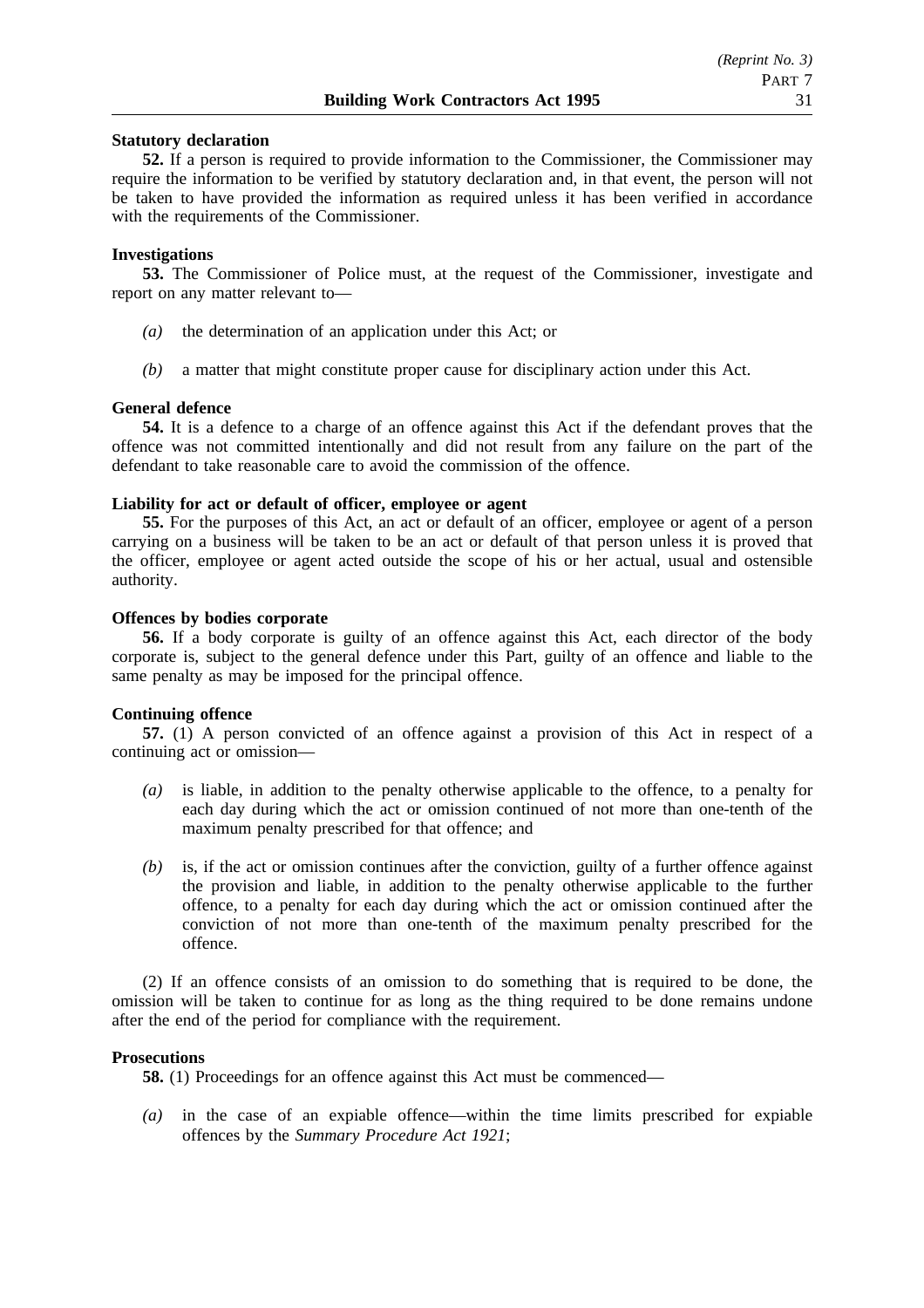*(b)* in any other case—within 2 years of the date on which the offence is alleged to have been committed or, with the authorisation of the Minister, at a later time within 5 years of that date.

(2) A prosecution for an offence against this Act cannot be commenced except by—

- *(a)* the Commissioner; or
- *(b)* an authorised officer under the *Fair Trading Act 1987*; or
- *(c)* a person who has the consent of the Minister to commence the prosecution.

(3) In any proceedings, an apparently genuine document purporting to be a certificate of the Minister certifying authorisation of, or consent to, a prosecution for an offence against this Act will be accepted, in the absence of proof to the contrary, as proof of the authorisation or consent.

### **Evidence**

**59.** (1) In proceedings in respect of an offence against this Act, if it is proved that a person performed building work for another for fee or reward, the person is, unless the contrary is proved, to be taken to have been carrying on business as a building work contractor.

(2) In proceedings in respect of an offence against this Act, if it is proved that a person has, during a period of five years, sold or let (whether by lease, licence or other agreement) two or more buildings each of which has been built or improved as a result of building work performed by that person during that period, the person is, unless the contrary is proved, to be taken to have been carrying on business as a building work contractor.

(3) In any proceedings, an apparently genuine document purporting to be a certificate of the Commissioner certifying—

- *(a)* that a person was or was not licensed as a building work contractor on a specified date; or
- *(b)* that a person was or was not registered as a building work supervisor on a specified date; or
- *(c)* that a person was, or that no person was, approved as a building work supervisor in relation to a specified building work contractor's business on a specified date,

will be accepted, in the absence of proof to the contrary, as proof of the matters so certified.

### **Service of documents**

**60.** (1) Subject to this Act, a notice or document required or authorised by this Act to be given to or served on a person may—

- *(a)* be served on the person personally; or
- *(b)* be posted in an envelope addressed to the person—
	- (i) at the person's last known address; or
	- (ii) if the person is a licensed building work contractor or registered building work supervisor—at the person's address for service; or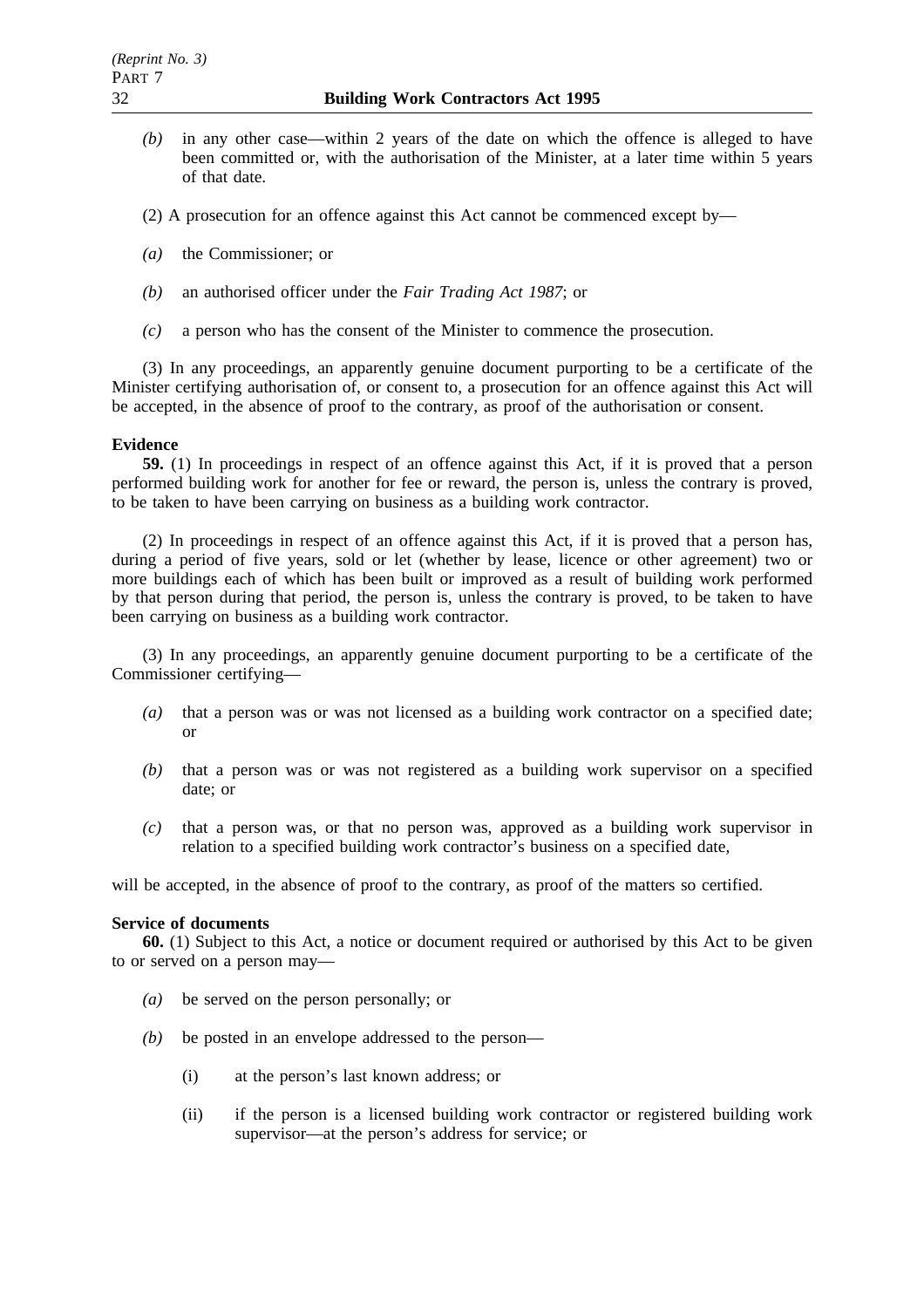- *(c)* if the person is a licensed building work contractor—be left for the person at the address for service with someone apparently over the age of 16 years; or
- *(d)* be transmitted by facsimile transmission to a facsimile number provided by the person (in which case the notice or document will be taken to have been given or served at the time of transmission).

(2) The address for service of a licensed building work contractor or registered building work supervisor is the address of which the Commissioner has been last notified in writing by the contractor or supervisor as the contractor's or supervisor's address for service.

### **Annual report**

**61.** (1) The Commissioner must, on or before 31 October in each year, submit to the Minister a report on the administration of this Act during the period of 12 months ending on the preceding 30 June.

(2) The Minister must, within six sitting days after receipt of the report, cause a copy of the report to be laid before each House of Parliament.

### **Regulations**

**62.** (1) The Governor may make such regulations as are contemplated by, or necessary or expedient for the purposes of, this Act.

- (2) Without limiting the generality of subsection (1), the regulations may—
- *(a)* require licensed building work contractors or registered building work supervisors to comply with a code of conduct or practice;
- *(b)* fix fees to be paid in respect of any matter under this Act and provide for the recovery, refund, waiver or reduction of such fees;
- *(c)* require councils and other local government authorities to provide prescribed information to the Commissioner at prescribed intervals;
- *(d)* prescribe or prohibit any matter or thing relating to preliminary work contracts (as defined in Part 5);
- *(e)* exempt (conditionally or unconditionally) classes of persons or activities from the application of this Act or specified provisions of this Act;
- *(f)* impose a penalty (not exceeding a fine of \$2 500) for contravention of, or noncompliance with, a regulation.
- (3) Regulations under this Act—
- *(a)* may be of general application or limited application;
- *(b)* may make different provision according to the matters or circumstances to which they are expressed to apply;
- *(c)* may provide that a matter or thing in respect of which regulations may be made is to be determined according to the discretion of the Commissioner or the Minister.

(4) Regulations under this Act made for the purposes of Part 5 or provisions of that Part may be expressed to apply in relation to periods before or after the commencement of that Part.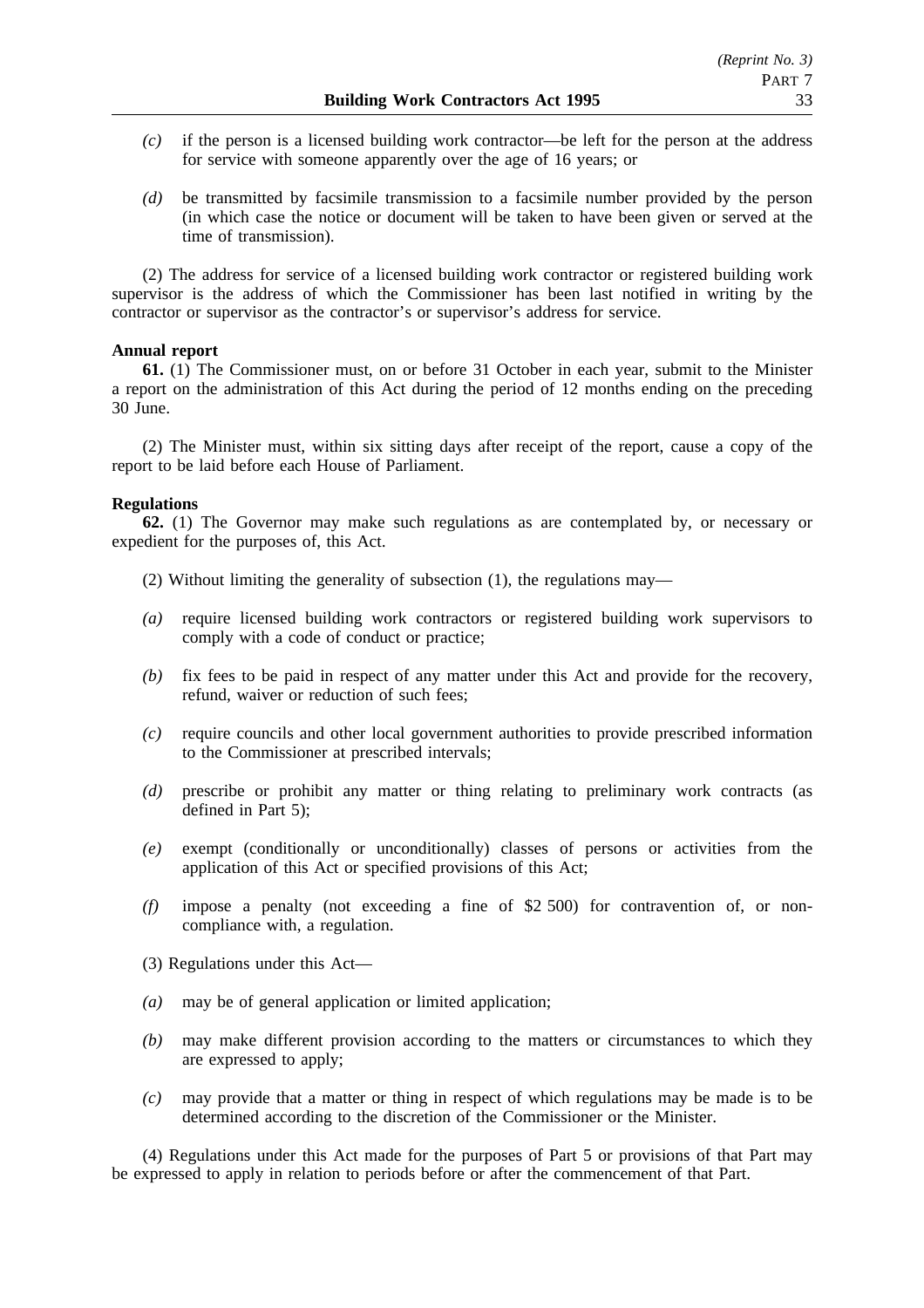(5) The regulations may operate by reference to a specified code as in force at a specified time or as in force from time to time.

- (6) If a code is referred to in the regulations—
- *(a)* a copy of the code must be kept available for inspection by members of the public, without charge and during normal office hours, at an office determined by the Minister; and
- *(b)* evidence of the contents of the code may be given in any legal proceedings by production of a document apparently certified by the Minister to be a true copy of the code.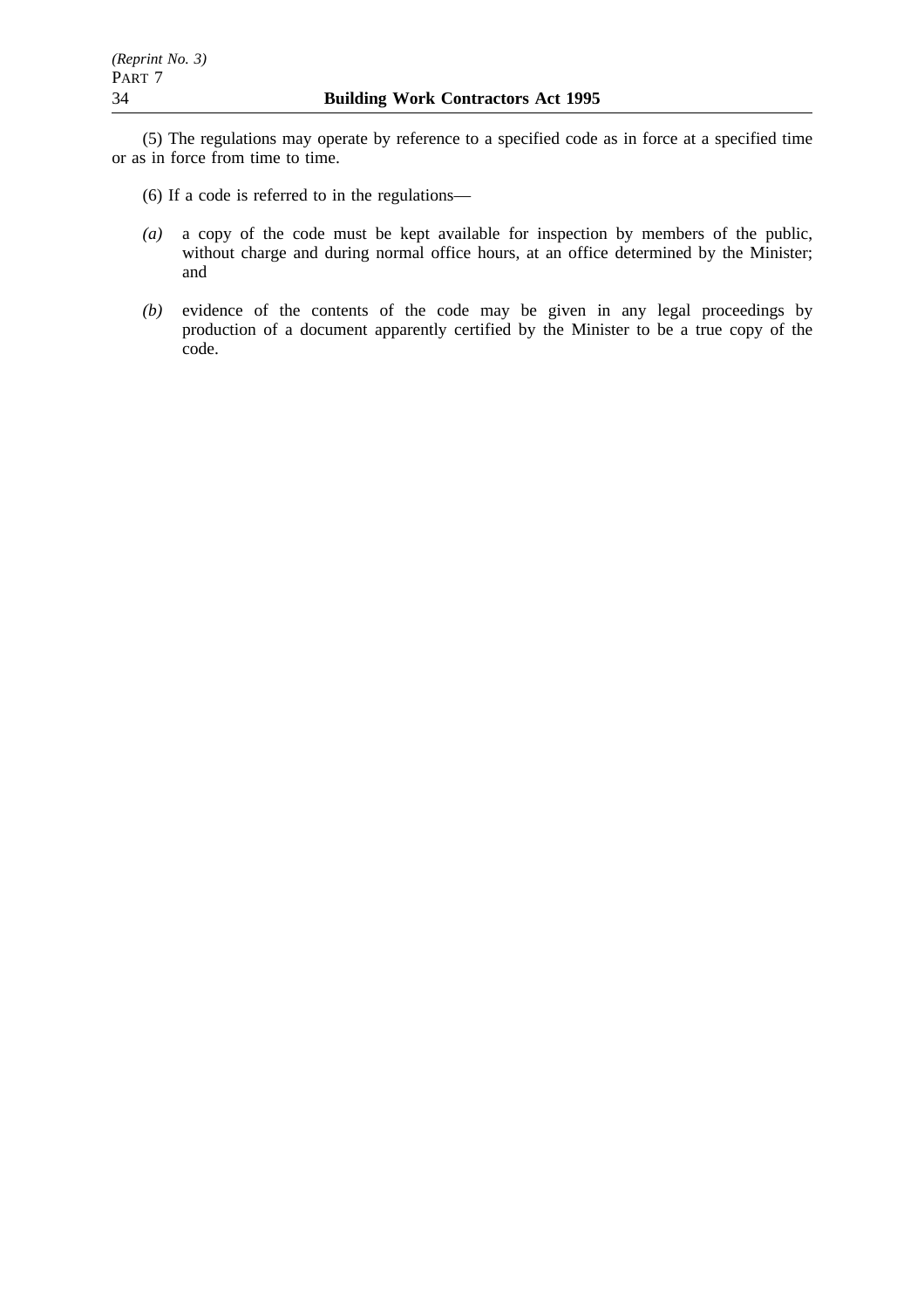*Appointment and Selection of Assessors for District Court Proceedings under Part 4*

(1) The Minister must establish the following panels of persons who may sit with the District Court as assessors in proceedings under Part 4:

- *(a)* a panel consisting of persons representative of building work contractors;
- *(b)* a panel consisting of persons representative of members of the public who deal with building work contractors.

(2) A member of a panel is to be appointed by the Minister for a term of office not exceeding three years and on conditions determined by the Minister and specified in the instrument of appointment.

(3) A member of a panel is, on the expiration of a term of office, eligible for reappointment.

(4) Subject to subclause (5), if assessors are to sit with the District Court in proceedings under Part 4, a Judge of the Court must select one member from each of the panels to sit with the Court in the proceedings.

(5) A member of a panel who has a personal or a direct or indirect pecuniary interest in a matter before the District Court is disqualified from participating in the hearing of the matter.

(6) If an assessor dies or is for any reason unable to continue with any proceedings, the District Court constituted of the judicial officer who is presiding at the proceedings and the other assessor may, if the judicial officer so determines, continue and complete the proceedings.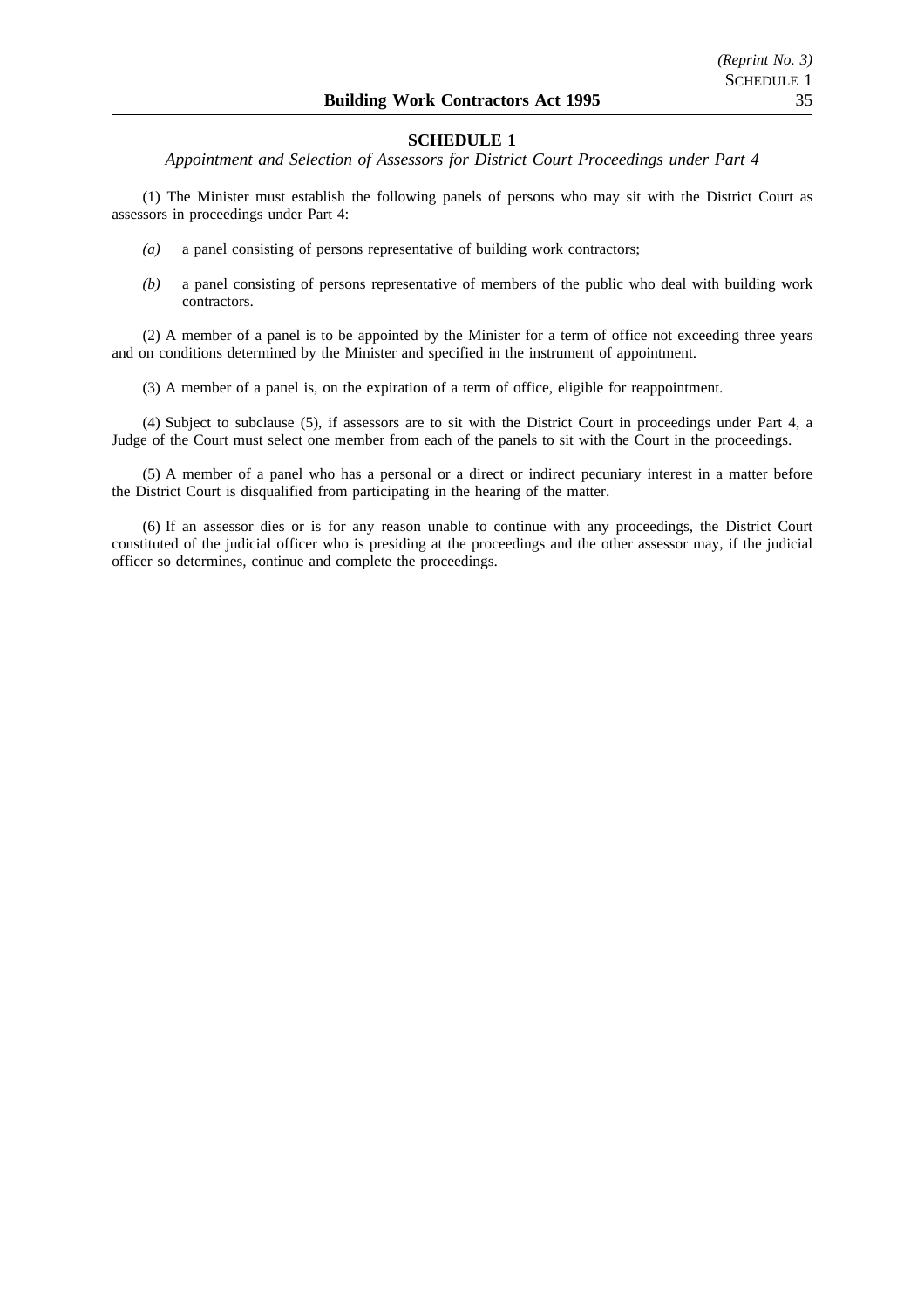*Appointment and Selection of Assessors for Magistrates Court or District Court Proceedings under Part 5*

(1) The Minister must establish a panel of persons with expertise in building work who may sit with the Magistrates Court or District Court (Civil Division) as assessors in proceedings under Part 5.

(2) A member of the panel is to be appointed by the Minister for a term of office not exceeding three years and on conditions determined by the Minister and specified in the instrument of appointment.

(3) A member of the panel is, on the expiration of a term of office, eligible for reappointment.

(4) Subject to subclause (5), if assessors are to sit with the Magistrates Court or District Court (Civil Division) in proceedings under Part 5, a judicial officer of the Court must select two members from the panel to sit with the Court in the proceedings.

(5) A member of the panel who has a personal or a direct or indirect pecuniary interest in a matter before the Magistrates Court or District Court (Civil Division) is disqualified from participating in the hearing of the matter.

(6) If an assessor dies or is for any reason unable to continue with any proceedings, the Magistrates Court or District Court (Civil Division) constituted of the judicial officer who is presiding at the proceedings and the other assessor may, if the judicial officer so determines, continue and complete the proceedings.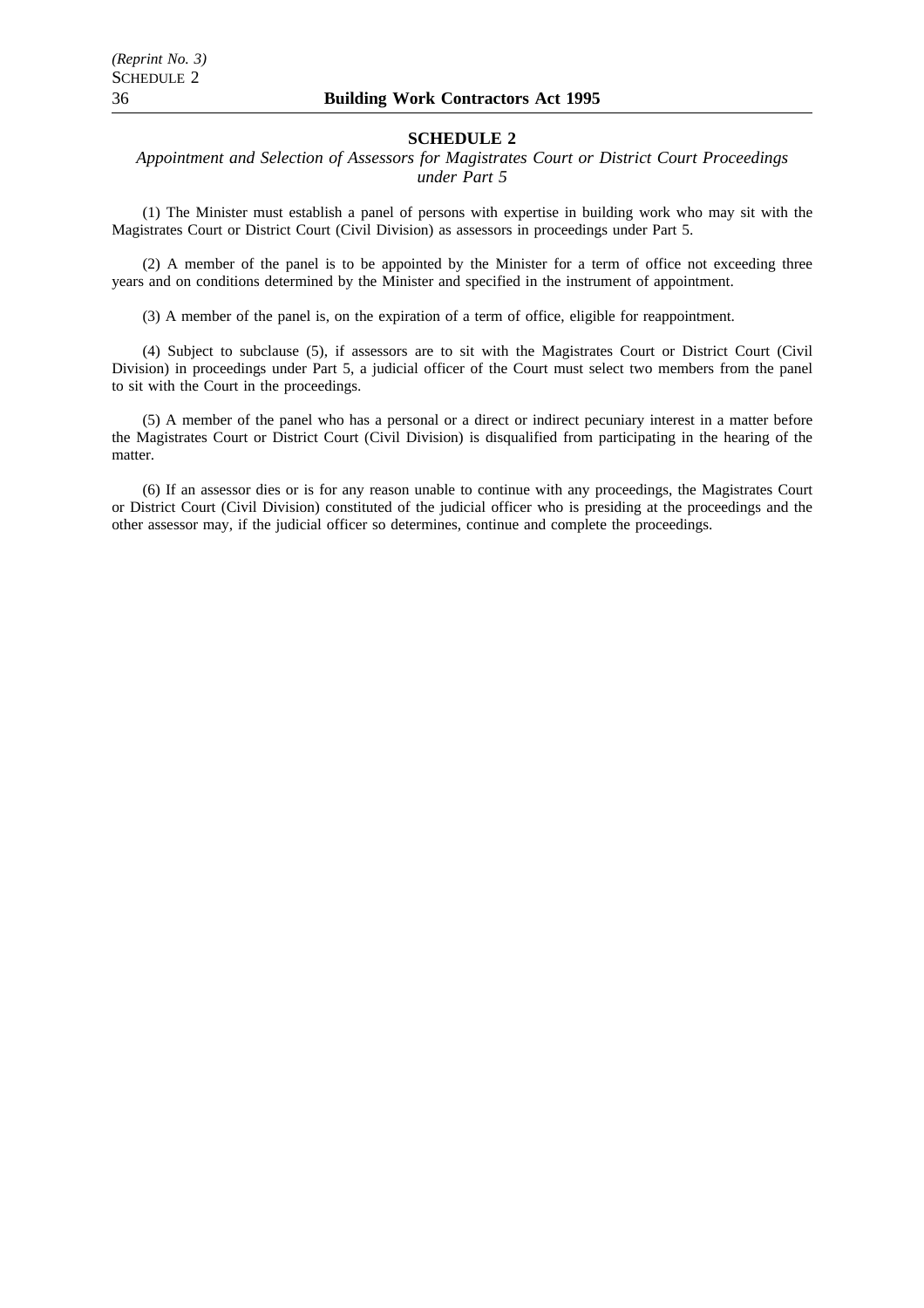*Repeal and Transitional Provisions*

#### **Repeal of Builders Licensing Act**

**1.** The *Builders Licensing Act 1986* is repealed.

#### **Transitional**

**2.** (1) Subject to this Act, a licence in force under the repealed Act immediately before the commencement of this clause continues in force as a licence subject to the same licence conditions (if any).

(2) Subject to this Act, registration in force under the repealed Act immediately before the commencement of this clause continues in force as registration subject to the same conditions of registration (if any).

(3) If a licence or registration in force under the repealed Act immediately before the commencement of this clause authorises the performance or supervision of building work within a specified trade only, the licence or registration will, for the purposes of this Act, be taken to be subject to conditions limiting the work that may be performed or supervised under the authority of the licence or registration to work within that trade (subject to variation or revocation of those conditions by the Commissioner under this Act).

(4) Subject to this Act, an exemption in force under section 14 of the repealed Act immediately before the commencement of this clause continues as a corresponding exemption by the Commissioner for the purposes of this Act subject to the same conditions of exemption (if any).

(5) Subject to this Act, approval of a registered building work supervisor in relation to a licensed builder's business in force under section 18 of the repealed Act immediately before the commencement of this clause continues as a corresponding approval by the Commissioner for the purposes of this Act.

(6) If an order or decision of the Commercial Tribunal is in force or continues to have effect under Part 4 of the repealed Act immediately before the commencement of this clause, the order or decision has effect as if it were an order of the District Court under Part 4 of this Act.

(6a) If a person—

- *(a)* who was disqualified from being licensed or registered under the repealed Act immediately before the commencement of this Act; and
- *(b)* who remains disqualified at the commencement of this subclause,

is employed or otherwise engaged in the business of a building work contractor during the period of that disqualification, both that person and the building work contractor are guilty of an offence.

Maximum penalty: \$5 000.

(6b) Subclause (6a) applies after its commencement, whether the contract of employment or other engagement was entered into before or after its commencement.

(7) The *Acts Interpretation Act 1915* applies, except to the extent of any inconsistency with the provisions of this schedule, to the repeal of the *Builders Licensing Act 1986*.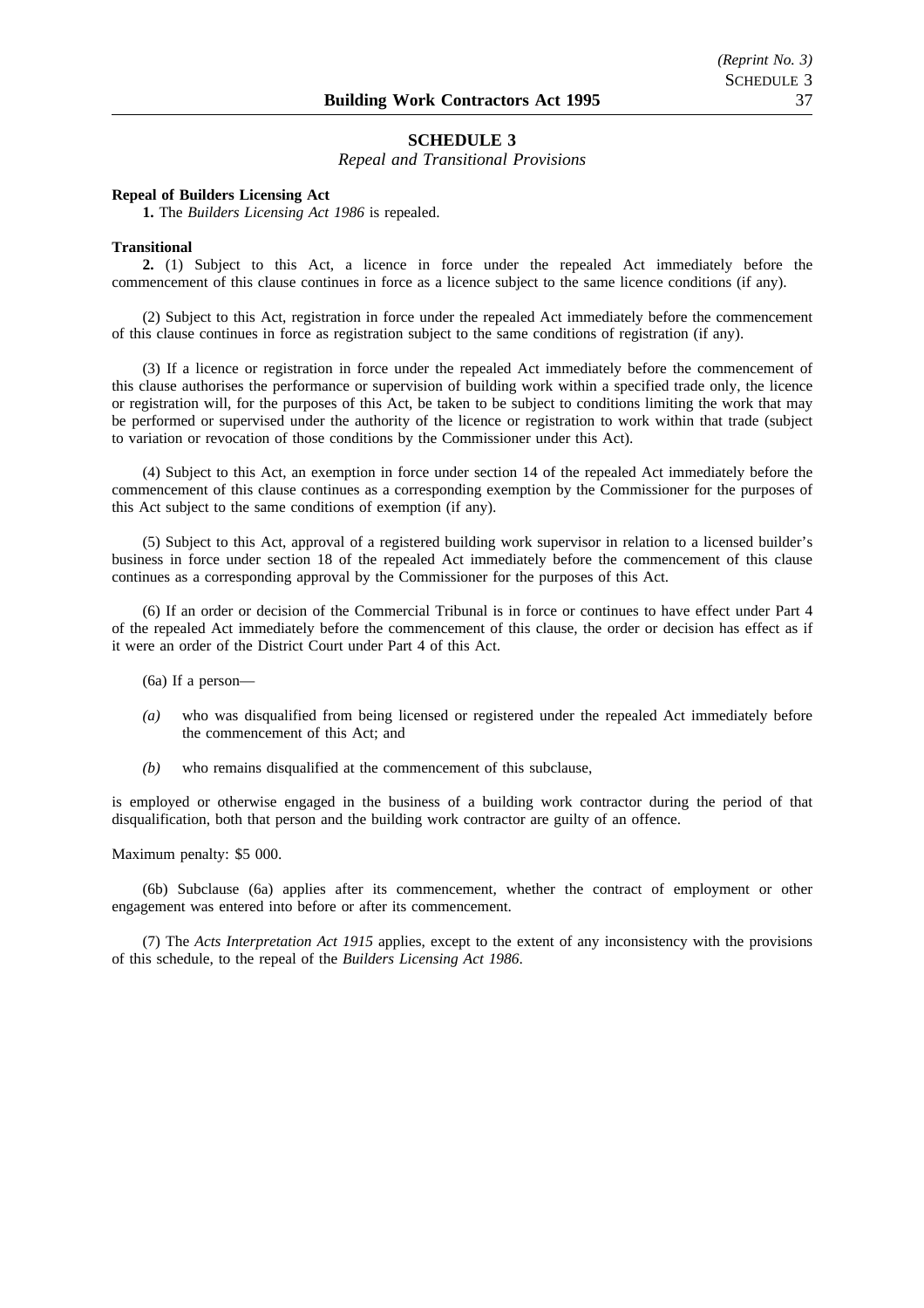#### *Consequential Amendments*

#### **Amendments to the District Court Act**

**1.** The *District Court Act 1991* is amended by striking out from section 20(4) "If an Act conferring a statutory jurisdiction on the Court in its Administrative and Disciplinary Division provides that the Court is to sit with assessors" and substituting "If under an Act conferring a jurisdiction on the Court in its Civil Division or its Administrative and Disciplinary Division the Court is to sit with assessors".

#### **Amendments to Magistrates Court Act**

**2.** The *Magistrates Court Act 1991* is amended—

- *(a)* by inserting after paragraph *(ba)* of the definition of "**minor statutory proceeding**" in section 3(1) the following paragraph:
	- *(bb)* an application under Part 5 of the *Building Work Contractors Act 1995*;;
- *(b)* by striking out from section 7B "If an Act conferring a jurisdiction on the Court in its Civil (Consumer and Business) Division provides that the Court is to sit with assessors" and substituting "If under an Act conferring a jurisdiction on the Court in its Civil (Consumer and Business) Division the Court is to sit with assessors";
- *(c)* by striking out paragraph *(b)* of section 10(1a) and substituting the following paragraphs:
	- *(b)* jurisdiction to hear and determine an application under Part 5 of the *Building Work Contractors Act 1995*; and
	- *(c)* any other jurisdiction conferred on that Division by statute.;
- *(d)* by inserting after subsection (1a) of section 10 the following subsection:

(1b) Nothing prevents the Court, in its Civil (Consumer and Business) Division (whether constituted of a judicial officer or officers or sitting with assessors), from exercising civil jurisdiction other than that referred to in subsection (1a) in order to promote the convenient disposal of proceedings by the hearing together of different causes of action or claims.;

*(e)* by inserting after section 10 the following sections:

#### **Minor civil actions**

**10A.** The jurisdiction of the Court to hear and determine minor civil actions is to be exercised—

- *(a)* subject to paragraph *(b)*, by the Civil (Minor Claims) Division;
- *(b)* in the case of minor civil actions falling within a statutory jurisdiction specifically assigned to the Civil (Consumer and Business) Division, by that Division.

#### **Power to continue hearing as another Division**

**10B.** If proceedings commenced in one Division of the Court should have been commenced in another Division, the Court may, if it thinks fit, continue to hear and determine the proceedings as if it were sitting as that other Division and as if the proceedings had been commenced in that other Division.